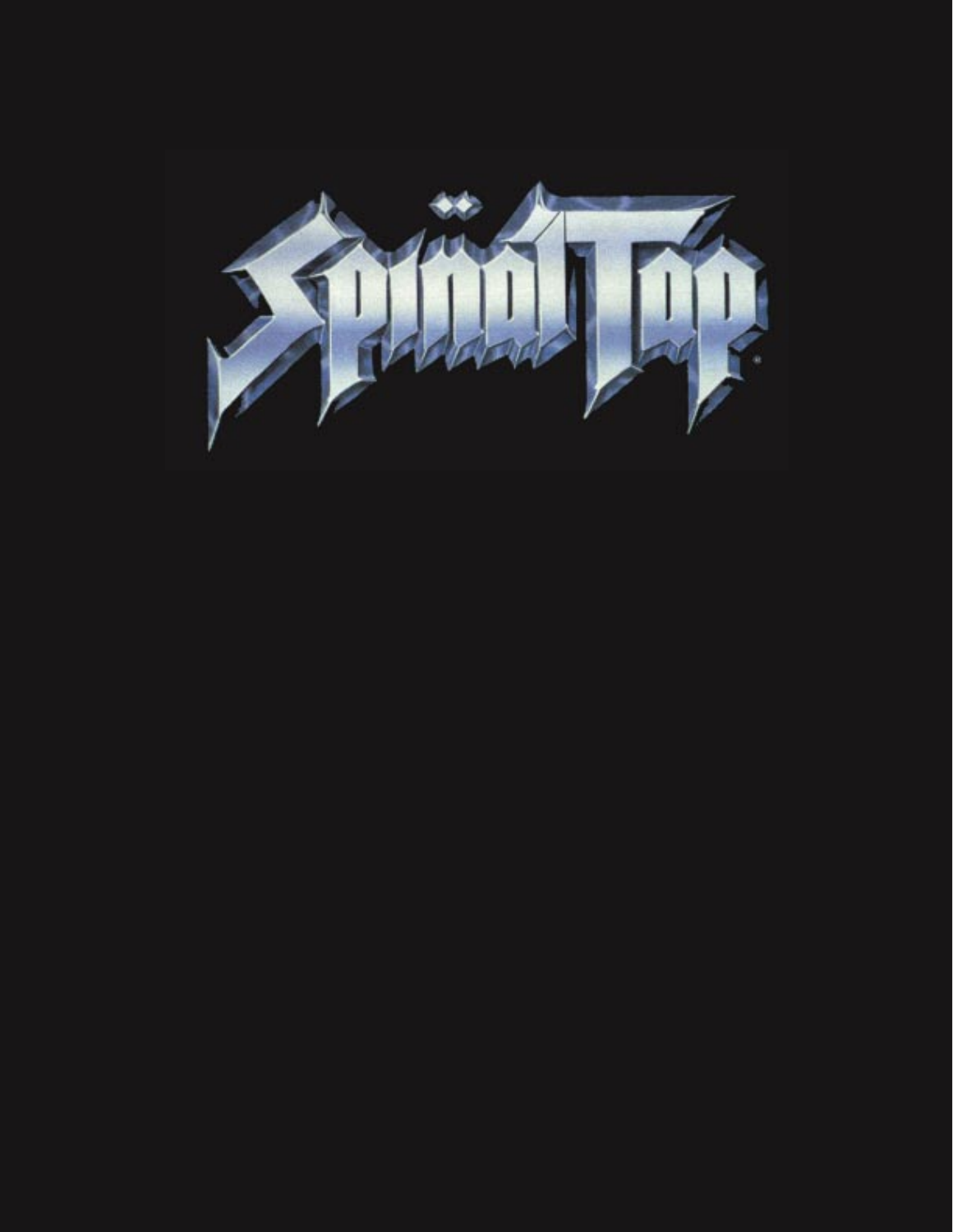This is Spinal Tap Script v. 4.1 (Nit-picker's edition :) April 1996

Steve Paget (paj@steviep.demon.co.uk) has done a great job brushing up version 4 of the script, which was originally completed by Svein I. It has been corrected and proof-read (twice!) by Michael Wheeler (mweheeler@gladstone.uoregon.edu) and Scott Hagberg (hagbergs@mari.acc.stolaf.edu), with additional help from the guys at alt.fan.Spinal-Tap.

In v 4.1 I've corrected some names and added a few lines.

If you have any comments, corrections, Tap anecdotes or Close Encounters of the Tap Kind to share, do not hesitate to drop me a line...

Svein I. Halvorsen (sveini@himolde.no) Keeper of the script to This is Spinal Tap

Please keep this header if you are re-distributing the script.

# This is S P I N A L T A P

*A Rockumentary by Martin DiBergi*

# **<Film Studio>**

MARTY: Hello. My name is Marty DiBergi. I'm a film maker. I make a lot of commercials. That little dog that chases the covered wagon underneath the sink? That was mine. In 1966, I went down to Greenwich Village, New York City to a rock club called the Electric Banana. Don't look for it, it's not there anymore. But that night I heard a band that for me redefined the word "rock and roll". I remember being knocked out by their, their exuberance…their raw power — and their punctuality. That band was Britain's now-legendary Spinal Tap. Seventeen years and fifteen albums later, Spinal Tap is still going strong, and they've earned a distinguished place in rock history as one of England's loudest bands. So in the late fall of 1982 when I heard that Tap was releasing a new album called 'Smell the Glove,' and was planning their first tour of the United States in almost 6 years to promote that album, well, needless to say I jumped at the chance to make the documentary, the, if you will, rockumentary that you're about to see. I wanted to capture the, the sights, the sounds, the smells, of a hard-working rock band on the road. And I got that. But I got more, a lot more. But hey enough of my yakkin'. Whaddaya say? Let's boogie!

**<Outside the venue>** 

- FAN 1: Gives me a lot of energy, makes me happy.
- FAN 2: Heavy metal's deep, you can get stuff out of it.
- FAN 3: The way they dress, the leather.

**<JFK Airport, New York>**

DAVID: Which one is this? Is this LaGuardia or is this - ?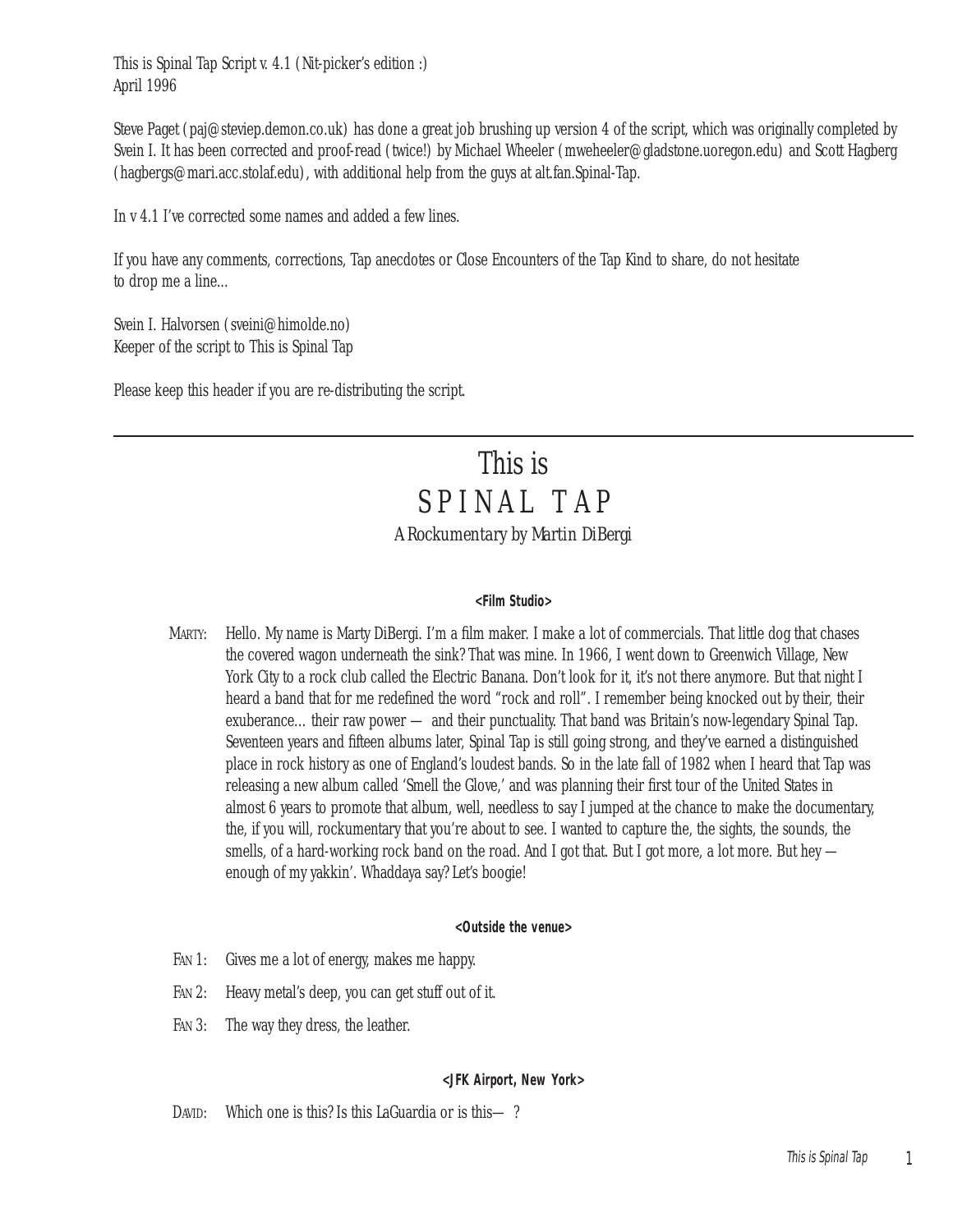IAN: No, this is JFK.

DAVID: Oh yes.

IAN: New York, New York.

**<Back outside the venue>** 

ROADIE: Watch it now, watch it now.

ETHEREAL FAN: It's like you become one with the guys in the band. I mean there's...there's no division, you just...the music just unites people...with the players.

# **<Onstage>**

NEW YORK MC: You want it right? Direct from hell: Spinal Tap!

**—- Spinal Tap performs Tonight I'm Gonna Rock You Tonight —**

DAVID: We are Spinal Tap from the UK you must be the USA!

## **<Garden Interview I>**

- MARTY: Let's...uh talk a little bit about the history of the group. I understand, Nigel, you and David originally started the band wuh...back in...when was it... 1964?
- DAVID: Well before that we were in different groups. I was in a group called The Creatures and w-which was a skiffle group.
- NIGEL: I was in Lovely Lads.
- DAVID: Yeah.
- NIGEL: And then we looked at each other and says well we might as well join up you know and uh....
- DAVID: So we became The Originals.
- NIGEL: Right.
- DAVID: And we had to change our name actually....
- NIGEL: Well there was, there was another group in the East End called The Originals and we had to rename ourselves.
- DAVID: The New Originals.
- NIGEL: The New Originals and then, uh, they became....
- DAVID: The Regulars, they changed their name back to The Regulars and we thought well, we could go back to The Originals but what's the point?
- NIGEL: We became The Thamesmen at that point.

**—- The Thamesmen play Gimme Some Money —**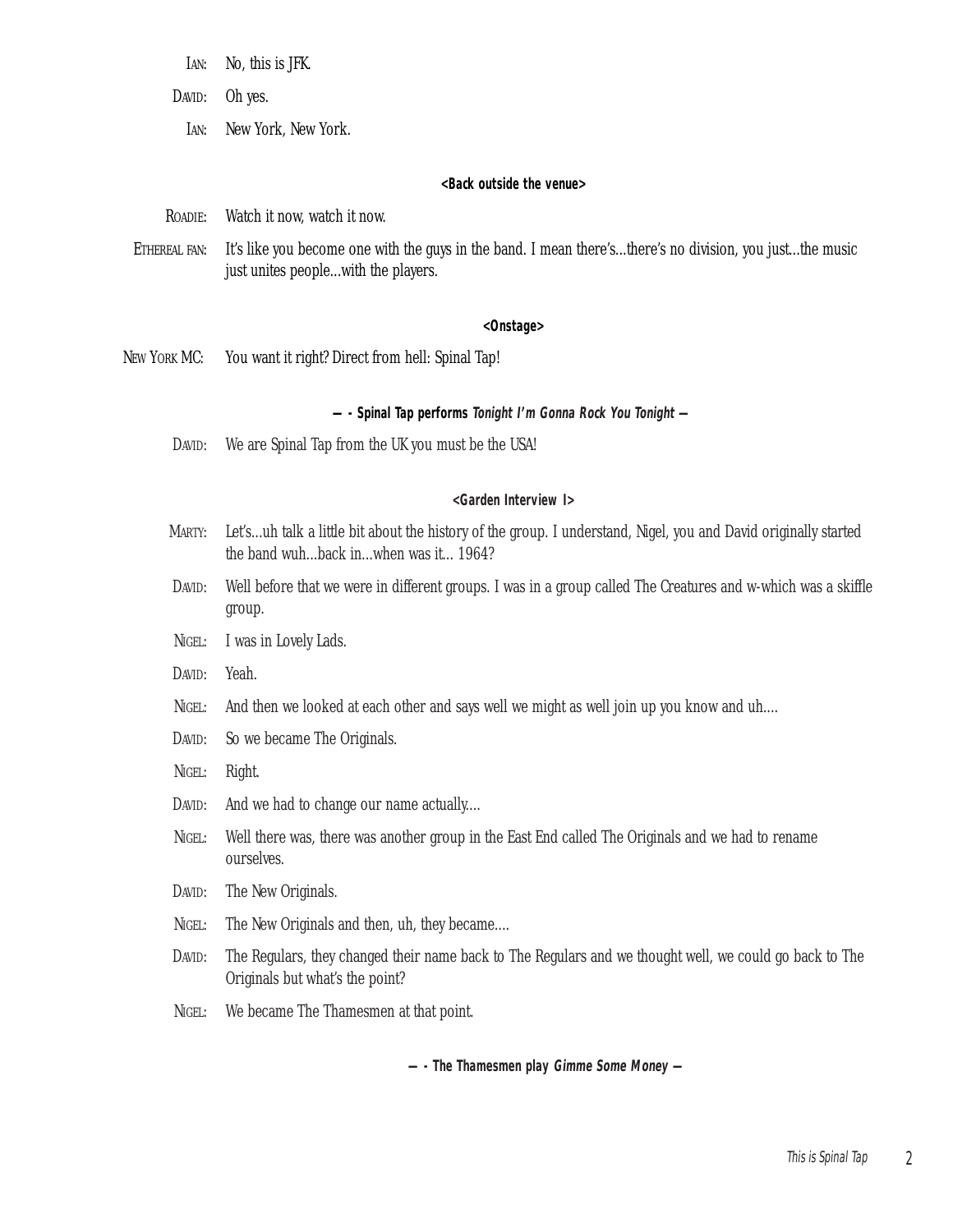—- BRITISH TV: *Pop, Look & Listen* 1965 —-

- MARTY: Your first drummer was uh....
- NIGEL: The Peeper....
- DAVID: Joe stumpy Pepys...great great...uh...tall blond geek...with glasses uh...
- NIGEL: Uh.. good drummer.
- DAVID: Great look, good drummer.
- NIGEL: Good, good drummer...
- DAVID: Fine drummer...
- MARTY: What happened to him?
- DAVID: He died. He, he died in a bizarre gardening accident some years back.
- NIGEL: It was really one of those things...it was...you know...the authorities said...you know...well best leave it unsolved, really...you know.
- MARTY: And he was replaced by...uh....
- DAVID: Stumpy Joe Eric Stumpy Joe Childs.
- MARTY: What happened to Stumpy Joe?
- DEREK: Well, uh, it's not a very pleasant story..but, uh,
- DAVID: He's passed on.
- DEREK: he died. uh...he choked on..the ac- the *official* explanation was he choked on vomit.
- NIGEL: It was actually, was actually someone else's vomit. It's not....
- DAVID: It's ugly.
- NIGEL: You know. There's no real....
- DEREK: You know they can't prove whose vomit it was...they don't have the facilities at Scotland Yard....
- DAVID: You can't print...there's no way to print a spectra-photograph.
- NIGEL: You can't really dust for vomit.

#### **<Reception, New York>**

- IAN: Here we go...Soho they call this place....
- BOBBI: Oh, it's the band!
- DAVID: 'So' what?
- IAN: Soho.
- BOBBI: How are you? Ian! Hi fellas, how you doing... Come over here. I want you to meet everybody.
- DEREK: Who is that?
- BOBBI: Viv, come over here...everybody.
	- IAN: Bobbi Flekman.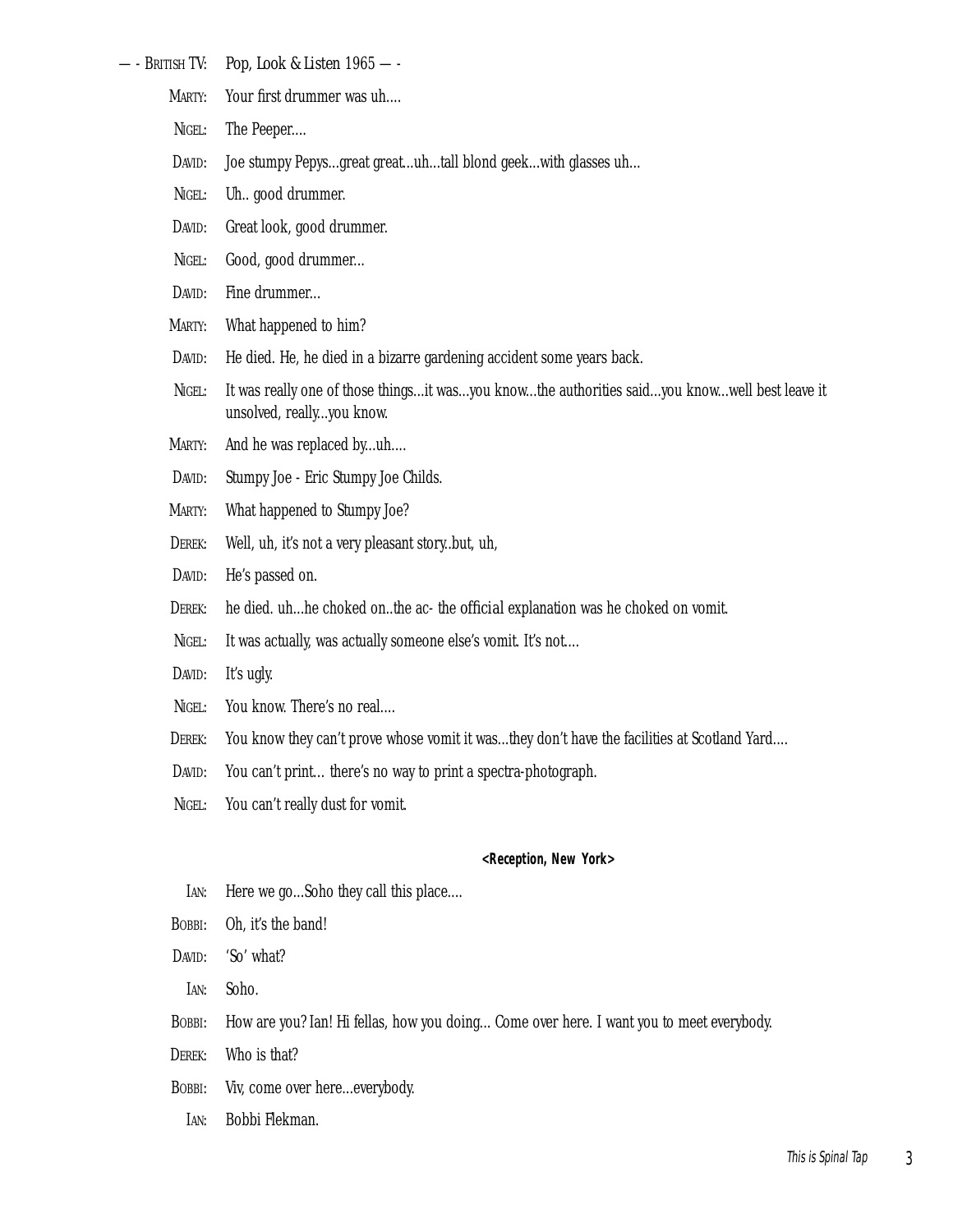- DEREK: Who is it ... with the record company?
- BOBBI: Yes, Bobbi Flekman the hostess with the mostest. You know, you know. Hi, handsome. How you doing? Alright, listen I want you all to meet Sir Denis Eton-Hogg, now he's the head of Polymer.
- BAND: We know, we know.
- BOBBI: (To Nigel) You don't talk so much just smile and look smart.
- DAVID: Oh, she knows...
- BOBBI: Denis, come here...come here I want you to meet Spinal Tap, our guests of honor.
- SIR DENIS: How very nice to meet you!
	- BOBBI: Kids; this is Sir Denis Eton-Hogg...this is Nigel.
	- DAVID: Hello, David St....
- SIR DENIS: Oh, so this is Nigel!
	- NIGEL: Thanks a lot for letting us uh....
	- BOBBI: Let's go over here and we'll all take a picture together. Where's Christine? Where's my photographer? Come over here honey. What's your name? Christine? Ok, right over here... good, good!
- REPORTER: You guys look great. I mean you look fantastic. You would never know that you are almost 40. I mean if I looked this good and from the stage too it's amazing you know....
- MORTY THE MIME: I did the bird, do the dead bird...change this, get the dwarf canoles the little ones....
	- Mime: I did the bird....
- MORTY THE MIME: C'mon, don't talk back huh...mime is money, let's go! Come on; move it!
	- SIR DENIS: Now, we here at Polymer we're all looking forward to a long and...and...and fruitful relationship with Spinal Tap. We wish them great success on their North American tour and so say all of us: Tap into America!
		- BOBBI: Yeah!

**<limo>** 

- DRIVER: Excuse me...are you reading "Yes I Can"?
- GROUPIE: Yeah, have you read it?
- DRIVER: Yeah, by Sammy Davis Jr.?
- GROUPIE: Yeah.
- DRIVER : You know what the title of that book should be? "Yes I Can if Frank Sinatra Says it's Okay". 'Cause Frank calls the shots for all of those guys. Did you get to the part yet where uh...Sammy is coming out of the Copa...it's about 3 o'clock in the morning and uh...he sees Frank? Frank's walking down Broadway by himself....

(Limo window raised by Nigel)

- DRIVER: Fuckin' limeys.
- MARTY: Well you know, ah...they're not uh,...used to that world.
- DRIVER: Yeah yeah.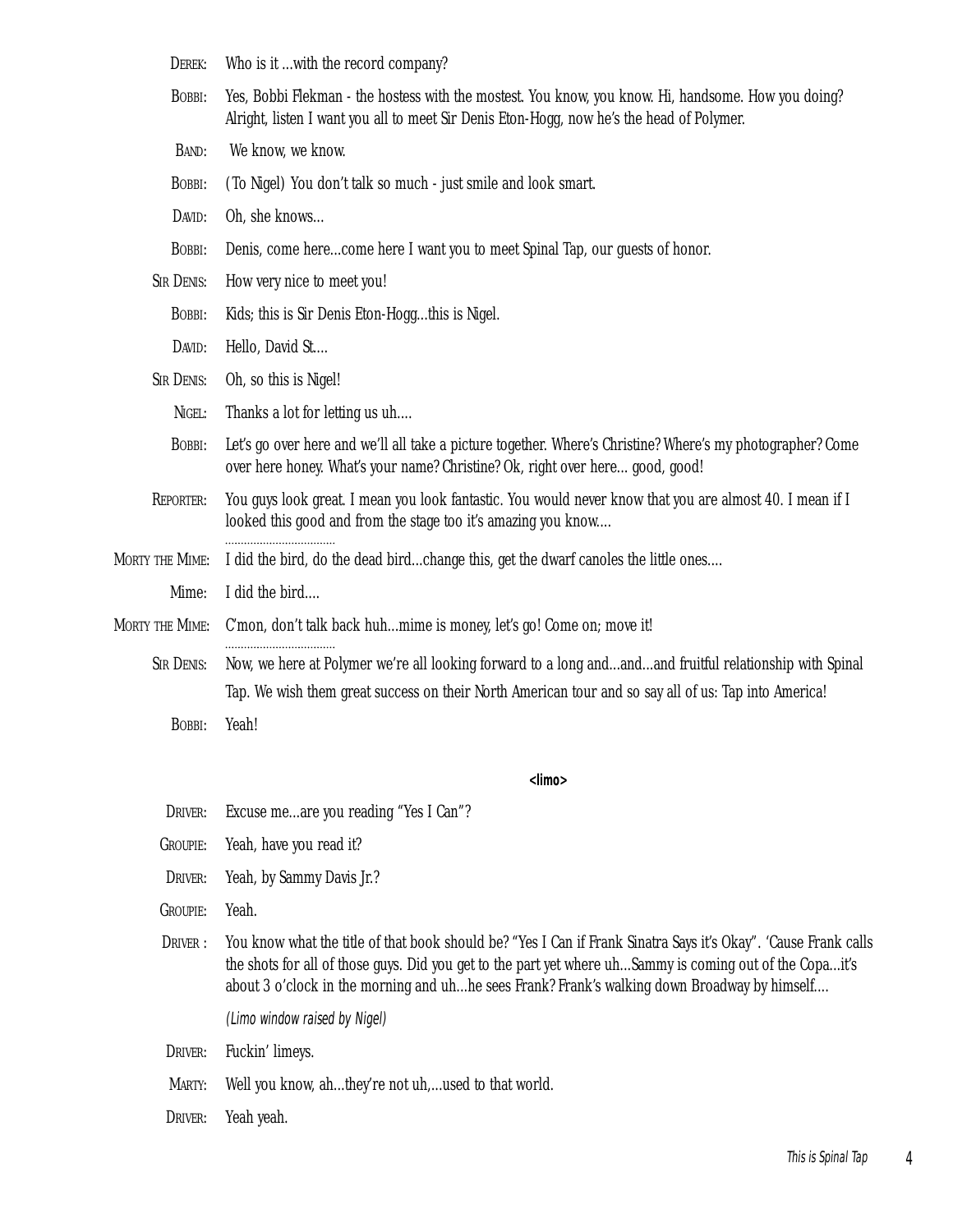- MARTY: You know Frank Sinatra it's a different world that they're in.
- DRIVER: You know, it's just that people like this...you know... they get all they want so they don't really understand, you know...about a life like Frank's. I mean, you know when you've loved and lost the way Frank has, then you uh ...you know what life's about.
	- IAN: The Times may even do something.
- DAVID: The New York Times?
	- IAN: Yeah, the New York Times.

- DAVID: The bump we've got to iron out here is when do we get the album released. I mean it doesn't matter how good the press is or what the stringers....
	- IAN: As I explained last night, you know, we're not gonna saturate the New York market....now Philly now that's a real rock androll town.
- DAVID: Oh, Philly's a great town.

- IAN: Be assured that the album will be available all throughout the Philadelphia metropolitan area.
- DAVID: So you are hitting that market regardless of how we're selling in New York?
- IAN: We are doing, we certainly are doing, well, I'm doing everything I can.
- DAVID: That's right. We are not blaming you, you know that we're not blaming you.
- MARTY: But you don't feel these guys have an effect on an audience, I mean, kids go to their concert they have a great time, uhh....
- DRIVER: But it's...it's a passing thing...it's uh.... I mean I would never tell them this but this is uh...this is a fad.

**—- Spinal Tap plays Big Bottom at Fidelity Hall, Philadelphia —-**

# **<Garden Interview II>**

- MARTY: Let's talk about your reviews a little bit. Regarding 'Intravenus de Milo': "This tasteless cover is a good indication of the lack of musical invention within. The musical growth rate of this band cannot even be charted. They are treading water in a sea of retarded sexuality and bad poetry."
- NIGEL: That's, that's nit-picking, isn't it?
- MARTY: 'The Gospel According to Spinal Tap': "This pretentious ponderous collection of religious rock psalms is enough to prompt the question: "What day did the Lord create Spinal Tap and couldn't he have rested on that day too?"
- DAVID: Never heard that one!
- DEREK: That's a good one. That's a good one!
- MARTY: The review you had on 'Shark Sandwich'...which was merely a two word review just said "shit sandwich." Umm....
- DEREK: Where'd they print that, where'd they print that?
- DAVID: Where did that appear?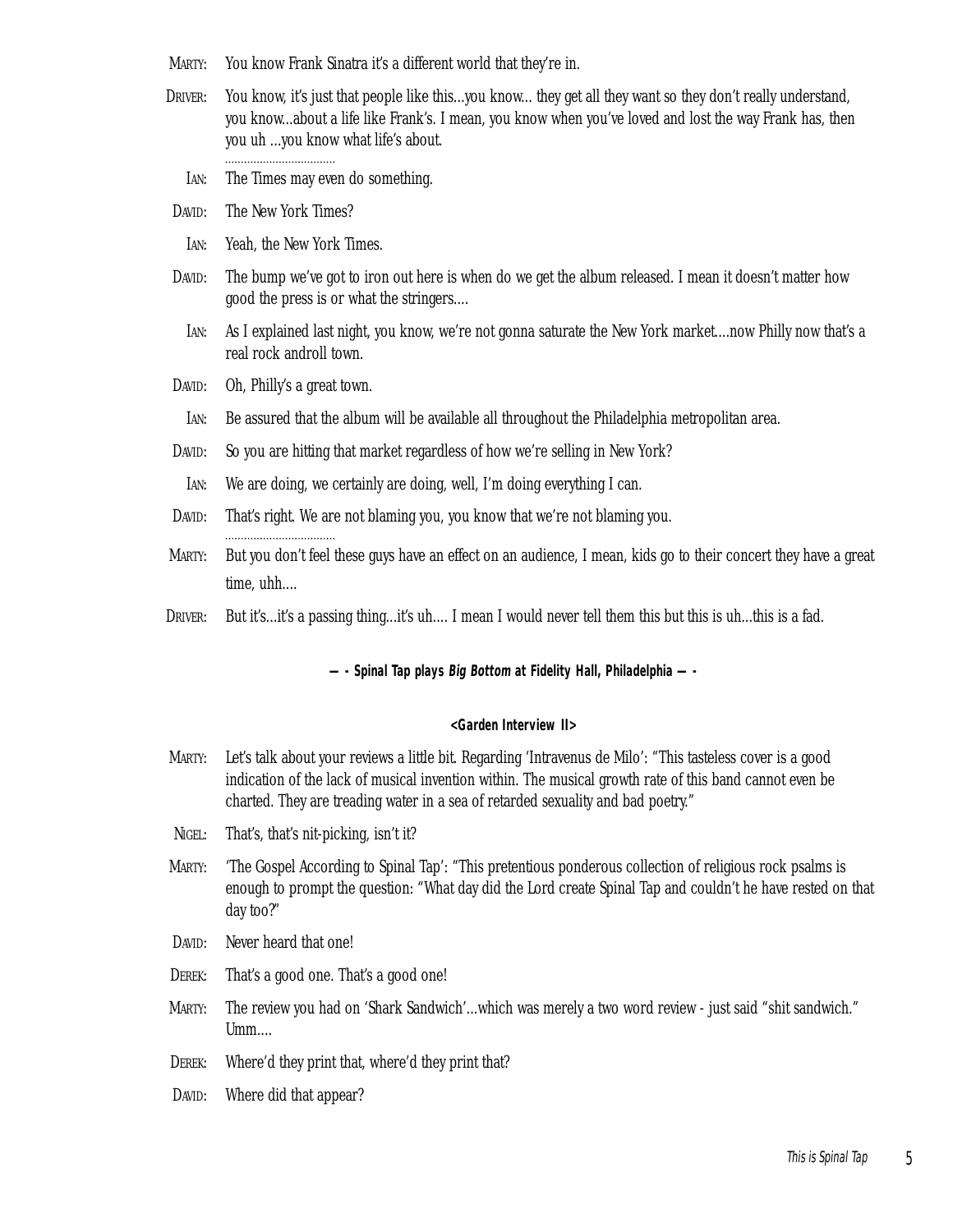- NIGEL: That's not real, is it?
- DEREK: You can't print that!

**<Recording Industry Convention, Atlanta, Georgia >** 

- DEREK: All those arguments about touring or not touring and all that…it's obvious we belong on tour, you know....
	- IAN: I couldn't agree more. All that stuff about you being too old and you being too white but....
- DEREK: But what about the album, Ian?
- DAVID: Well that's the real problem there's no way to promote something that doesn't exist, you know....
	- IAN: It's a very unimportant reason, it's just that they're experimenting with, with some new uh...packaging materials. Let me get the door.
- DEREK: What kind of experimenting? What they got monkeys opening it or what?
	- IAN: Oh there's uhh...the other thing is that the uh...the Boston gig has been cancelled.
- NIGEL: What?
- IAN: Yeah. I wouldn't worry about it though. It's not a big college town.
- PROMOTER: I heard you boys got an album coming out.
	- DAVID: Yeah, it's called 'Smell the Glove'... it should be out now, yeah...yeah, yeah....

# PROMOTER: Smell the Glove?

- EXTRA: It's a provocative title.
- DAVID: Wait till you see the cover, wait till you see the cover, very provcative indeed.
	- IAN: Bobbi, Bobbi, can I tear you away from all of this?
- BOBBI: Do you have a drink? Everything ok?
- IAN: No, I don't, I don't really need one. But, listen, um...I really, I really do have to talk to you a bit about this, uh....
- BOBBI: Ian, come on, tell me whatever is on your mind....
- IAN: ...this whole issue of the, uh...the issue of the cover.
- BOBBI: Yeah.
	- IAN: ...uh, we feel, I mean, we feel and it seems to be facts that, uh...the company is rather down on the cover. Is that the case?
- BOBBI: Yes.
	- IAN: You can give it to me straight, you know.
- BOBBI: Listen umm... they don't like the cover, they don't like the cover.
	- IAN: Uh huh, well that is certainly straight.
- BOBBI: They find it very offensive and very sexist.
	- IAN: Well what exactly...do you find offensive? I mean, what's offensive?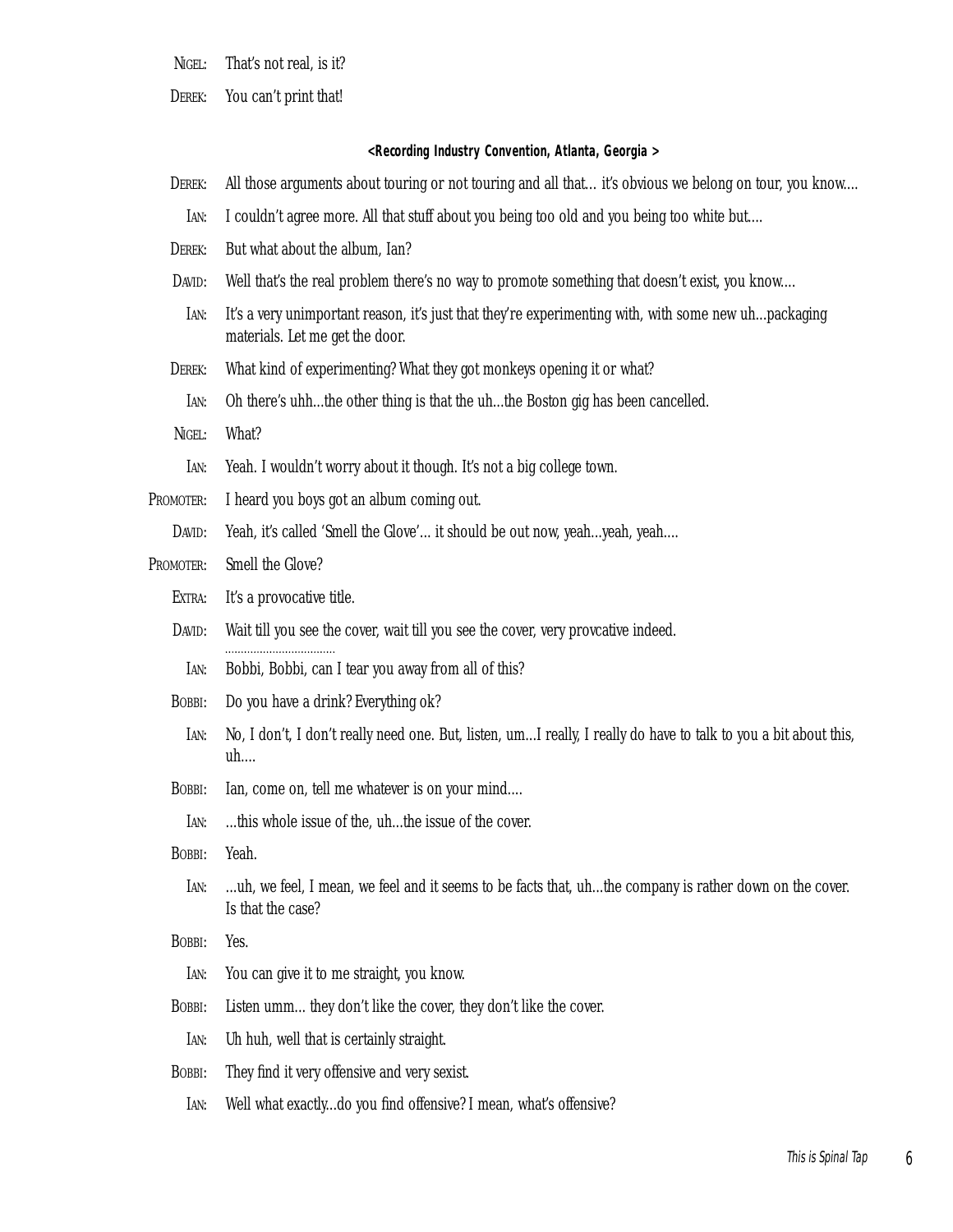BOBBI: Ian, you put a greased naked woman...

- IAN: Yes...
- BOBBI: ...on all fours...
	- IAN: Yes.
- BOBBI: ...with a dog collar around her neck...
- IAN: ...with a dog collar...
- BOBBI: ...and a leash...
	- IAN: ...and a leash...
- BOBBI: ...and a man's arm extended out up to here holding onto the leash and pushing a black glove in her face to sniffit. You don't find that offensive? You don't find that sexist?
- IAN: No I don't, this is 1982, Bobbi, come on.
- BOBBI: That's *right* it's 1982! Get out of the 60's. We don't have this mentality any more.
- IAN: Well you should have seen the cover they *wanted* to do. It wasn't a *glove* believe me.
- BOBBI: I don't care what they wanted to do. Now see…this is something Ian that you are going to have to talk to your boys about.
	- IAN: We're certainly not laying down any conditions...
- BOBBI: And I don't think that a sexy cover is the answer for why an album sells or doesn't sell because you tell me...the "White Album", what was that? There was nothing on that goddamn cover. Excuse me, the phone's ringing. Ian we'll talk about this after.
	- IAN: Okay, bye bye.
- Bobbi: Hello. Oh, hi Denis. Uh oh, okay. Why don't you tell him? Okay, hold on one minute. Ian? It's Eton-Hogg, he wants to talk to you.
	- IAN: Okay. Thank you darling.
- BOBBI: You're welcome.....yeah.
- IAN: Hello Sir Denis. Hi, how are you? *(off phone)* Oh, fucking old poofter! *(in phone)* But it's really not that offensive Sir Denis come on. Okay. I'll call you absolutely first thing in the morning. *(slam phone)* Ah, shit. They are not gonna release the album...because they have decided that the cover is sexist.
- NIGEL: Well so what? What's wrong with being sexy? I mean there's no....
	- IAN: Sex-*ist*.
- DAVID: -*ist*. *More* than sexy.
- BOBBI: Okay, listen I wanted to tell you this and…and…I was holding back because I didn't know what Denis' decision was going to be…but at this point both Sears *and* K-Mart stores have refused to handle the album.
	- IAN: That old one, huh?
- BOBBI: They're boycotting the album only because of the *cover*. If the first album had been a hit....
	- IAN: If the company is behind the album it can shove it right down their throats.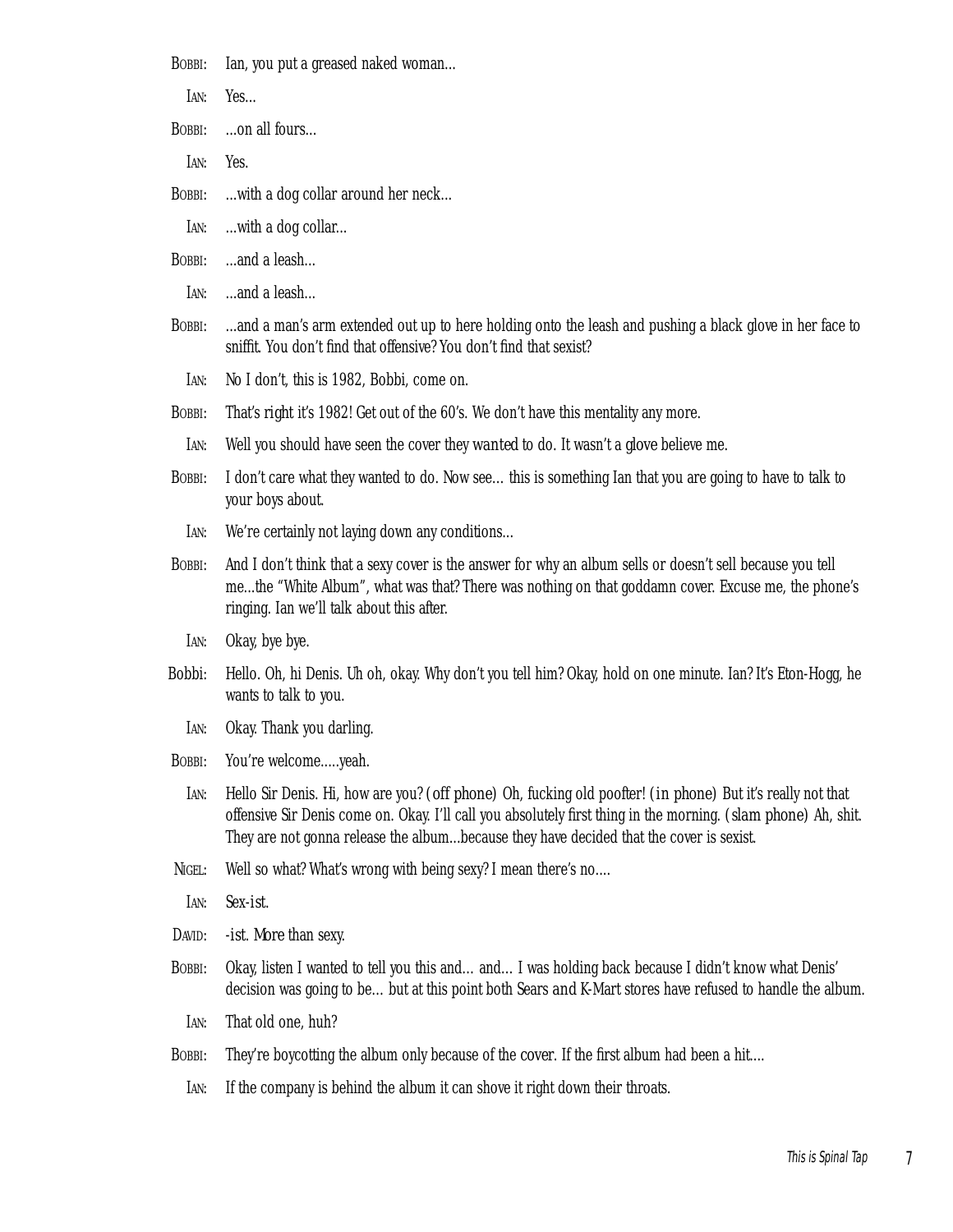- BOBBI: Money talks and bullshit walks and if the first album was a hit then we could have pressed on them then we could have told them yes...
	- IAN: The music....every cut on this album is a hit.
- BOBBI: Let's...I don't give a shit what the album's....
- NIGEL: It's a matter of compromise. We made a joke, and it was a long time ago, they're making it like a big deal.
- DAVID: That's true. You know, if we we're serious and we said "yes she should be forced to sm...smell the glove" then you'd have a point you know but it's all a joke, isn't it, we're making fun of that sort of thing.
- NIGEL: It is and it isn't, she should be made to smell it, but...
- DAVID: But not, you know, over and over again.
- BOBBI: You know, we can probably work something out. I'll talk to Denis and maybe we can come up with a compromise. A new design concept that we can all live with.

# **<interview in restaurant>**

- MARTY: You guys were school mates..?
- NIGEL: We don't...we, we, we're not not university material.
- DAVID: What's that on your finger?
- NIGEL: That's my gum!
- DAVID: What are you doing with it on your finger?
- NIGEL: I might need it later.
- DAVID: Put it on the table, that's terrible.
- NIGEL: Well...I might forget it on the table.
- DAVID: You can't take him anywhere.
- MARTY: How old were you guys when you met?
- DAVID: Eight years old. Eight or nine.
- NIGEL: You were eight and I was seven.
- DAVID: That's right, yeah.
- MARTY: Do you remember the first song that you guys ever wrote together?
- DAVID: 'All the Way Home', probably.
- MARTY: All the Way Home?
- DAVID: Yeah.
- MARTY: Can you remember a little bit of it? I'd love to hear it.
- DAVID: Christ. Some black coffee maybe we could do it.
- NIGEL: How's it go?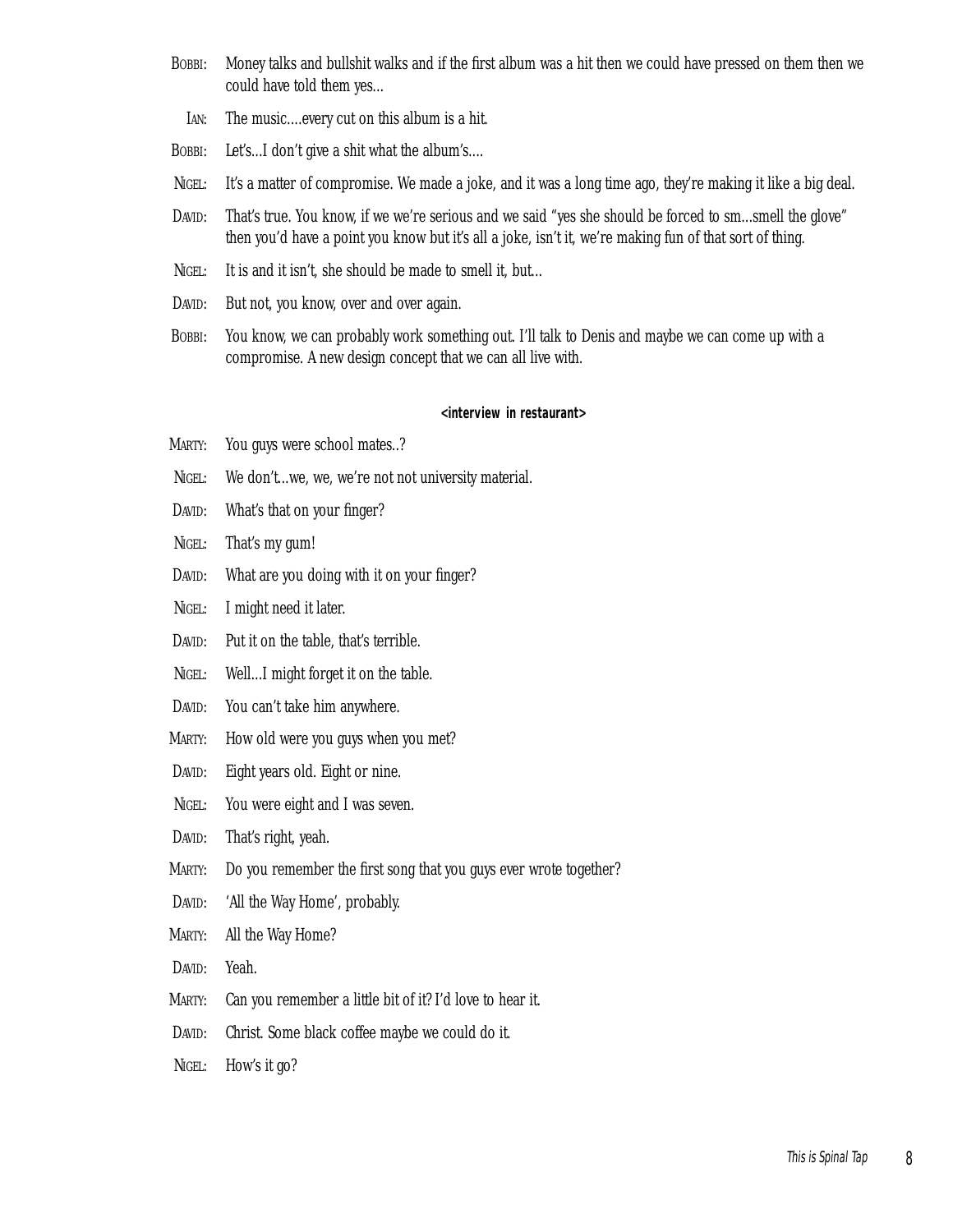- N+D: I'm standing here beside the railroad track... and I'm waiting for that train to bring you back.... (bring you back) if, if, if, if, if she's not on the the 5:19 then I'm gonna know what sorrow means..... and I'm gonna cry cry cry all the way home.... all the way home....all the way home..... all the way home....all the way home.....
- NIGEL: Cry, cry, cry all the way home...
- DAVID: ...fairly simple..... there's about six words in the whole song, you know.
- MARTY: Sounds like a big hit.
- DAVID: Just repeat them over and over again.
- MARTY: Let's talk about your music today...uh...one thing that puzzles me ...um...is the make up of your audience seems to be ...uh... predominately young boys.
- DAVID: Well it's a sexual thing, really isn't it? Aside from the identifying the boys do with us there's also a re-reaction to the female.....of the female to our music. How did you put it?
- NIGEL: Really they're quite fearful—that's my theory. They see us on stage with tight trousers. We've got, you know, armadillos in our trousers. I mean it's really quite frightening...
- DAVID: Yeah.
- NIGEL: ...the size...and and they, they run screaming.

# **—- Spinal Tap performs Hell Hole; Chapel Hill, North Carolina — <Vandermint Auditorium>**

- NIGEL: Ian, can I have a word with you for a minute?
- IAN: Yes, of course.
- NIGEL: ...uh, a couple of problems with the...
- IAN: What?
- NIGEL: ...arrangments backstage...
- IAN: What exactly?
- NIGEL: Well, uh..
- IAN: What, I mean...
- NIGEL: Well, no, there's some problems here, I don't even know where to start, alright? This, uh..
- IAN: Soundcheck? What's, what's, what's wrong?
- NIGEL: No, no, no, no this....look, look, look, there's a little problem with the... look this, this miniature bread. It's like... I've been working with this now for about half an hour. I can't figure out... let's say I want a bite, right, you've got this...
- IAN: You'd like bigger bread?
- NIGEL: Exactly! I don't understand how...
- IAN: You could fold this though.
- NIGEL: Well, no then it's half the size.
- IAN: Not the bread, you could fold the meat.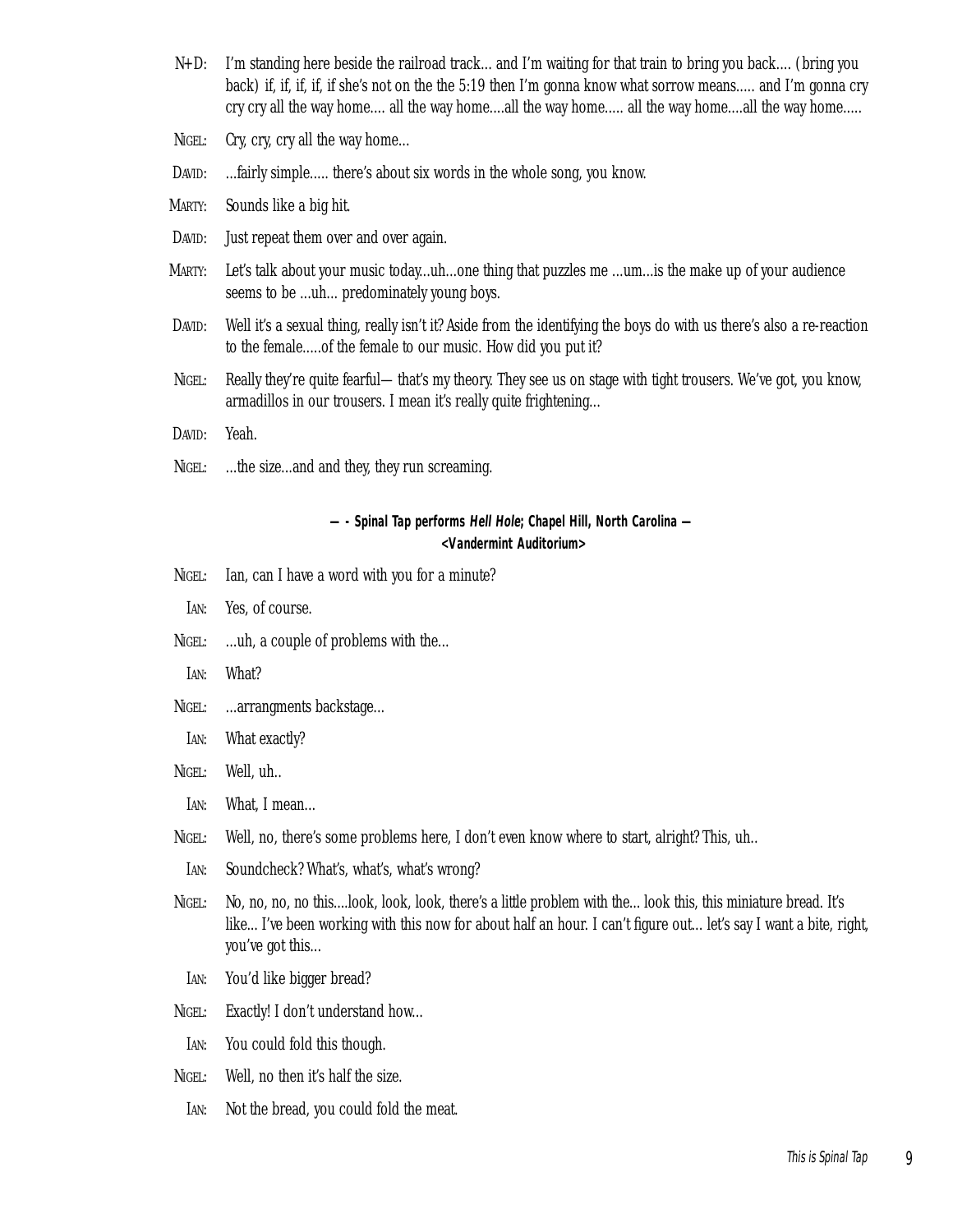- NIGEL: Yeah, but then it, then it breaks up, breaks apart like this.
- IAN: No, no, no, you put it on the bread like this, you see
- NIGEL: But then, if you keep folding it, it keeps breaking...
- IAN: Why do you keep folding it?
- NIGEL: And then you...everyhing has to be folded, and then it's this, and I don't want this. I want large bread so that I can put this...
- IAN: Right
- NIGEL: ...so then it's like this, this doesn't work because then ...it's all....
- IAN: 'cause it hangs out like that?
- NIGEL: Look...
- IAN: Yeah.
- NIGEL: Would you... be holding this?
- IAN: No, I don't want to eat... I wouldn't want to put that in my mouth, no you're right, Nigel, you're right...
- NIGEL: No, alright 'A', exhibit 'A'. Now we move on to this, look, look who's in here? No one! And then in here there's a little guy, look! So it's, it's a complete catastrophe!
- IAN: You're right, Nigel, Nigel calm down, calm down.
- NIGEL: Calm d...good, no it's not a big deal, it's a joke, it's really, it's...
- IAN: I'm sorry, it's just some crappy univeristy, you know
- NIGEL: I know, Yeah, right, it's a joke, it's all a j..
- IAN: Really, I don't want it to affect your performance.
- NIGEL: It's not gonna affect my performance, don't worry about it, alright, just hate it, it's really...
- IAN: It won't happen again.
- NIGEL: It does disturb me.
- IAN: It's disgusting.
- NIGEL: But I'll rise above it. I'm a professional, right?
- IAN: Alright.

**—- Spinal Tap Perfoms Hell Hole —-**

**<Amid Nigel's Guitar Collection>** 

- MARTY: Do you play all...I mean do you actually play all these or...?
- NIGEL: Well, I play them and I cherish them.
- MARTY: Mmm-hmm....
- NIGEL: This is the top of the heap right here. There's no question about it. Look at the, look at the flame on that one....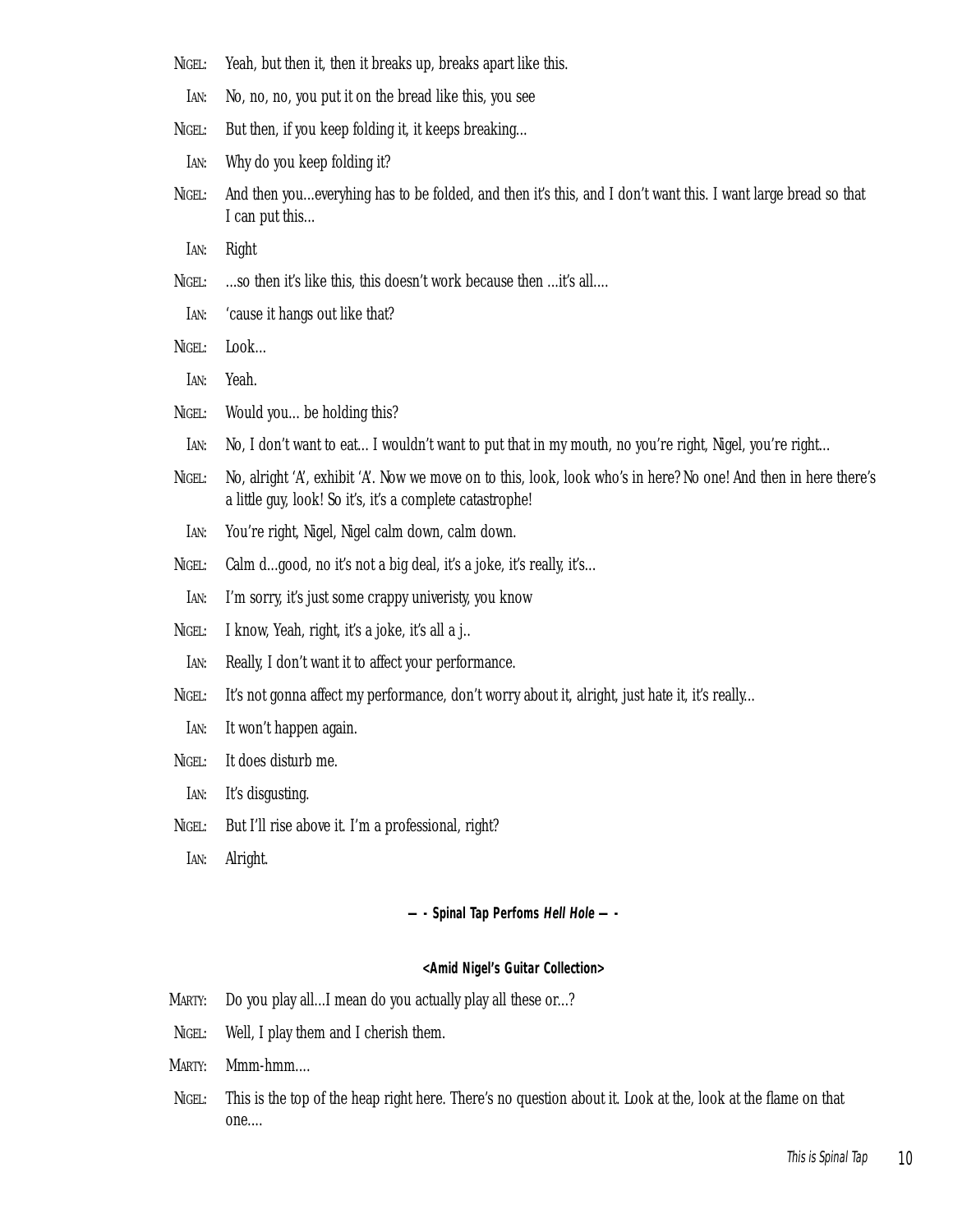- NIGEL: I mean it's just...it's quite unbelievable. This o- this one is just ah...is perfect...1959...ah...you know, it just, you can uh...listen!
- MARTY: How much does this....
- NIGEL: Just listen for a minute....
- MARTY: I'm not....
- NIGEL: The *sustain*...listen to it...
- MARTY: I'm not hearing anything.
- NIGEL: You would, though, if it were playing, because it really ... it's famous for its sustain...I mean, you could, just hold it....
- MARTY: Well I mean so you don't....
- NIGEL: Aaaaaaaaaaaaaa.... You could go and have a bite an'...aaaaaaaaa...you'd still be hearin' that one. Could you hold this a sec'?
- MARTY: Sure.
- NIGEL: This one...this 'course is a custom three-pickup-'Paul. This is my radio...unit....
- MARTY: Oh, I see....
- NIGEL: So I strap this...this piece on, you know, right down in here when I'm on stage and....
- MARTY: It's a wireless.
- NIGEL: Wireless, exactly. And...uh I can play without all the mucky-muck.
- MARTY: You can run anywhere on stage with that.
- NIGEL: Exactly. Now this is special, too, it's a...look...see ...still got the uh...the ol' tagger on it...see...never even played it ...see...
- MARTY: You just bought it and....
- NIGEL: Don't touch it! Don't touch it! No one...no one...no! Don't touch it.
- MARTY: Well uh I wasn't...uh I wasn't gonna touch it...I was just pointing at it...I....
- NIGEL: Well don't point, even.
- MARTY: Don't even point?
- NIGEL: No. It can't be played...never...I mean I....
- MARTY: Can I look at it?
- NIGEL: No.
- MARTY: Don't look at it.
- NIGEL: No, you've seen enough of that one. This is a top to a, you know, what we use on stage, but it's very...very special because if you can see...
- MARTY: Yeah...
- NIGEL: ...the numbers all go to *eleven*. Look...right across the board.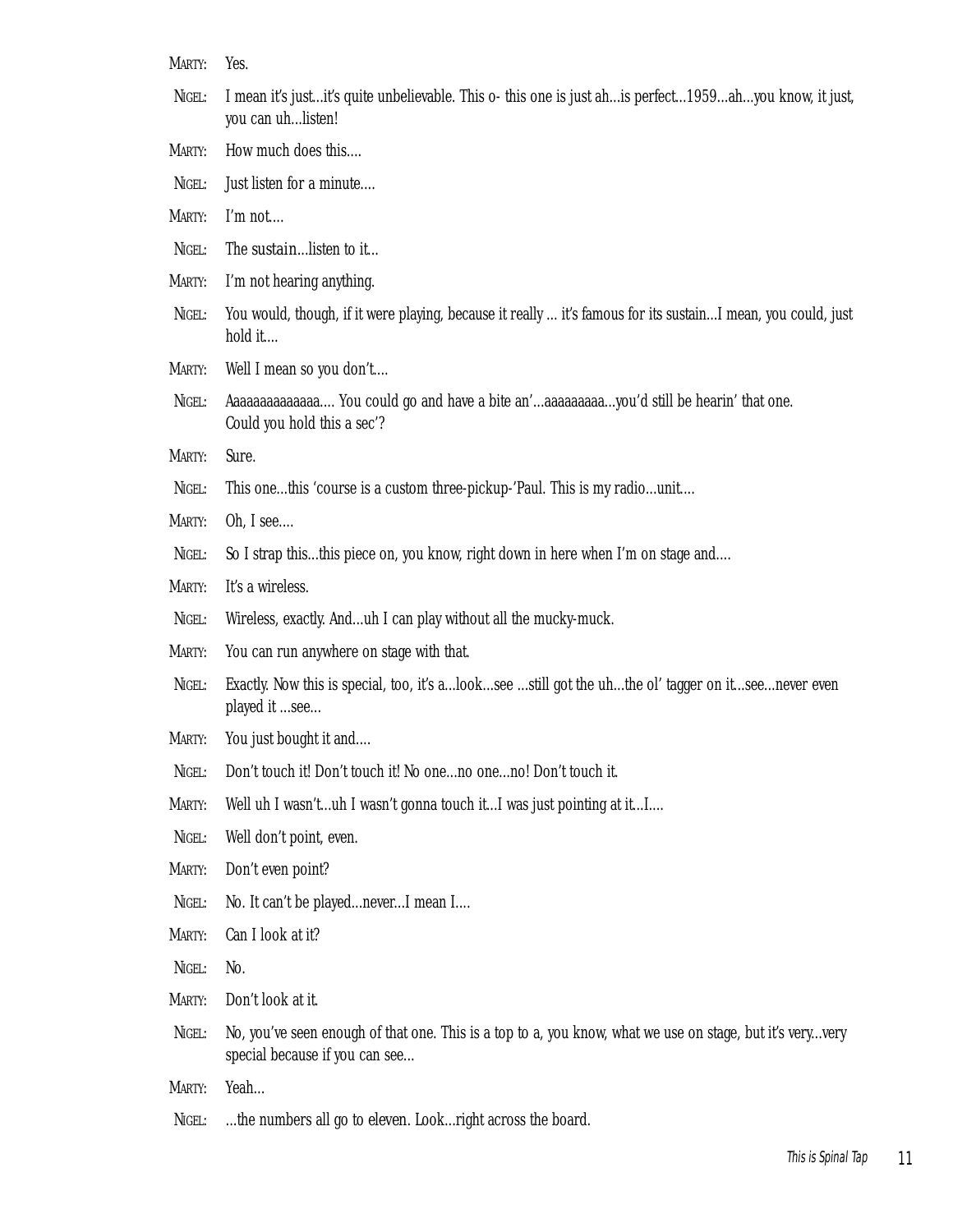| MARTY:<br>Ahhoh, I see |  |
|------------------------|--|
|------------------------|--|

- NIGEL: Eleven...eleven...eleven....
- MARTY: ..and most of these amps go up to ten....
- NIGEL: *Exactly*.
- MARTY: Does that mean it's...louder? Is it any louder?
- NIGEL: Well, it's *one* louder, isn't it? It's not ten. You see, most...most blokes, you know, will be playing at ten. You're on ten here...all the way up...all the way up....
- MARTY: Yeah....
- NIGEL: ...all the way up. You're on ten on your guitar...where can you go from there? Where?
- MARTY: I don't know....
- NIGEL: Nowhere. Exactly. What we do is if we need that extra.. push over the cliff...you know what we do?
- MARTY: Put it up to eleven.
- NIGEL: Eleven. Exactly. One louder.
- MARTY: Why don't you just make ten louder and make ten be the top... number... and make that a little louder?
- (pause)
- NIGEL: These go to eleven.

**<Hotel Lobby, Memphis, Tennessee>** 

- SMITTY: Are you uh are you Spinal Tap?
	- IAN: Spinal Tap this is Spinal Tap.
		- ?: Tap Tap Tap Tap Tap.
- SMITTY: Welcome to Memphis, gentlemen. We have a slight problem with your reservation. Nothing serious, I'm afraid.
	- IAN: How slight?
- SMITTY: You wanted seven, uh, suites.
	- IAN: Seven. Seven suites.
- SMITTY: Yes w-we-he mistakenly put you on the seventh floor with one suite.
- IAN: That's considerably more than minor.

SMITTY: Well, it's a good-sized room, sir. It's a, it's a 'King Leisure'. We can get you a—something.

- IAN: How are we going to get fourteen people in a 'King Leisure' bed, Tucker?
- SMITTY: Oh-ho-ho don't don't tempt me, sir.

DAVID: Have a good time, will you — we'll be right here.

- IAN: I will, I'll take care of it.
- SMITTY: Welcome, gentlemen and very attractive they are, too.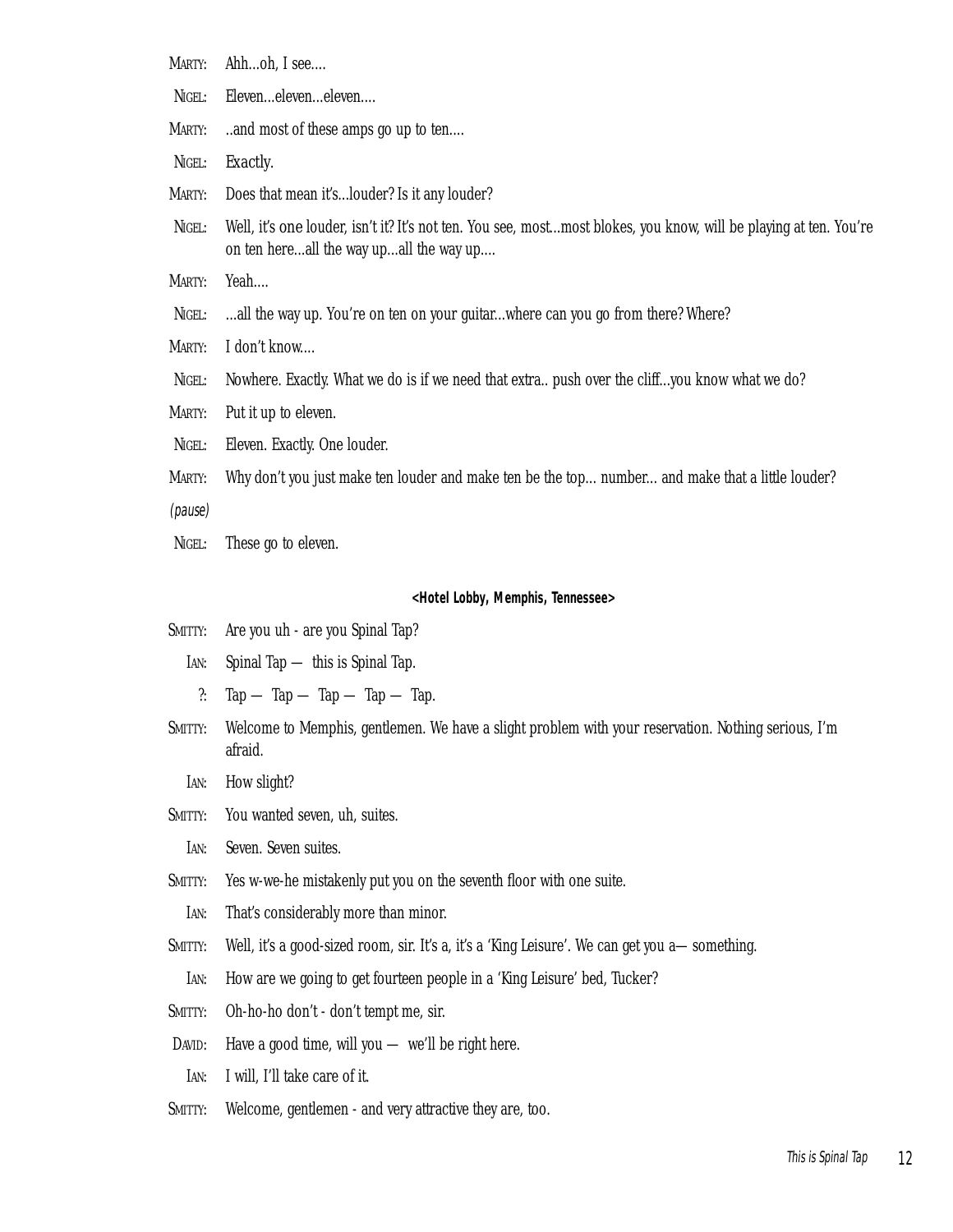- IAN: Hey! Hey! Listen to me: We want these suites, and we want them now! OK? These people are tired. We have soundcheck in an hour.
- SMITTY: Yes, sir. We can't help you out—Reba—perhaps you can help here.
- REBA: What's the problem, sir?
- SMITTY: Can you give me a hand, please?
	- IAN: Yes. I'll tell you what you can do. OK? This…twisted old fruit here…tells me that you have fucked up my reservations.
- SMITTY: I'm just as God made me, sir.
- DAVID: What's the difference between golf and miniature golf?
- DEREK: I think it's-uh...
- MICK: The balls.
- DEREK: The holes are smaller

(Crazed female fans shriek.)

- DAVID: Uh-oh- look out, here they come....
- DEREK: Hold your breath.
	- FAN: Duke! Duke! Can I have your autograph?
- NIGEL: It's Duke.
- DAVID: Duke! Duke!
- TERRY: Get your hands back.
- DAVID: It's OK, we know'm, it's Spinal Tap.
- TERRY: Sure.
- DAVID: David St Hubbins, Spinal Tap; Derek Smalls, Spinal Tap; Nigel....
- TERRY: Look, we gotta get going here.
- DAVID: Listen, uh...uh...where you playing in town? You you playin' here?
- TERRY: We're doin' the...uh...Enormodome whatever it is. It's terrific, it's a good house. We sold it out.
- DAVID: Oh yeah. Big place outside of town.
- TERRY: Very nice.
- DAVID: That's a big place. You sold it out?!
- NIGEL: What's that, twenty-thousand seats?
- TERRY: We really should run, you know...
- IAN: Good heavens. How are you, laddy?! Great to see you, Ter! Terrific to see you.
- TERRY: Uhhhhm...Liam!
	- IAN: Ian. Ian.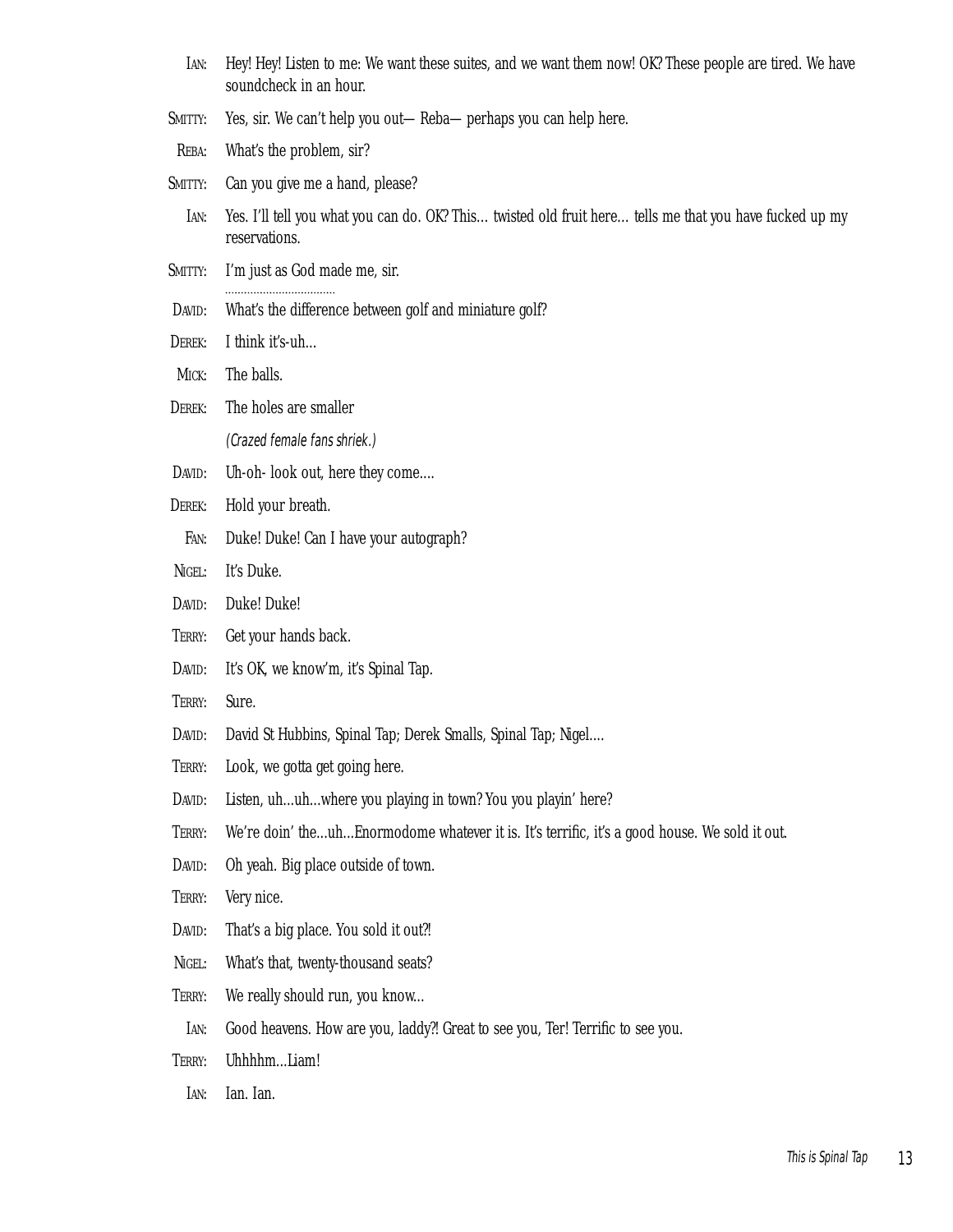- TERRY: Ian. Yeah, listen, we'd love to stand around and chat, but we've gotta...sit down in the lobby and wait for the limo.
- DEREK: OK.
- DAVID: OK. Great. Duke, great to see you. Great to see you again Terry.
- DEREK: We'll catch up with you on the road.
- Duke: Cheers.
- DAVID: Duke! Great to see you. See ya. See you, Duke. Good days. Good days! Fuckin' wanker.
- NIGEL: What a wanker.
- DAVID: What a wanker.
- DEREK: Total no talent sod.
- NIGEL: He's got *this* much talent this much if he's lucky.
- DAVID: We carried him. We had to apologize for him with our set.
- DEREK: That's right.
- MICK: That's right, yeah.
- DAVID: People were still booin' 'im when we were on. It's all hype. It's all hype. It's all bought.
	- IAN: Yep. We got our rooms, big fat suites.
- DAVID: Lemme ask you something lemme ask you something
	- IAN: What?
- DAVID: Have you seen Duke Fame's current album?
- IAN: Um... yes, yes.
- DAVID: Have you seen the cover?
	- IAN: Um... no, no, I don't think I have.
- DAVID: It's a rather *lurid* cover, I mean...ah, it's, it's like naked women, and, uh....
- NIGEL: He's tied down to this table,
- IAN: Uh-huh.
- NIGEL: And he's got these whips and they're all...semi-nude.
- DAVID: Knockin' on 'im and it's like much worse...
- IAN: What's the point?
- DAVID: Well the point is it's much worse than 'Smell the Glove' ...he releases that he's number three.
- IAN: Because he's the victim. Their objections were that she was the victim. You see?
- DEREK: I see....
- NIGEL: Oh...
- DAVID: Ah....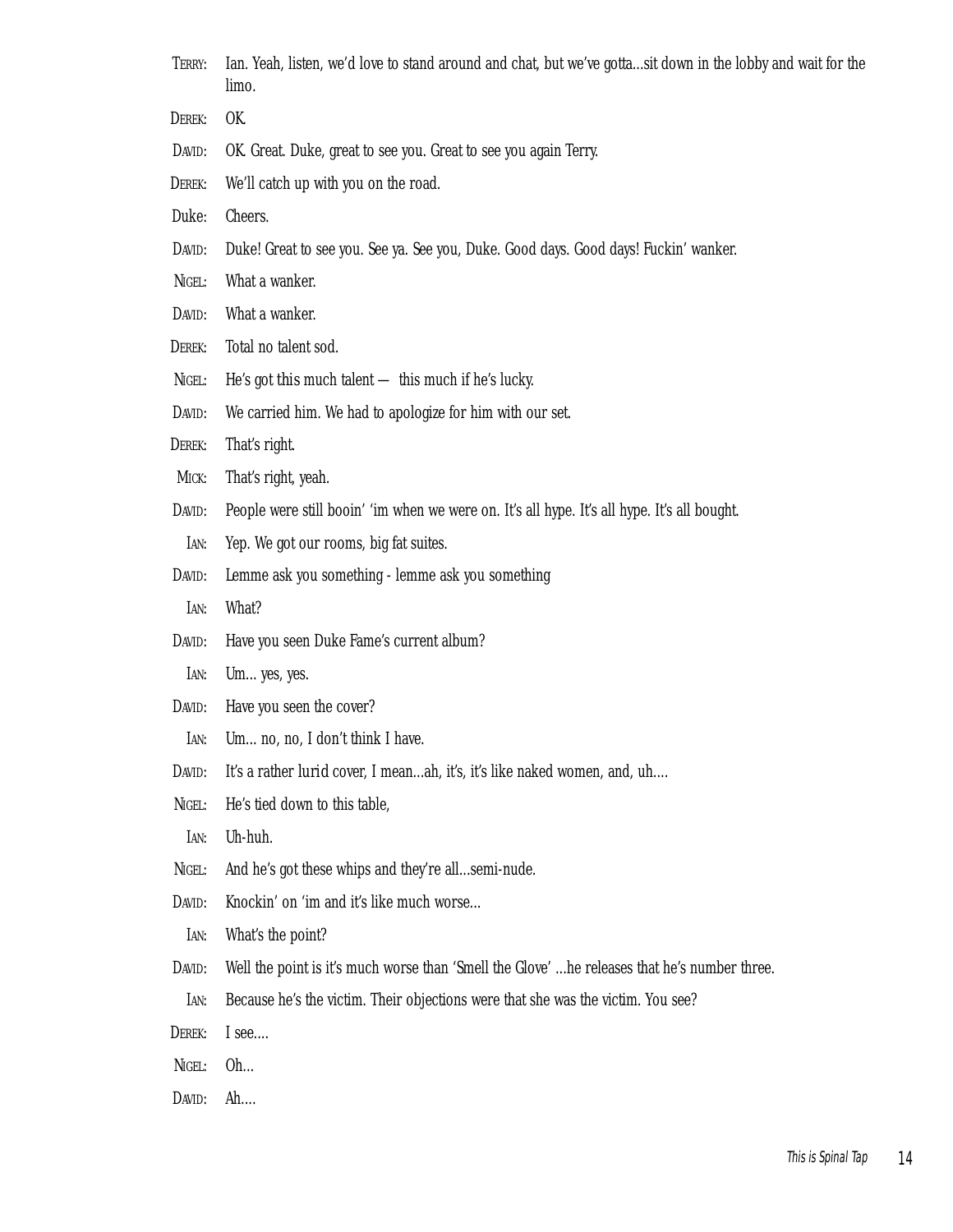- IAN: That's alright, if the singer's the victim, it's different. It's not sexist.
- NIGEL: He did a twist on it. A twist and it's..
- DEREK: He did, he did. He turned it around.
	- IAN: We shoulda thought of that....
- DAVID: We were so close....
- IAN: I mean if we had all you guys tied up, that probably woulda been fine.
- ALL: Ah....
- IAN: But it's...it's still a stupid cover.
- DAVID: It's such a fine line between stupid an'...
- DEREK: ...and clever.
- DAVID: Yeah, and clever.
- NIGEL: Just that little turnabout....
- IAN: I have a small piece of bad news. Although it may not be that bad.
- MICK: For a change, you mean?
	- IAN: We're-uh. We're cancelled here.

# DEREK: At the hotel?

- IAN: No, we're cancelled the gig is cancelled....
- DEREK: Fuck!
	- IAN: Uh...it says "Memphis show cancelled due to lack of advertising funds"...

#### **<Ian's office>**

- MARTY: The last time Tap toured America, they where, uh, booked into 10,000 seat arenas, and 15,000 seat venues, and it seems that now, on the current tour they're being booked into 1,200 seat arenas, 1,500 seat arenas, and uh I was just wondering, does this mean uh...the popularity of the group is waning?
	- IAN: Oh, no, no, no, no, no, no...no, no, not at all. I, I, I just think that the.. uh.. their appeal is becoming more selective.
- MARTY: Yeah. Now, I notice this here, you've got this cricket bat here...
	- IAN: Yes.
- MARTY: Do you play?
	- IAN: No, I carry this partly out of, uh, I don't know some sort of, uh, I suppose what's the word...uh....
- MARTY: Affectation?
	- IAN: Yes, I mean it's, it's, a it's a kind of totemestic thing you know, but to be quite frank with you, it's come in useful in a couple of situations. Certainly in the topsy, turvy world of heavy rock, having a good solid piece of wood in your hand is quite often...useful.
- MARTY: Mhmh.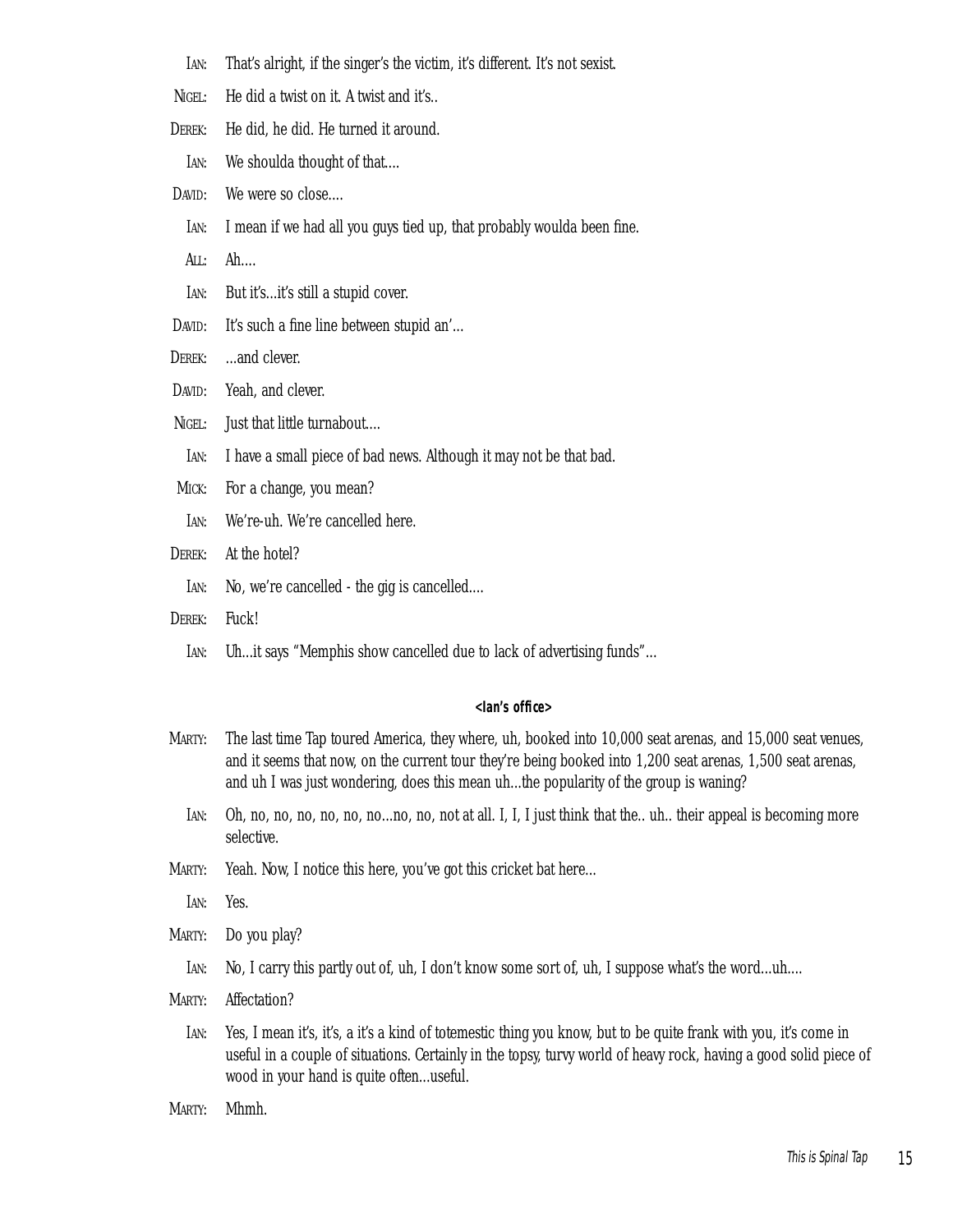# **<Hotel room, Memphis, Tennessee>**

- D<sub>AVID</sub>: *(on the phone)* I miss you too, darling...uhm, not too well, actually... well, we've got some cancellations, that's all, we got to Memphis, and there is no gig in Memphis and we find out that this, this promoter in the Mid-West uhh has pulled out St. Louis, and Kansas City, and uh...oh Des Moines... I don't know, it's in Indiana or something... I thought...oh don't tease me, that's not until April, great! We'll do it, oh good, oh, fucking great... Milwaukee...Milwaukee, Wisconsin...I've no idea, you might have to take the plane to New York, and then get, and then go to, uh, to Milwaukee from there... ...oh, good I love you too...okay, bye. *(hangs up)* Ah, well, my problems are solved, mate!
- NIGEL: Who's that?
- DAVID: Jeanine. She's going to come meet us. She was supposed to do this uh window layout for Neil Kite's Boutique, but it's not until April.
- NIGEL: Is she coming to drop some stuff off, you know, and then...
- DAVID: No.
- NIGEL: ...and then go back?
- DAVID: No, she's coming on the road, she's going to travel with us, gonna go on the road with us.
- DEREK?: Turn it up, turn it up!
- DAVID: She says she can hear that I'm eating too much sugar on the phone, she says my larynx is fat.
- DEREK: You uh might want to come next door, the radio is playing a bit of your past.
- DAVID: Ohooow..... I don't believe it!
	- ?: Listen to this.
	- ?: Shhhhh.
	- ?: Sounds good.
	- DJ: Oh, yeah, going all the way back to 1965 that one....
	- ?: Shhhhhh-shhh.
	- DJ: Don't it feel good, with The Thamesmen and "Cups and Cakes"
- DEREK: You're an oldie...you're an oldie!
	- DJ: The Thamesmen later changed their names to Spinal Tap they had a couple of B-side hits they are currently residing in the "where are they now" file. Johnny Q with you on Golden 106 and right after we...
- DEREK: Fuck you!

# **<Elvis' grave, Graceland, Memphis, Tennessee>**

- DAVID: I'm not really sure this was such a great idea, I mean I don't feel any better than I did at the hotel.
- DEREK: He was going to do a TV special from here, before he died.
- DAVID: Yeah, that's right, the musical version of "Somebody Up There Likes Me"... *(Sings:)* Well since my baby left me, I found a new place to dwell. Well, it's down at the end of Lonely Street, at Heartbreak Hotel.
- NIGEL: Do it, do it with the harmony parts.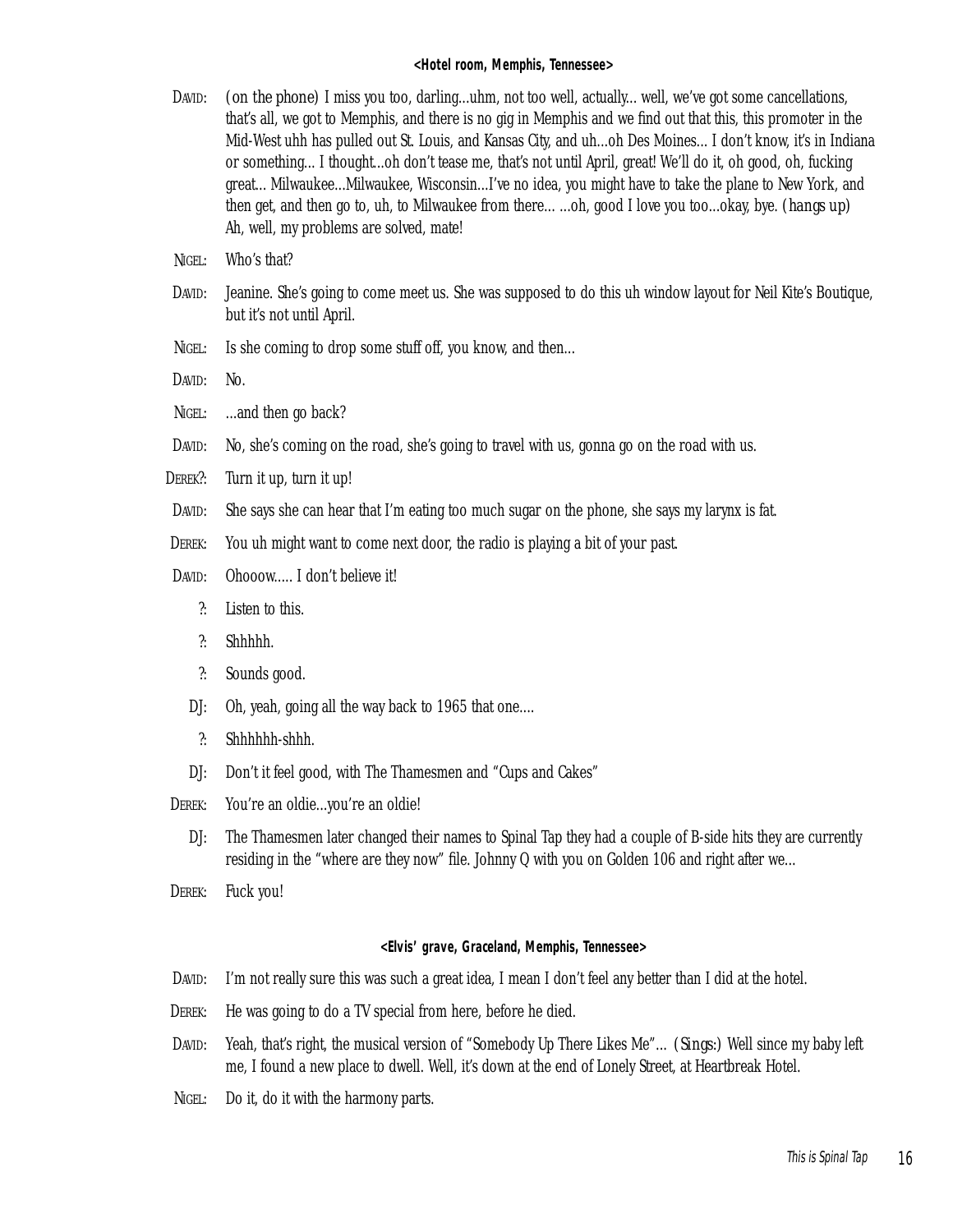- D+N: Well since my baby left...
- DAVID: The same key, though, I think.
- $D + N$ : Well since my baby left me...
- NIGEL: If I'm going: Well since my baby left me, meeee...
- DAVID: No, you can't hit that note!
- DEREK, D+N: Mmmmm...since my baby left me, well, I found a new place to dwell...
	- NIGEL: That's alright.
	- DEREK: Not really, not really...voice down...
	- DAVID: Well it sounds raga, don't want to go raga on this stuff.
	- NIGEL: No, not with this you don't, Well since my baby left me,
	- DAVID: It sounds...fuckin barbershop...
	- DEREK: Hey!
	- DAVID: Barbershop raga. A new hybrid.
	- DEREK: Hey, watch the, watch the language, you're paying homage to the King!
	- DAVID: Oh sorry...well this is thoroughly depressing.
	- NIGEL: It really puts perspective on things, though, doesn't it?
	- DAVID: Too much. There's too much fucking perspective now.

## **<garden interview III>**

- MARTY: In 1967, uh, you... that was the first time Spinal Tap came into existence?
- DEREK: Well, the whole world was changing in those days.
- DAVID: And, and we also has the world's ear.
- DEREK: We were changing the world.
- DAVID: Because we've just released an enormous selling single: "Listen to the Flower People".
- NIGEL: Flower People!
- DAVID: We toured the world, we toured the States...
- DEREK: We toured the world and elsewhere.
- DAVID: It was, it was a dream come true.

**—- Spinal Tap performs (Listen to the) Flower People—- —- JAMBOREE BOP American-TV 1967 —-**

- MARTY: Now, during the Flower People period, who was your drummer?
- DAVID: Stumpy's replacement, Peter James Bond, he also died in mysterious circumstances...we were playing a...
- NIGEL: Festival...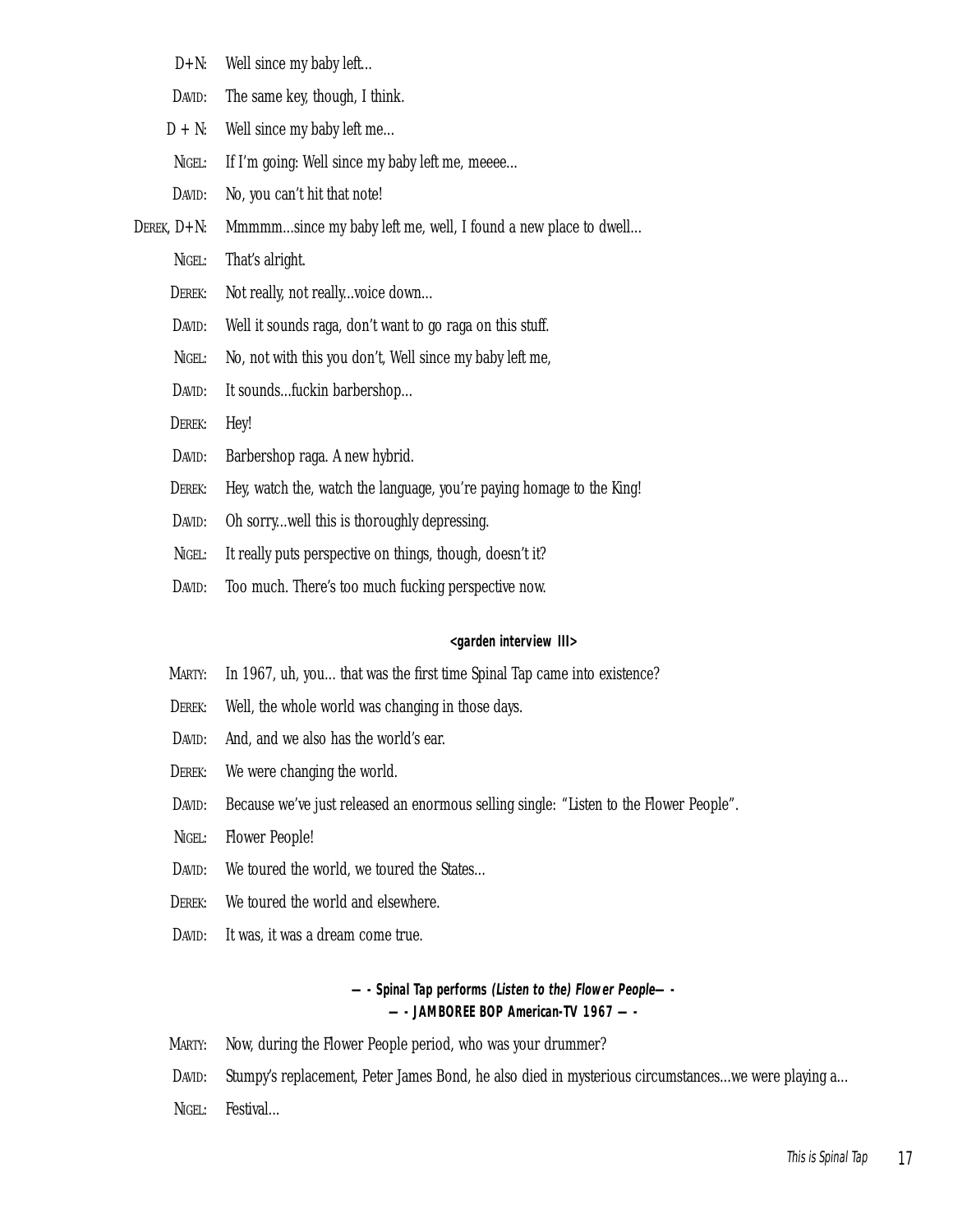- DAVID: Jazz-blues festival, where was that?
- NIGEL: Blues-jazz really.
- DEREK: Blues-jazz festival...
- NIGEL: It was in the Isle of, it was in the Isle of....
- NIGEL + DEREK: Isle of Lucy.
	- DEREK: Isle of Lucy.
	- NIGEL: Isle of Lucy.
	- DAVID: Isle of Lucy...jazz-blues festival...
	- NIGEL: And....it was tragic really...he exploded on stage.
	- DEREK: Just like that...
	- DAVID: He just went up...
	- NIGEL: He just was like a flash of green light...and that was it, nothing was left...
	- DAVID: Look at his face .... it's true, this really did happen.
	- NIGEL: Well, there was a little green globule on his drum seat.
	- DAVID: Like a stain, really.
	- NIGEL: More of a stain than a globule, actually, and...
	- DAVID: You know several...you know dozens of people spontaneously combust each year, it's just not really widely reported.
	- NIGEL: Right.

# **<Sound check, Shank Hall, Milwuakee, Wisconsin>**

- NIGEL: Hello, hello, hello, hello
- DAVID: Testin', test, test, test, test "This is mike number one, this is mike number one, isn't this a lot of fun?"
- NIGEL: Two, two.
- DAVID: Okay, got the mikes...
- NIGEL: Let's do G. S. M, alright...G. S. M.

**—- Spinal Tap plays G. S. M., (Gimmie Some Money) —-**

- JEANINE: Hello, darling, hellooo, got a surprise for you.
- DAVID: Hey! Where'd you come from?
- JEANINE: Where do you think I came from? Bloody airplane, didn't I? Right?
	- ?: David.....David.....David....David
- JEANINE: ...feels good, oh I've been wanting to do that for the longest time.
- DAVID: ...Carry you about with me...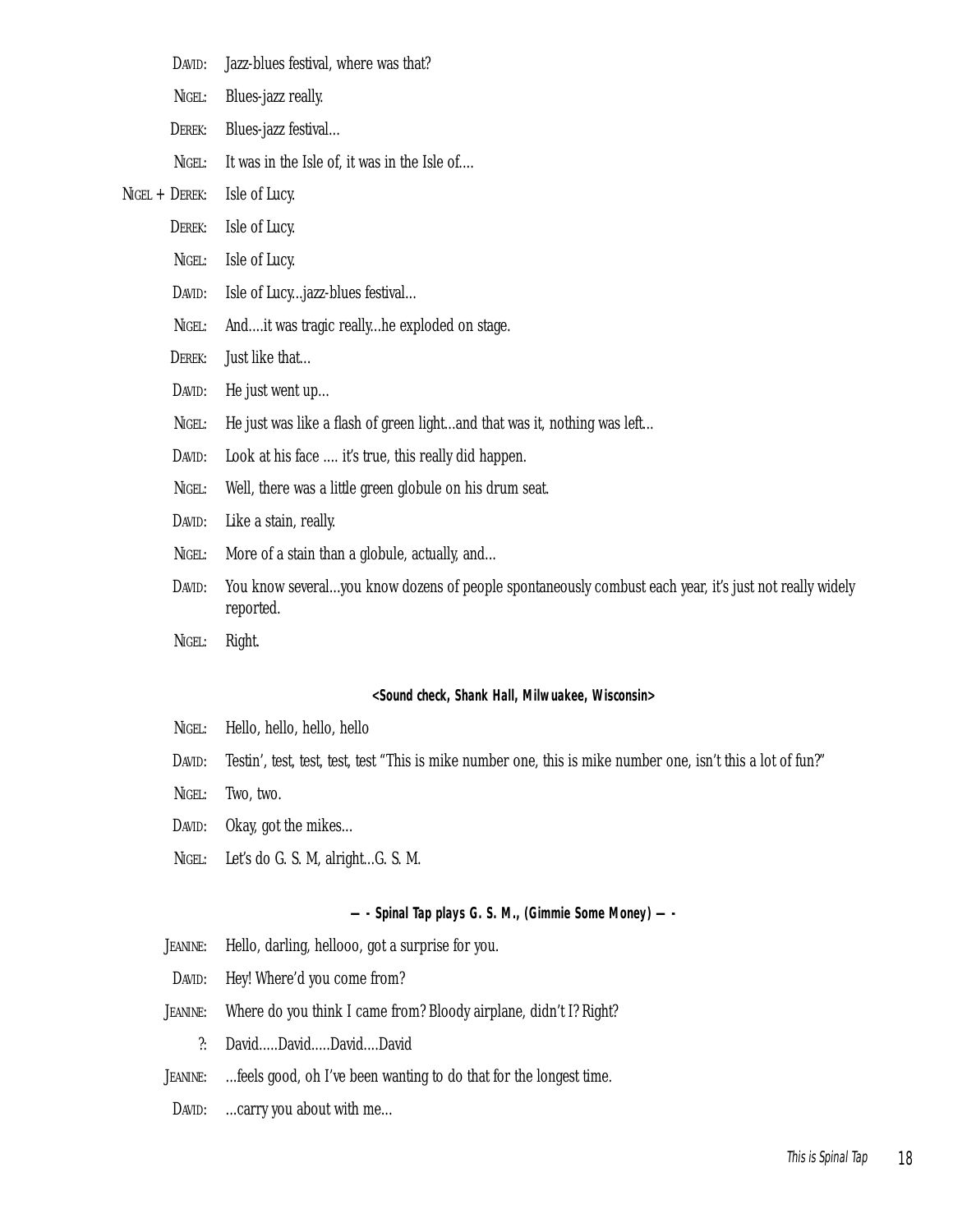JEANINE: What's...tell me...

- DAVID: Wh...that's the film crew I told you about. This, this is the film crew: Ma...Ma'tn...
- JEANINE: Hi, Martin.
- DAVID: This is Jeanine.
- MARTY: Hello.
- JEANINE: Hello.
	- IAN: Here it is!
- DEREK: Visitor's Day. isn't it?
	- IAN: Here it is, lads! "Smell The Glove" me old beauties ...gather round.. Where's David?... David, David, get up here!
		- ?: Come on Ian, you're kidding...
- DEREK: David, "Smell The Glove" is here. Hello, Jeanine.
	- IAN: The moment we've all been waiting for...Here we go, plenty for everybody...here you are.
- DAVID: I never thought I'd see...I never thought I'd live to see the day.
	- ?: We ought to play a little fanfare!
	- IAN: What do you think?
- DEREK: Is this the test pressing?
	- IAN: No, this is it, yes, that's right...
- DAVID: This is "Smell The Glove" by Spinal Tap....
- IAN: That's "Smell The Glove" that's, that's the jacket cover, it's going out across the country in every store.
- DAVID: This is the compromise we made...this is the compromise you made?
	- IAN: Yes.
- DEREK: Is it going to say anything here, or here along the spine?
- DAVID: It's not going to say anything?
	- IAN: No, it's not going to say anything.
- NIGEL: It's going to be like this, all black...
- IAN: No, it's going to be that simple, beautiful, classic!
	- ?: Does look a little bit like, you know, black leather...
- DEREK: You can see yourself in... both sides.
- DAVID: I feel so bad, I feel so bad about this...
- NIGEL: It's like a black mirror.
- DAVID: Well, I think it looks like death...it looks like mourning. I mean it looks...
- IAN: David, David, every, every movie, in every cinema is about death; death sells!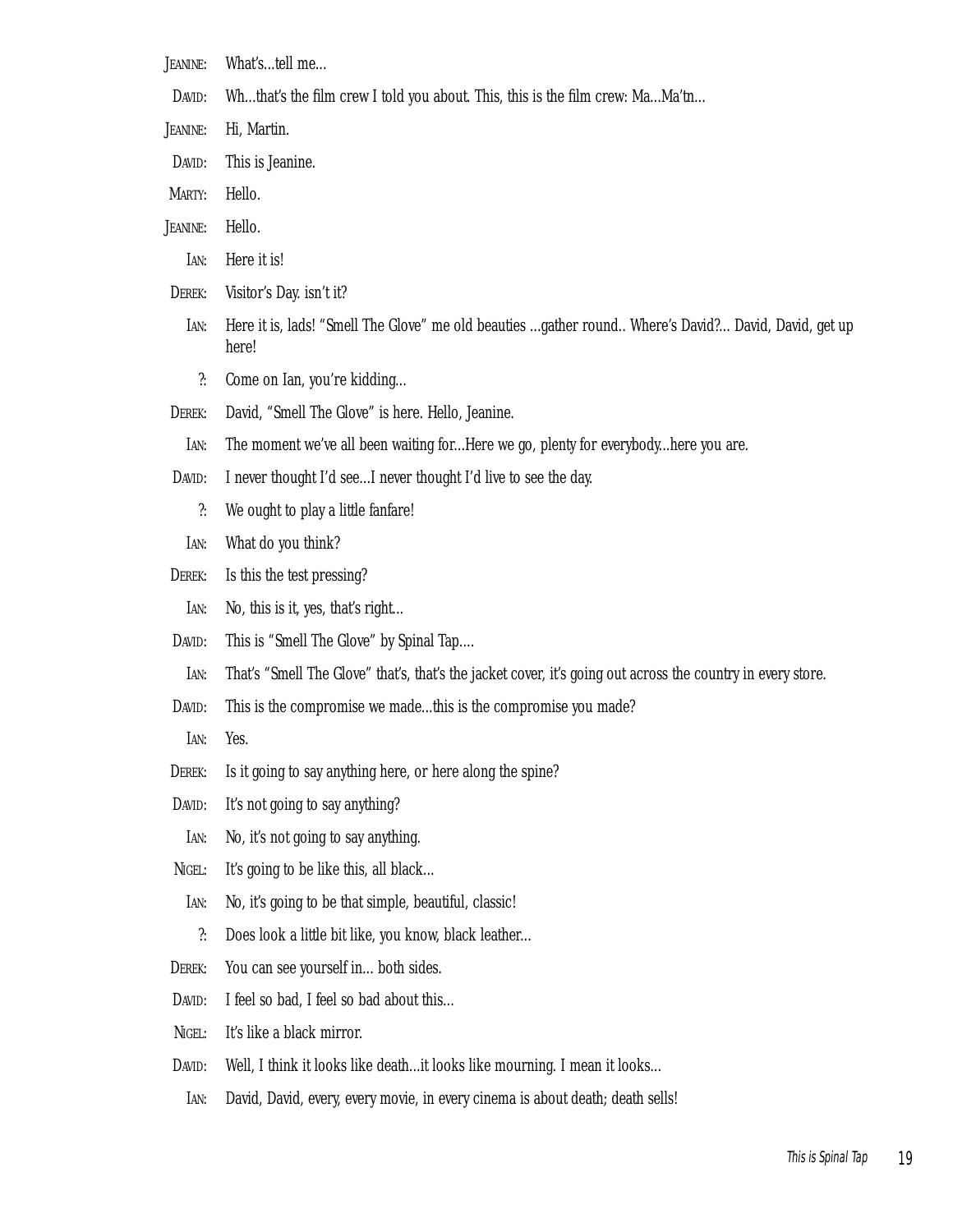- NIGEL: I think he's right, there is something about this, that's that's so black, it's like; "How much more black could this be?" and the answer is: "None, none... more black."
- DAVID: I think, like you're, like rationalizing this whole thing like into something you did on on purpose. I think we're stuck with a very, very stupid and a very, and a very dismal looking album, this is depressing.
- NIGEL: David!
- DAVID: This is something you wear around your arm, you don't put this on your fucking turntable.
- NIGEL: David, it's a choice.
- IAN: I frankly think that this is the turning point, okay? I think, I think this is...we're on our way now.
- NIGEL: I agree, I agree...
	- IAN: It's time, time to kick arse!

**—- Spinal Tap performs Rock And Roll Creation —-**

#### **<Mick Shrimpton in bathtub>**

- MARTY: Given the history of Spinal Tap drummers, uh, in the past, do you have any fears, uh, for your life?
- MICK: When I did join, you know, they did tell me, they kind of took me aside and said "Well, Mick, ah, you know it's like this" and it did kind if freak me out a bit, but it can't always happen to every.... can it?
- MARTY: Right...right, the law of averages says...
- MICK: The law of averages...
- MARTY: ...says that you will survive.
- MICK: Yeah.

## **<Tour Bus>**

- VIV: Ohh, quite exciting, quite exciting this computer magic, wheeeee...
- IAN: How many uh planets have you destroyed, Viv?
- VIV: Well, four or five, fifth time around I think...really five, few galaxies gone, you know....
- DEREK: This is Cindy's first moustache.
	- IAN: Is it?
- DAVID: Can I take it off now?
- JEANINE: Why? Too hot in here?
- DAVID: No, it's...it's, I thought I might go back to see what they're up to back there you know, I don't think they really need to see this until you've finished with it, you know...
- JEANINE: Well, you were reading, you can, you can read here...
- DAVID: Yeah, but...they, they've got a game back there, thought I'd maybe have a look at the new game, it's like a submarine thing.
- JEANINE: You've got, you've got all stuff over you again.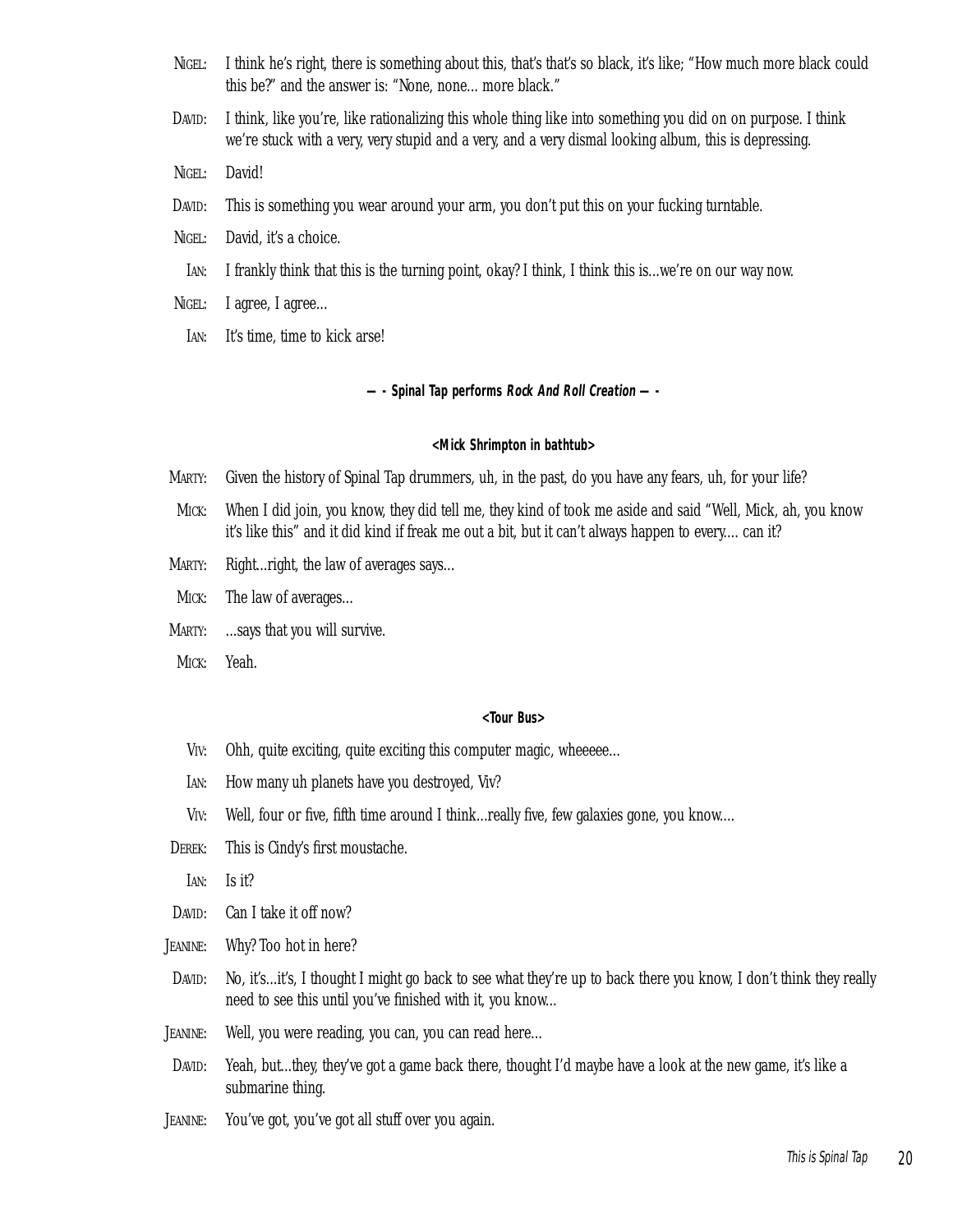**<David and Jeanine interview>** 

- DAVID: Before I met Jeanine, my life was cosmically a shambles, it was ah...I was using bits and pieces of whatever Eastern philosophies happened to drift through my transom and she sort of sorted it out for me, straightened it out for me, gave me a path, you know, a path to follow.
- MARTY: I wonder if you have as much influence over his musical expression?
- JEANINE: Oh, yeah, I mean listen to him when he's experimenting, and things like that, don't I? He's, he plays things to me, sometimes when he's worked up, and he's got a new bit he wants to tell me about, you know, and I say "Yeah, that's good", or "that's bad", or "that's shit" or whatever, you know.
- DAVID: Yes, she is very honest, she is brutally frank.
- MARTY: Well, how does that go over with the other band members? I mean, you...
- DAVID: Well, what happens is that she gives me the brutally frank version and I sort of tart it up for them.
- JEANINE: Yes.
- DAVID: Of course, you know, it's so strange because Nigel and Jeanine are so similar in so many ways, but they just can't, they don't dislike each other at all...
- JEANINE: No.
- DAVID: There's great love between the two of them...
- JEANINE: Oh, yes....
- DAVID: But, they just, there's some sort of communication that's just not, just blocked or something...

# **<Nigel plays piano>**

- MARTY: It's pretty.
- NIGEL: Yeah, I like it, just been fooling about with it for a few months now, very delicate...
- MARTY: It's a, it's a bit of a departure from the kind of thing you normally play.
- NIGEL: Yeah, it's part of a...trilogy really, a musical trilogy I'm doing... in... D minor, which I always find is really the saddest of all keys really. I don't know why, but it makes people weep instantly, you play a..baaaaa...baaaaaa it's a horn part.
- MARTY: It's very pretty.
- NIGEL: ...baaaa, baaaaa, yeah, just simple lines intertwining, you know very much like, I'm really influenced by Mozart and Bach, it's sort of in between those, really, it's like a Mach piece really, it's...
- MARTY: What do you call this?
- NIGEL: Well, this piece is called "Lick My Love Pump".
- MARTY: Hmm.

# **<Airport security>**

- ASO: Excuse me, sir, do you have any metal objects in your pockets?
- DEREK: Yeah.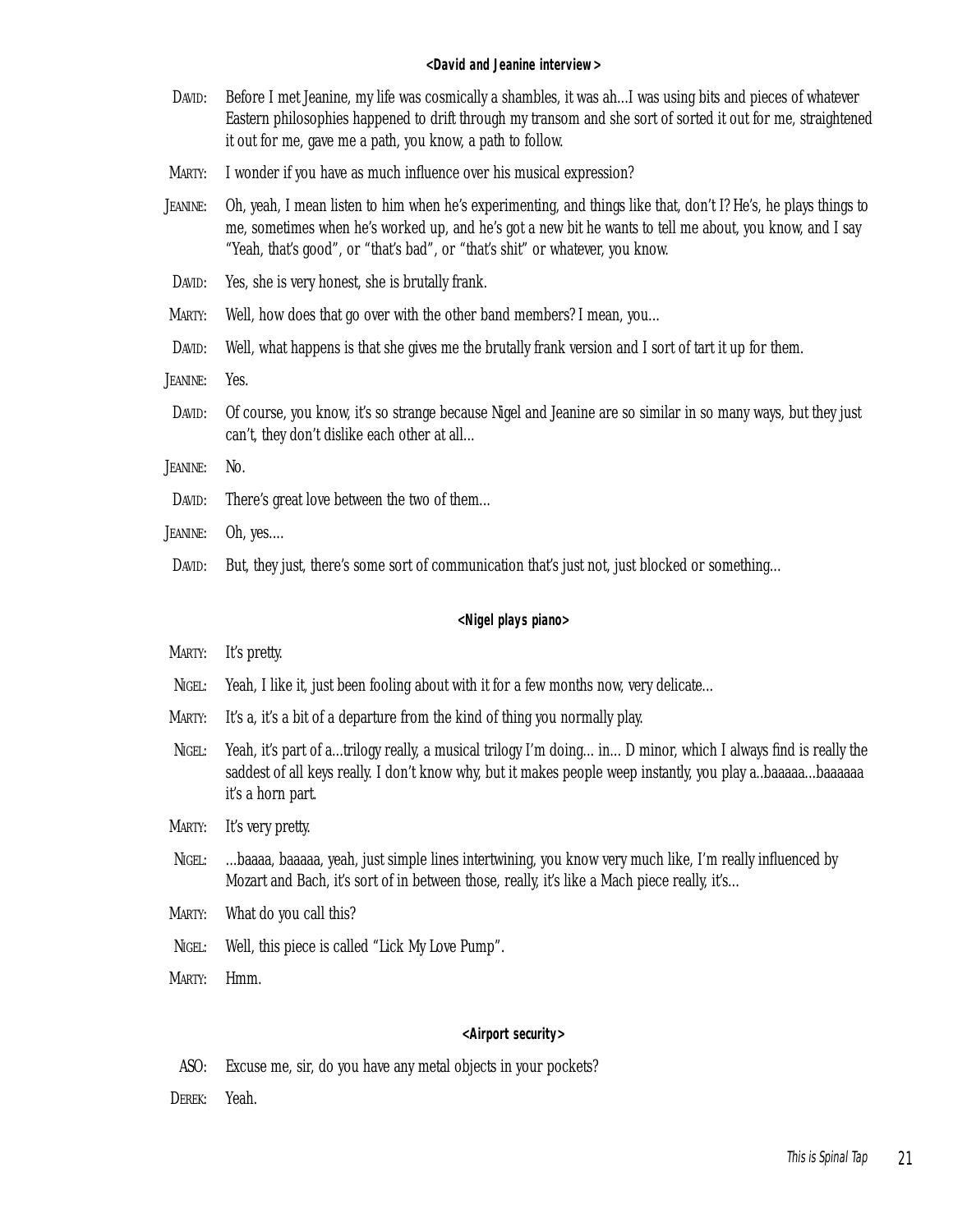- ASO: Take them out and put them in the bucket.
- DEREK: Coins, keys, tuning fork. Musician, I have to stay in tune, you know, be a moment.
- DAVID: One more
- ASO: Ok, would you take this jacket off please?
- DEREK: Oh, it's the zipper...settin off the machine.
- DAVID: Let's go then, let's go hurry up.
- ASO: Step over here, please.....

DAVID: Troublemaker!

- ASO: Raise your arms....do you have any artificial plates or limbs?
- DEREK: Not really, no....
- ASO: Uh...would you umm......
- DAVID: Do it.
- NIGEL: Do it.

**—- Spinal Tap plays Heavy Duty —-**

**<Hotel Room, Chicago, Illinois>** 

- ARTIE: Hi, Artie Fufkin.
	- VIV: Hi, Artie...
- ARTIE: Polymer Records, how are you, hey, how ya doin' you are ....Derek?
- DEREK: Derek, Yeah.
- ARTIE: Artie Fufkin, Polymer Records, how are you, I'm your promo man here in Chicago.
- NIGEL: Wow, that's great.
- ARTIE: I love you guys, and...
- NIGEL: Yeah.
- ARTIE: And of course, Nigel.
- NIGEL: Nigel.
- ARTIE: I love you, Nigel Tufnel.
- NIGEL: Right.
- ARTIE: I love your stuff, I go back with you guys.. boy do I? Artie Fufkin, Polymer Records
- NIGEL: Right, yeah.
- ARTIE: And who are you, darlin'?
- DEREK: Oh, this is my special new friend, Cindy.
- ARTIE: Hello, Cindy.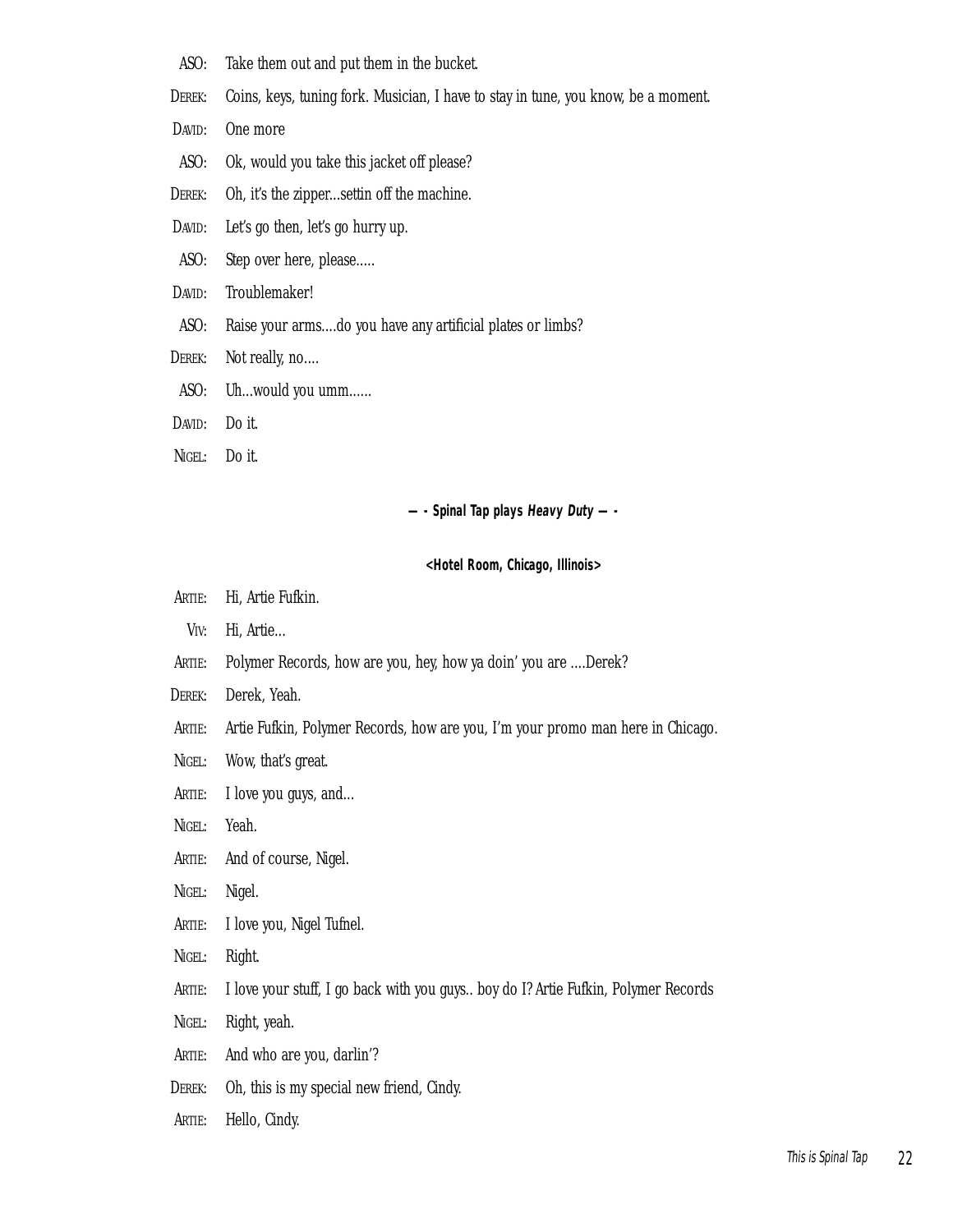- NIGEL: And this is Belinda.
- ARTIE: Hello, Belinda...
- BELINDA: Nice to meet you.
- ARTIE: Artie Fufkin, Polymer Records, promo....and I'm...oh... what's going on here...
- DEREK: They're making a...
- ARTIE: ...hi, hi guys, Artie Fufkin, Polymer Records, nice to see you, and where is David?... David, hi, Artie Fufkin, how are you?
- DAVID: It's nice to see you..
- ARTIE: We've got something exciting happening tomorrow....
- MICK: The Food! The Food!...Ahhhhh...owwww...ohhhh
	- ?: The food!
- RSG: Oh, thank god, civilization! Where do I put this?

#### **<Disk an' Dat autograph session>**

- ARTIE: What are you doing to me here?
- RO: I'm not doing anything.
- ARTIE: I thought we had a relationship here ... I don't know what happened?
- RO: Business is terrible, Artie, what can I tell you... this is the truth.
- ARTIE: I know business is terrible, but what happens with the with the record store with the promotion, and no one shows up!
- RO: This isn't a personal thing Artie, nobody's coming in the store to...
- ARTIE: Forget personal thing. We had a relationship here, forget about personal, what about a relationship?... I feel like a shlub, I don't know what's happening, It's me, that's what's happening. It's me, I did it, it's my fault.
- NIGEL: We were told massive radio support.
- ARTIE: We did! We did massive.
- NIGEL: Vast...they said vast radio support.
- ARTIE: We did massive, we saturated, we over saturated. That's what it is, It's me, I did it, I fucked up, I fucked up the timing, that's all, I fucked up the timing, I've got no timing, I've got no timing, I've got NO timing. You know what I want you to do? Will you do something for me?
- NIGEL: What?
- ARTIE: Do me a favor, just kick my ass, okay? Kick this ass for a man, that's all, kick my ass, enjoy! C'mon, I'm not asking, I'm telling with this, kick my ass!

**<Xanadu Star Theater, Cleveland, Ohio>** 

- CROWD: C'mon...c'mon!
- DEREK: Well we've kept 'em waiting long enough. Let's do it to them. C'mon Mick!!!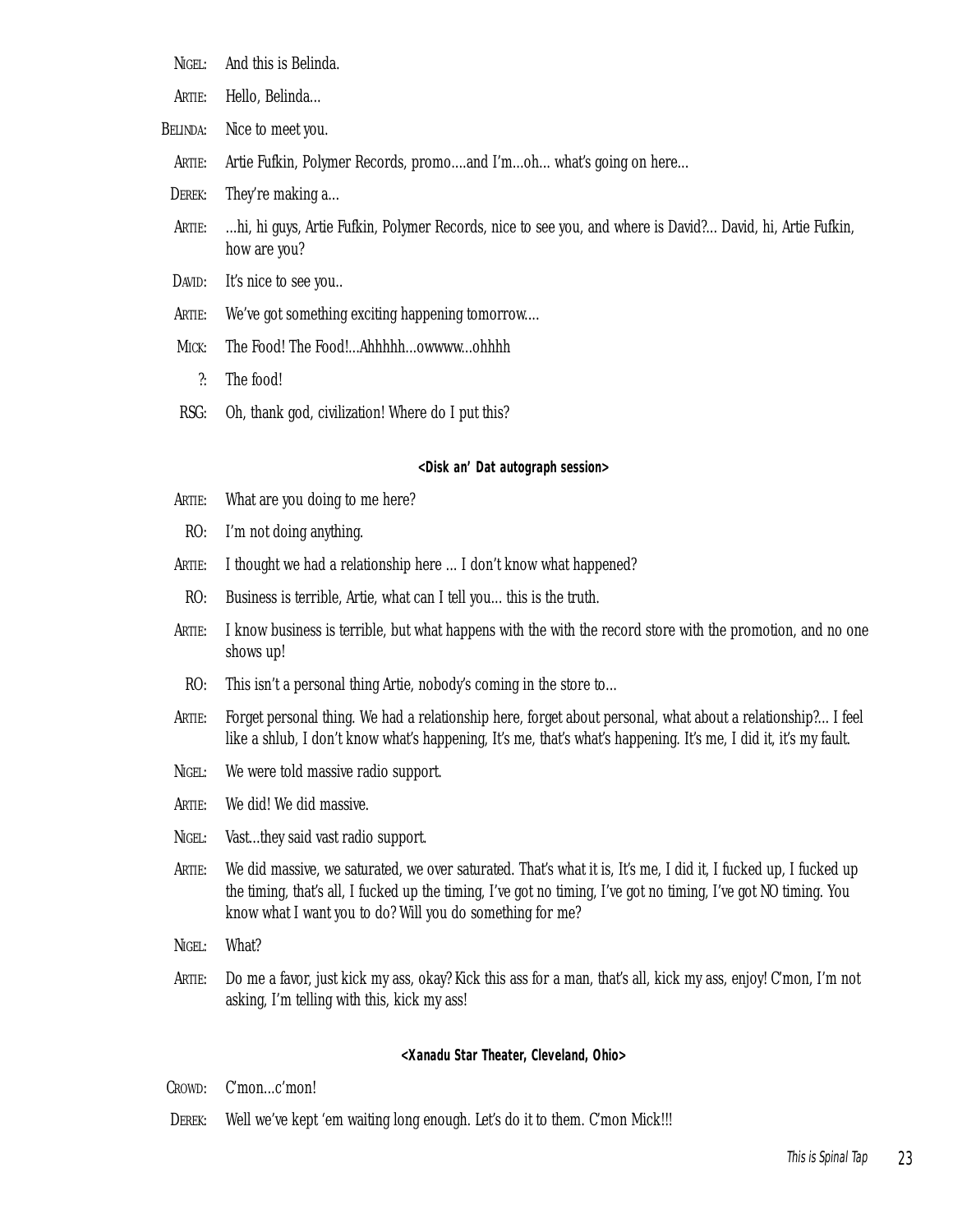| NIGEL:            | Let's go Mr. Shrimpton!                                                                       |
|-------------------|-----------------------------------------------------------------------------------------------|
| DEREK:            | Let's rock'n roll!                                                                            |
| CROWD:            | C'mon. Let's hear some rock'n roll!                                                           |
| DEREK:            | Rock 'n roll!!!                                                                               |
| NIGEL:            | Let's go then!!!                                                                              |
| V <sub>IV</sub> : | Yeah. Yeah mate!!!                                                                            |
| DEREK:            | Going to be a hot one isn't it?                                                               |
| NIGEL:            | It's going to be a great show.                                                                |
| DEREK:            | No it's not an exit. Not an exit.                                                             |
| DAVID:            | We don't want an exit.                                                                        |
| DEREK:            | No, that's true.                                                                              |
| DAVID:            | Try this way.                                                                                 |
| DEREK:            | I hope so. This way.                                                                          |
| DAVID:            | Wait, this looks familiar, thoughit really does.                                              |
| DEREK:            | Listen.                                                                                       |
| CROWD:            | Tap! Tap! Tap                                                                                 |
| DAVID:            | Shit.                                                                                         |
| DEREK:            | Let's not lose it though! Let's not lose itWhere the fuck is Ian? You know he should be here. |
| CROWD:            | Tap! Tap! Tap                                                                                 |
| DEREK:            | We got to get to it someway. We've been on stage right?                                       |
| DAVID:            | (to the Janitor) We're in the group. We're in the group that's playing tonight.               |
| JANITOR:          | You go right straight through this door here, down the hall                                   |
| DAVID:            | Yeah.                                                                                         |
| JANITOR:          | turn right                                                                                    |
| DAVID:            | Yeah.                                                                                         |
| <b>JANITOR:</b>   | and then there's a little jog there, about thirty feet.                                       |
| DEREK:            | A jog?                                                                                        |
| JANITOR:          | jog to the left                                                                               |
| DAVID:            | A jog?                                                                                        |
| DEREK:            | We don't have time for that.                                                                  |
| JANITOR:          | go straight ahead                                                                             |
|                   |                                                                                               |

DAVID: We trust you. We trust you.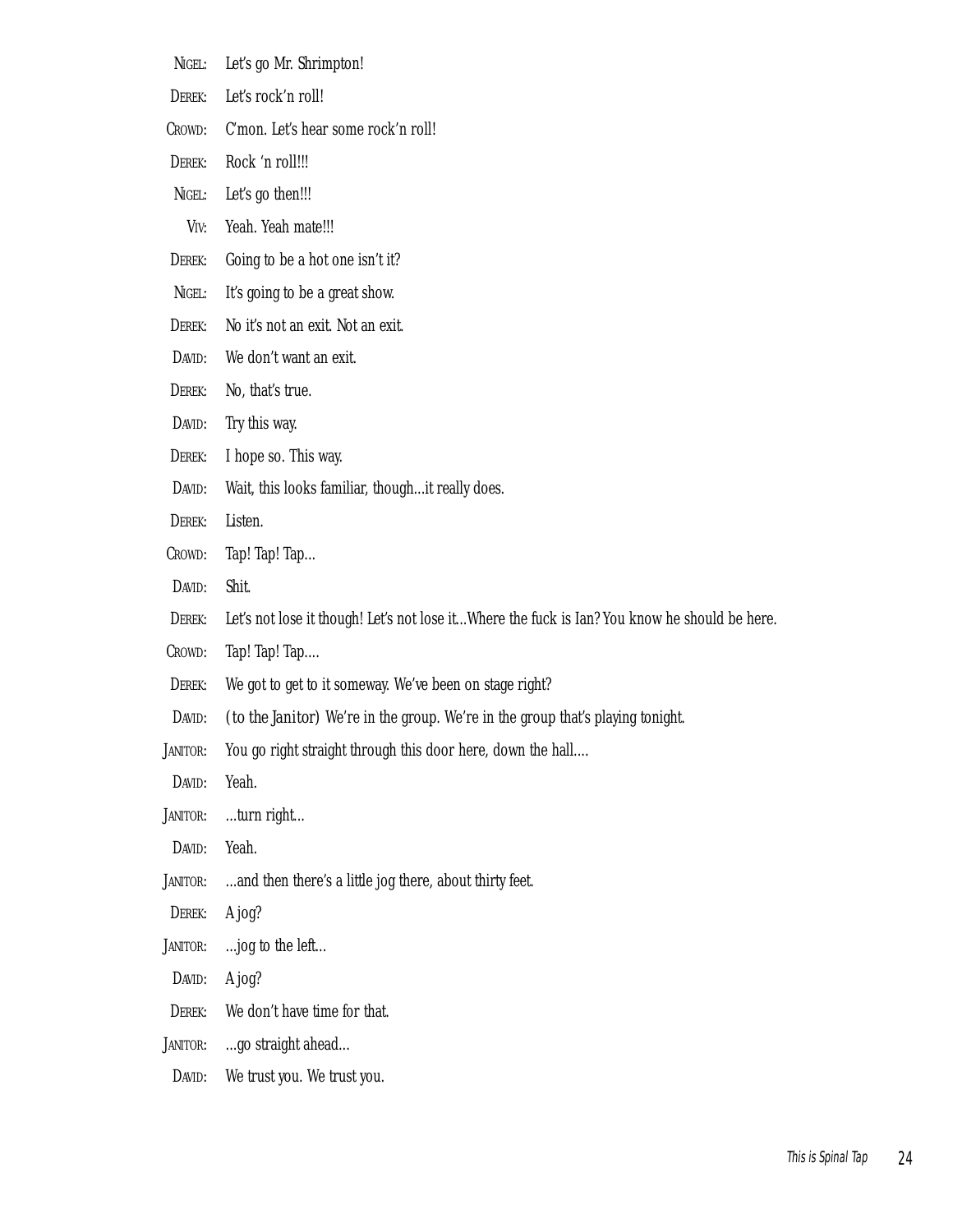| <b>JANITOR:</b> | go straight ahead, go straight ahead, turn right the next two corners, and the first door the sign "Authorized<br>Personnel Only" |
|-----------------|-----------------------------------------------------------------------------------------------------------------------------------|
| DAVID:          | Yeah.                                                                                                                             |
| JANITOR:        | Open that door, that's the stage!                                                                                                 |
| DAVID:          | You think so?                                                                                                                     |
| <b>JANITOR:</b> | You're authorized. You're musicians aren't you?                                                                                   |
| DAVID:          | We've got guitars yeah.                                                                                                           |
| <b>JANITOR:</b> | It's on the                                                                                                                       |
| DAVID:          | Alright! Thank you. Thank you very much. Rock 'n roll! Rock and roll!!!                                                           |
| VIV:            | Let's get it! Let's get it!                                                                                                       |
| DAVID:          | This way?                                                                                                                         |
| DEREK:          | No, this way.                                                                                                                     |
| DAVID:          | I see, this way.                                                                                                                  |
| DEREK:          | Straight through. Rock 'n roll! Hello Cleveland! Hello Cleveland!!!                                                               |
| NIGEL:          | Let's go!                                                                                                                         |
| DAVID:          | Fuck!                                                                                                                             |
| <b>JANITOR:</b> | You must've made a wrong turn.                                                                                                    |
| DEREK:          | We gotta go another way.                                                                                                          |
| DAVID:          | Other way. Other way. Other way.                                                                                                  |
| DEREK:          | Other way. Other way.                                                                                                             |

# **<Season's Restaurant>**

- DAVID: I hate to keep harping on this, but I think that the notion of a black album has really cursed us, in a way.
- IAN: Believe me, we're getting some very substantial reports of airplay. I don't think we have to worry about that.
- JEANINE: You know, it might have been better if the, uh, album had been mixed right.
- DAVID: Well I suppose you could cry about that, of course it's true. I mean it's true.
- JEANINE: It wasn't...it was mixed all wrong, wasn't it?
- NIGEL: It was mixed wrong?
- JEANINE: Yeah....
- NIGEL: Were you there?
- JEANINE: ...you couldn't hear the...
- NIGEL: How do you know it was mixed wrong?
- DAVID: But she's...she's heard the...she's heard the record.
- JEANINE: No, but I've heard the album.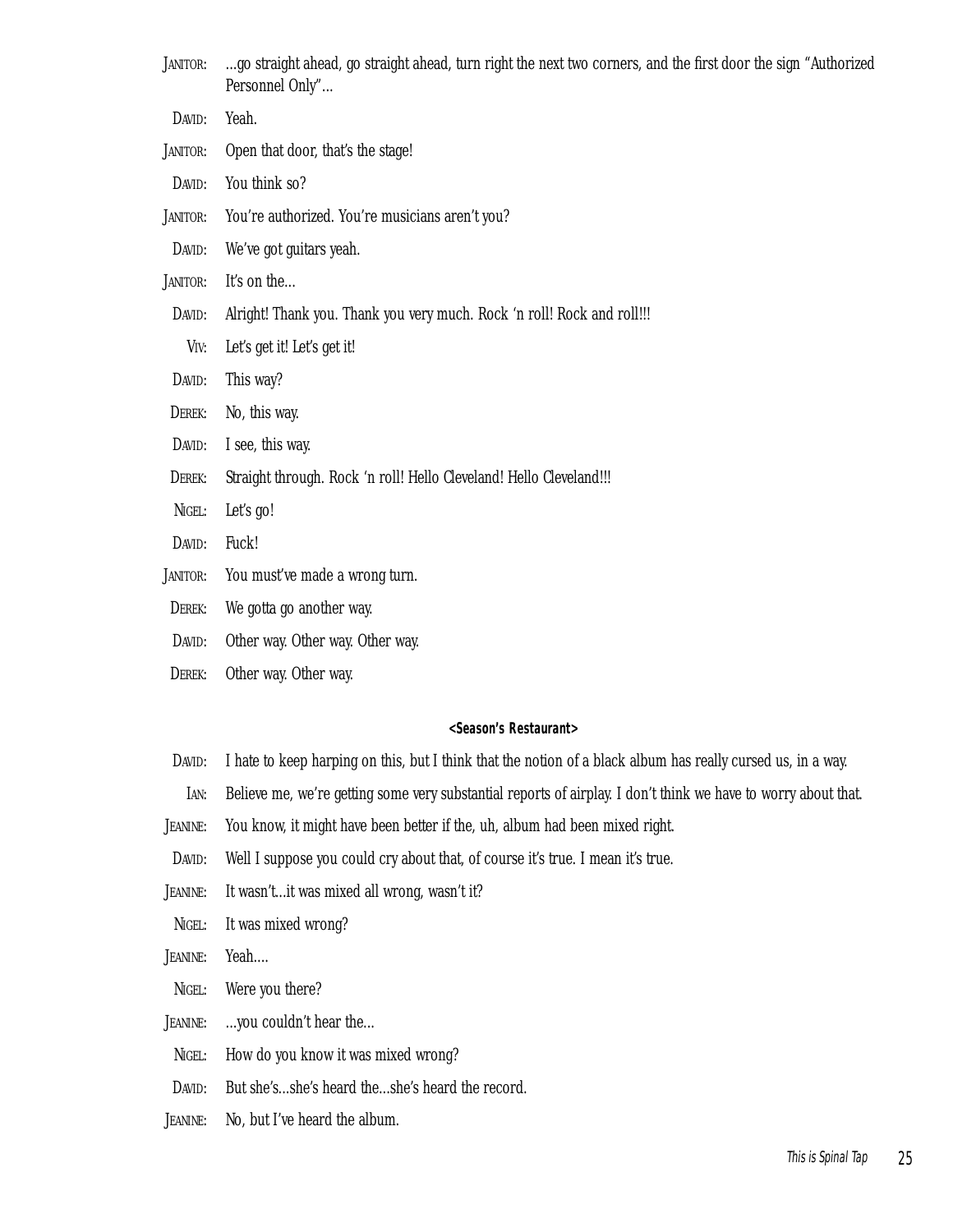- NIGEL: So you're judgement is it was mixed wrong.
- JEANINE: You couldn't hear the lyrics on all of it.
- DAVID: You don't agree that you can't hear the vocals?
- NIGEL: No, I don't. I do not agree. No.
- DAVID: Well I think maybe....
- NIGEL: It's interesting that she's bringing it up.
- DAVID: Well she'd like to hear the vocals.
- NIGEL: I mean it's like it's me saying, you know, you're using the wrong conditioner for your hair. It looks sort of... frizzy.
- DAVID: Don't be stupid.
- JEANINE: You don't, you don't do heavy metal in dobly, you know, I Mean...it's
- NIGEL: In what??? In what???
- JEANINE: In dobly...
- NIGEL: In doubly!?! What's that?
- DAVID: She means Dolby, alright? She means Dolby, you know? You know perfectly well what she means.
- NIGEL: ...ha ha...
- DAVID: We shan't recover from this one. We shan't recover from this one.
- IAN: Oh, come on.
- DAVID: Can I have...can I have the floor for just one moment because I've got, you know, something I'd like to show you. These, uh, Jeanine's been working on these very hard. These are a new direction...
- JEANINE: Got a new idea for a new presentation.
- DAVID: ...a stage look...for the band fashioned after...
- JEANINE: The signs of the zodiac.
- DAVID: ...the signs of the zodiac.
- JEANINE: We needed a new presentation.
- DAVID: This is a look for Viv; he's a Libra. There's sort of the ying...yang...
- JEANINE: ...ying and the yang...
- DAVID: ...sort of look, this is Nigel. He's...he's uh... Capricorn. Sort of a goat look.
- JEANINE: I've given you a little bib.
- NIGEL: Is this a joke?
- DAVID: ...this is the...
- NIGEL: Excuse me, is this a joke?
- JEANINE: A joke???
- DAVID: Just bear with us for one moment please. This...I love this. I wish I were... Cancer the crab.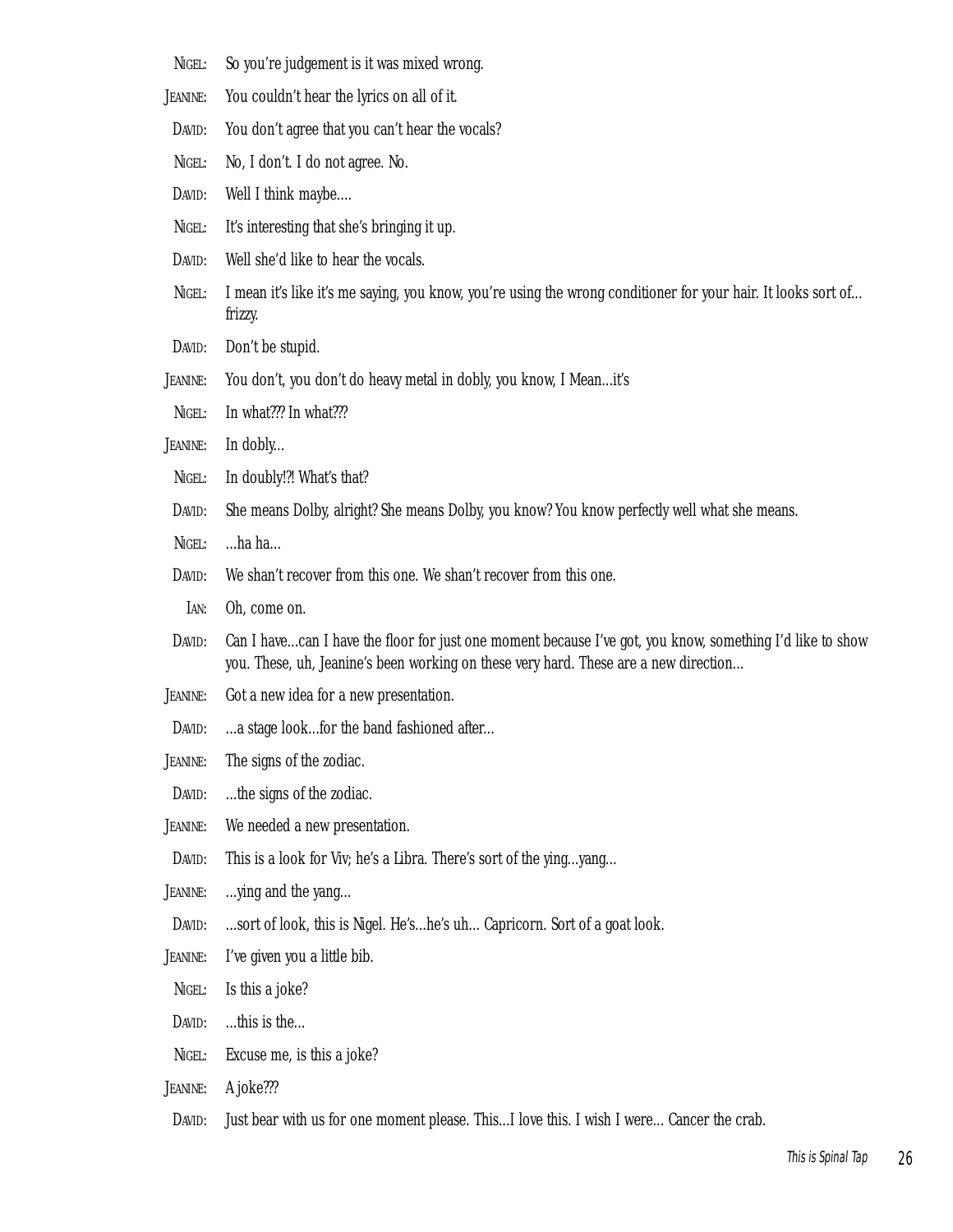- NIGEL: Oh, that's attractive.
- DAVID: This is your crab face. Give me a chance! Give it a chance...and this is a...
- JEANINE: David's a lion.
	- IAN: David. David. David. Wait, please, wait a minute. Have you any idea what it will cost to dress up the band as animals?
- JEANINE: Oh, it don't cost nothing. It really doesn't.
- DAVID: They're not animals, they're signs of the zodiac.
	- IAN: They're animals.
- DAVID: It's a way to fight the drabs. You know we've got the drabs.
- NIGEL: Well that's true. I think mine would look good better in doubly. If it was done in doubly....
- JEANINE: Oh shut up!!!
- DAVID: I knew it wouldn't be easy. I'm quite open minded enough
- DEREK: David. No, no, David, there are solutions to all problems. I think we know what they are.
- DAVID: I've yet to hear them. I've yet to hear them from another quarter than this ..
- DEREK: We can take the rational approach; we can say...
- NIGEL: May I make a suggestion? May I make a suggestion? I've got one other suggestion.
- DAVID: Well let's hear yours. Let's hear your suggestion.
- NIGEL: Stonehenge! Stonehenge. It's the best production value we've ever had on stage.
- DAVID: But we haven't got the equipment. We haven't got the equipment, we haven't got Stonehenge, we haven't...
- NIGEL: Not yet we don't. Let's start...
- DAVID: We haven't got...
- NIGEL: Please, please just a moment. Musically, musically we all know it.
- IAN: We know it works...I don't think it's a bad idea.
- NIGEL: Musically we all know it. Right? No problems musically. We go right on stage. And it's quite simple. This is you know...Ian can take care of this...*(begins to sketch)*
- DAVID: I know what the Stonehenge monument looks like. We don't have that piece of scenery anymore.
- NIGEL: I know, so we build a new one. And this is it, look!
- IAN: Consider...consider it done.
- DAVID: So you're just going to take care of it like that. You're going to find someone to design it...using that as a plan?
- IAN: Let's try. Let's try.
- DAVID: If you can do it, I'll do the number.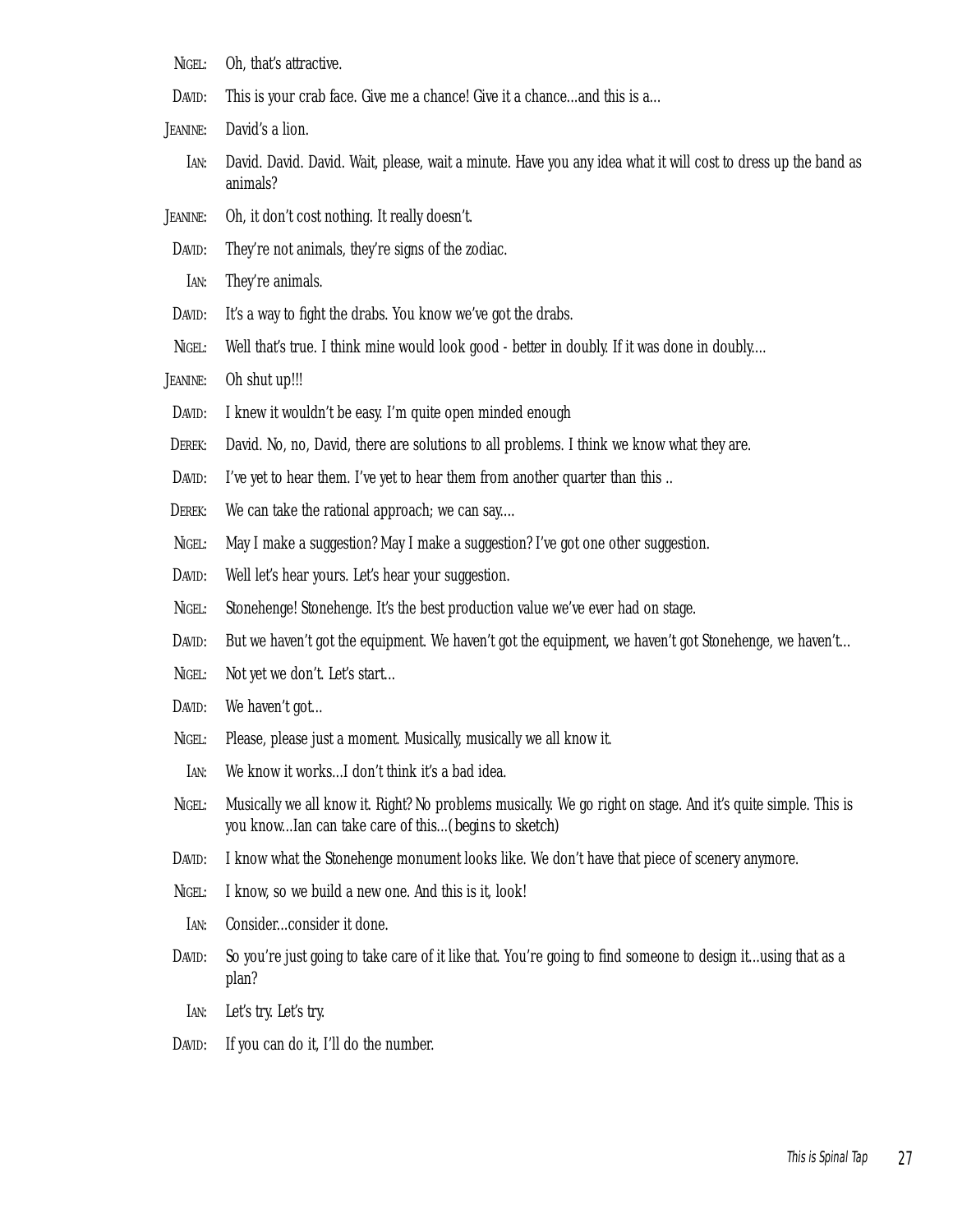#### **<interview in storeroom>**

- MARTY: Do you feel that in collaboration with David, that you are afforded the opportunity to express yourself musically the way you would like to?
- NIGEL: Well, I think I do you know in my solos. My solos are my trademark.

# **<cut to Nigel's guitar solo>**

# **<cut to room in Austin, Texas>**

- IAN: This looks absolutely perfect. I mean it's, uh, the right proportions. It'll be this color right?
- ARTIST: Yeah. Yeah.
	- IAN: Yeah. That's...that's...that's just terrific. It almost looks like the real thing.
- ARTIST: You got it.
	- IAN: When we get the actual, uh, set, when we get the piece, it'll...it'll follow exactly these specifications. I mean even these contours and everything?
- ARTIST: Um, I'm not understanding it. What do you mean "the actual piece?"
	- IAN: Well I mean...I mean when you build the actual piece.
- ARTIST: But this is what you asked for, isn't it?
	- IAN: What?
- ARTIST: Well this is the piece.
	- IAN: This is the piece?
- ARTIST: Yes.
	- IAN: Are you telling me that this is it? This is scenery? Have you ever been to Stonehenge?
- ARTIST: No, I haven't been to Stonehenge.
- IAN: The triptychs are...the triptychs are twenty feet high. You can stand four men up them!
- ARTIST: Ian, I was...I was...I was supposed to build it eighteen inches high.
	- IAN: This is insane. This isn't a piece of scenery.
- ARTIST: Look, look. Look, this is what I was asked to build. Eighteen inches. Right here, it specifies eighteen inches. I was given this napkin, I mean...
	- IAN: Forget this! Fuck the napkin!!!

**—- Spinal Tap performs Stonehenge —-**

NIGEL: And, oh, how they danced, the little children of Stonehenge beneath the haunted moon, for fear that daybreak might come too soon.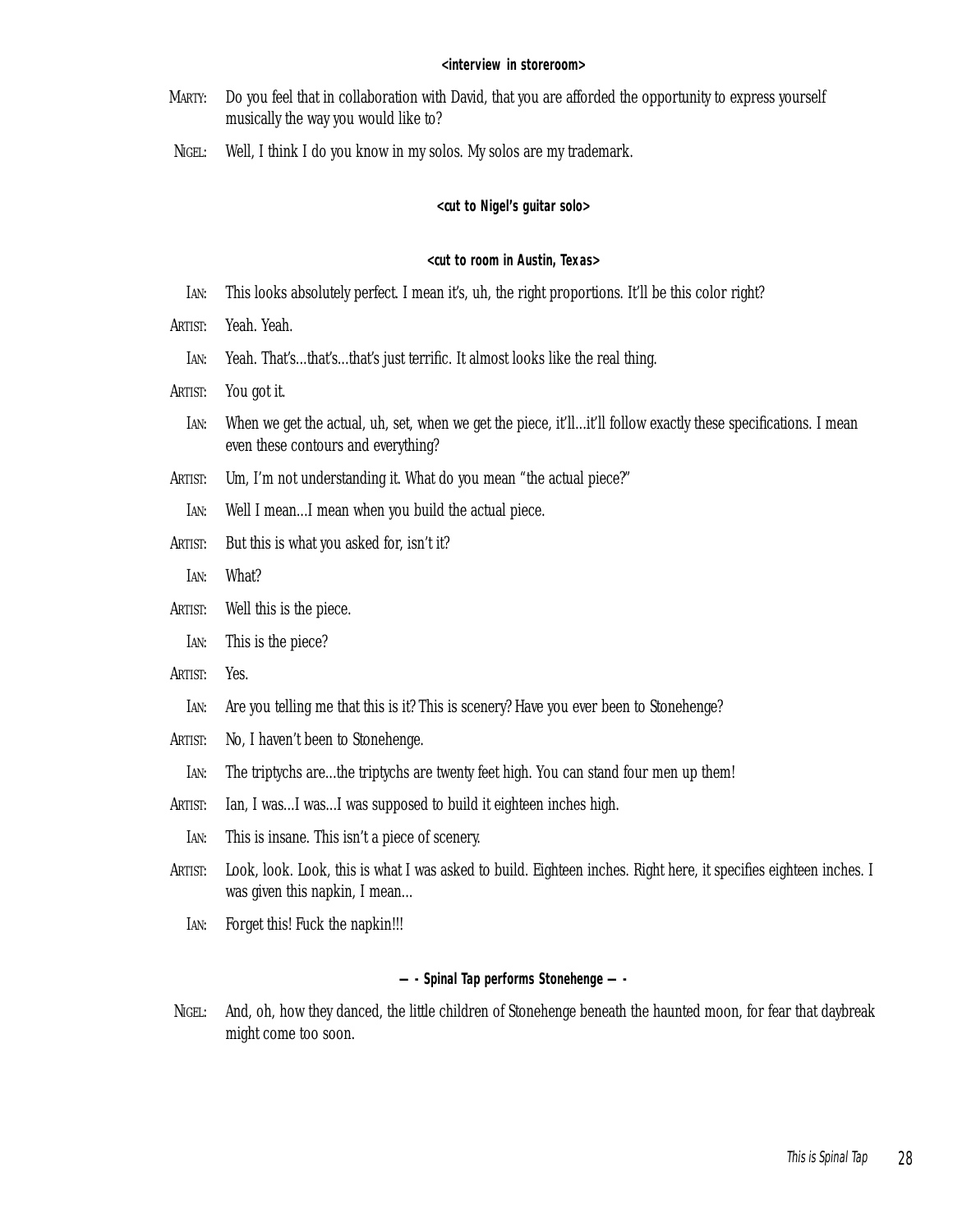#### **<Hotel room>**

- DAVID: I do not, for one, think that the problem was that the band was down. I think that the problem may have been... that there was a Stonehenge monument on the stage that was in danger of being crushed by a dwarf. Alright? That tended to understate the *hugeness* of the object.
	- IAN: I really think you're just making a much too big thing out of it.
- DEREK: Making a big thing out of it would've been a good idea.
	- IAN: Nigel gave me a drawing that said eighteen inches. Alright?
- DAVID: I know he did, and that's what I'm talking about.
- IAN: Now, whether he knows the difference between feet and inches is not my problem. I do what I'm told.
- DAVID: But you're not as confused as him are you? I mean it's not your job to be as confused as Nigel is.
	- IAN: It's my job to do what I'm asked to do by the creative element of this band. And that's what I did. C'mon...
- JEANINE: The audience were laughing.
	- IAN: So it became a comedy number.
- DAVID: Yes it did! Yes it fucking well did, and it was not pleasant to be part of the comedy on stage. Backstage, perhaps, it was very amusing.
- DEREK: Maybe we just fix the choreography. Keep the dwarf clear.
- DAVID: What do you mean?
- DEREK: So he won't trod upon it.
- DAVID: I don't think that's the issue. I think it's symptomatic that maybe you're taking on more than you can...uh...uh.. uh...handle.
- JEANINE: It's not exactly the first time you've messed things up is it?
- DAVID: I mean there's been some, uh, gaping holes in the business end of this, of this, uh.
	- IAN: "Not the first time"...just a minute. Excuse me. This is a band meeting. Right? Are you here for some reason?
- DAVID: Don't worry about it. Don't worry about it. She's, she's with me.
	- IAN: No, but is she now in the band. Is she singing backup or something?
- JEANINE: I care what happens to the band.
- DAVID: She's with me alright?
	- IAN: David, whenever a single bump or a ruffle comes into this little fantasy, adolescent fantasy world that you guys, you guys have built around yourselves...
- DAVID: Hey don't knock it mate. Don't knock it mate.
	- IAN: ...you start screaming like a bunch of poncy hairdressers. I mean it's just a problem you know. It gets solved...
- JEANINE: It doesn't.
	- IAN: ...you can't...you can't live in a bubble.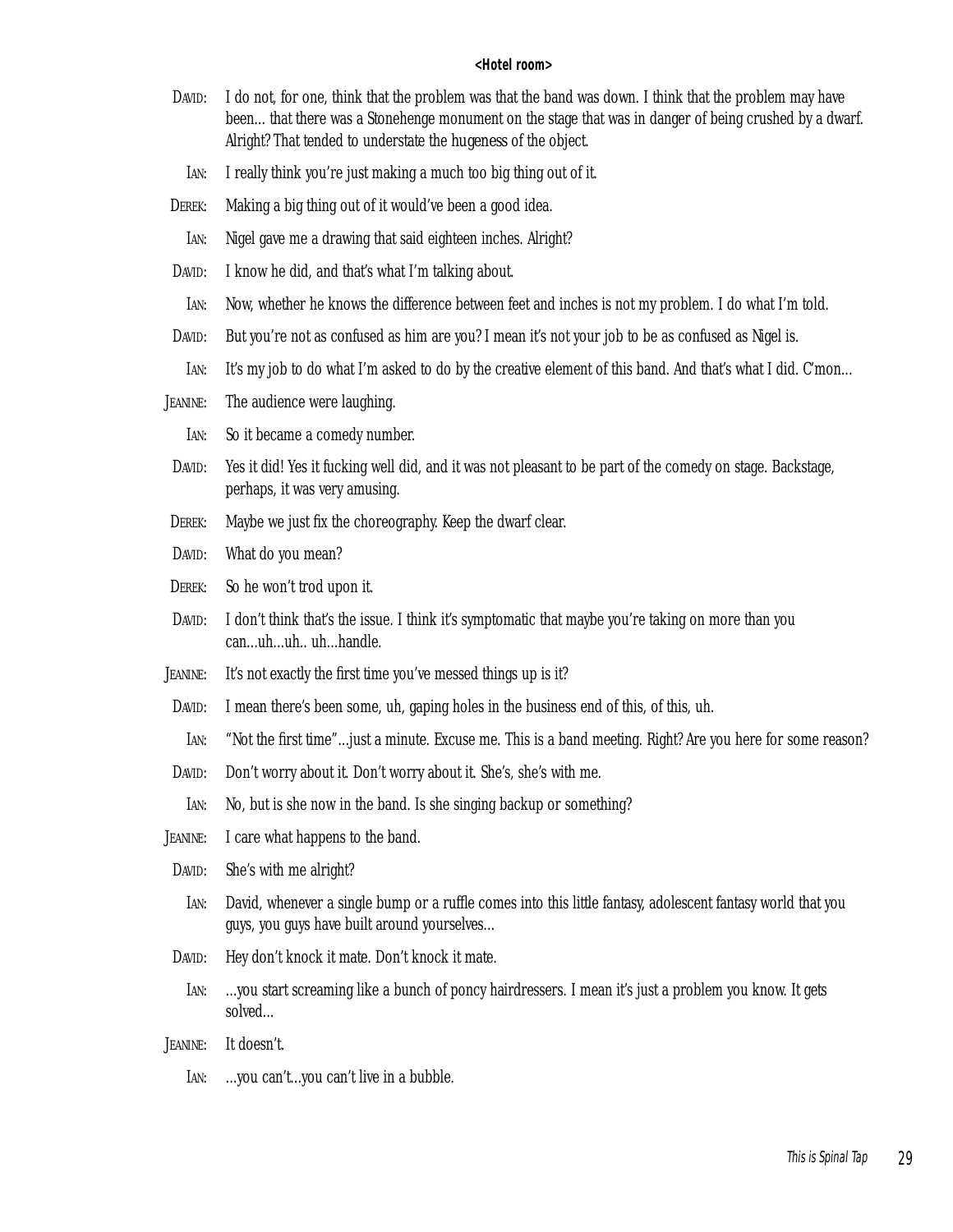- JEANINE: If it got solved, that would be alright, but it doesn't get solved. I mean what do you think happened out there? What got solved tonight?
	- IAN: For one thing that goes wrong...one...one single thing that goes wrong, a hundred things go right. Do you know what I spend my time doing? I sleep two or three hours a night. There's no sex and drugs for Ian, David. Do you know what I do? I find lost luggage. I locate mandolin strings in the middle of Austin!
- DAVID: Yes. We've seen you. We've seen you do that.
- IAN: You know? I prise the rent out of the local Hebrews. That's what I do.
- JEANINE: Well maybe you should get someone else to find the lost luggage, and you should concentrate on what's going on on stage!
- DAVID: Yes, yes. That's what we're talking about.
	- IAN: You mean you want me to be the road manager?
- DAVID: All bad...No, all bad ba...uh, could we...
- JEANINE: What Dave is trying to say, if you'd let him get a word through, is...you could maybe...do with some help.
	- IAN: Some help?
- JEANINE: ...managing the band.
- DAVID: It's very simple, it's very simple.
- JEANINE: It's that clear.
- DAVID: Maybe there's someone already in the organization. We don't have to pay insurance. We don't have to pay extra room, etc. Since she's already here, she's already among us, and uh, she can...she is perfectly capable of taking over...
	- IAN: She? She? Wait a minute! Wait a minute!
- DAVID: Well who do you think I'm talking about? Who do you think I'm talking about?
	- IAN: I would...I would have never dreamed in a million years that it was her you were talking about!
- DAVID: Why not?
- JEANINE: I am offering to help out here.
	- IAN: No, you're not offering to help out. You're offering to co-manage the band with me. Is that it?
- DAVID & JEANINE: Yes!
	- DAVID: In so many words, that is exactly it.
	- JEANINE: Exactly!
		- IAN: I'm certainly not going to co-manage with some...some... some girl just because she's your girlfriend...
	- DAVID: Don't call her my girlfriend!
	- IAN: Alright, she's not your girlfriend. I don't know...
	- JEANINE: Oh girlfriend is it? You couldn't manage a classroom full of kids! I don't know what you're doing managing a band!
	- DAVID: Why don't we just...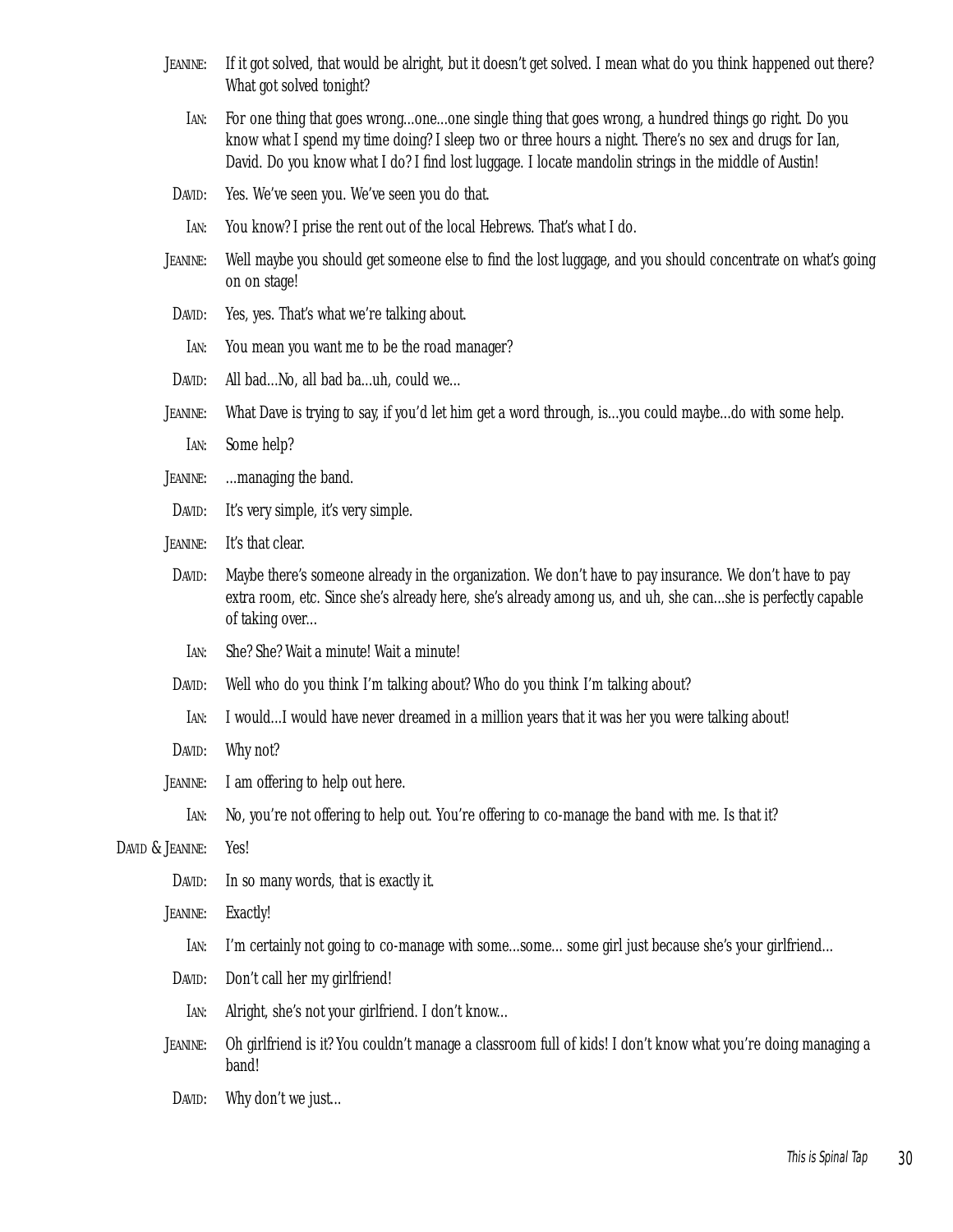- JEANINE: Oh shut up!!! IAN: Look, look...I...I...this is...this is my position okay? I am not managing it with you or any other woman, especially one that dresses like an Australian's nightmare. So fuck you!!!
- JEANINE: Fuck you too!!!
	- IAN: And fuck all of you...because I quit! Alright? That's it! Good night!!!

(pause)

- DEREK: Can I raise a practical question at this point?
- DAVID: Yeah.
- DEREK: We gonna do Stonehenge tomorrow?
- DAVID: No we're not gonna fucking do Stonehenge!!!

# **<airport>**

- JEANINE: OK, we're all set, thank you, alright fellows, We've got the tickets. We're on the 3:10 flight, gate 24, alright. And it arrives at 4:00 in Colorado, and then we've got a limo to take us to the lodge.
- DAVID: That's about a hundred yards from Rainbow Trout Studio.
- JEANINE: Uh, what I've done is to arrange a whole load of charts.
- DAVID: Wait till you see this, wait till you see this, this is so great.
- JEANINE: The band's sign is Virgo, and we see it's Saturn in the third house, allright, and it is a bit rocky. But, because Virgo is one of the most highly intelligent signs of the Zodiac, we're gonna pull through this, with great aplomb.
- DAVID: Yeah. It is so clear, it really is, it's so clear...
- JEANINE: Nigel hasn't got one, Nigel, Nigel, we've got some pages for you here...
- DAVID: He's got one, he's got one...you know, think about what jumble a tour usually is...
- JEANINE: If you have a look at this.... he doesn't want it?
- DAVID: No. He's got one, he's got one
- JEANINE: Now, what I want to explain to you here is that Denver..

# **<Interview in storeroom II>**

- MARTY: How would you characterize your relationship with David over the years. Has it changed in any way?
- NIGEL: Not really, I mean, you know, they go, we've grown up but really it's not, no, not really... we we feel like children much of the time, even when we're playing. We're closer than brothers. Brothers always fight, sort of disagreements, and all that. We really have a relationship that's way, way past that.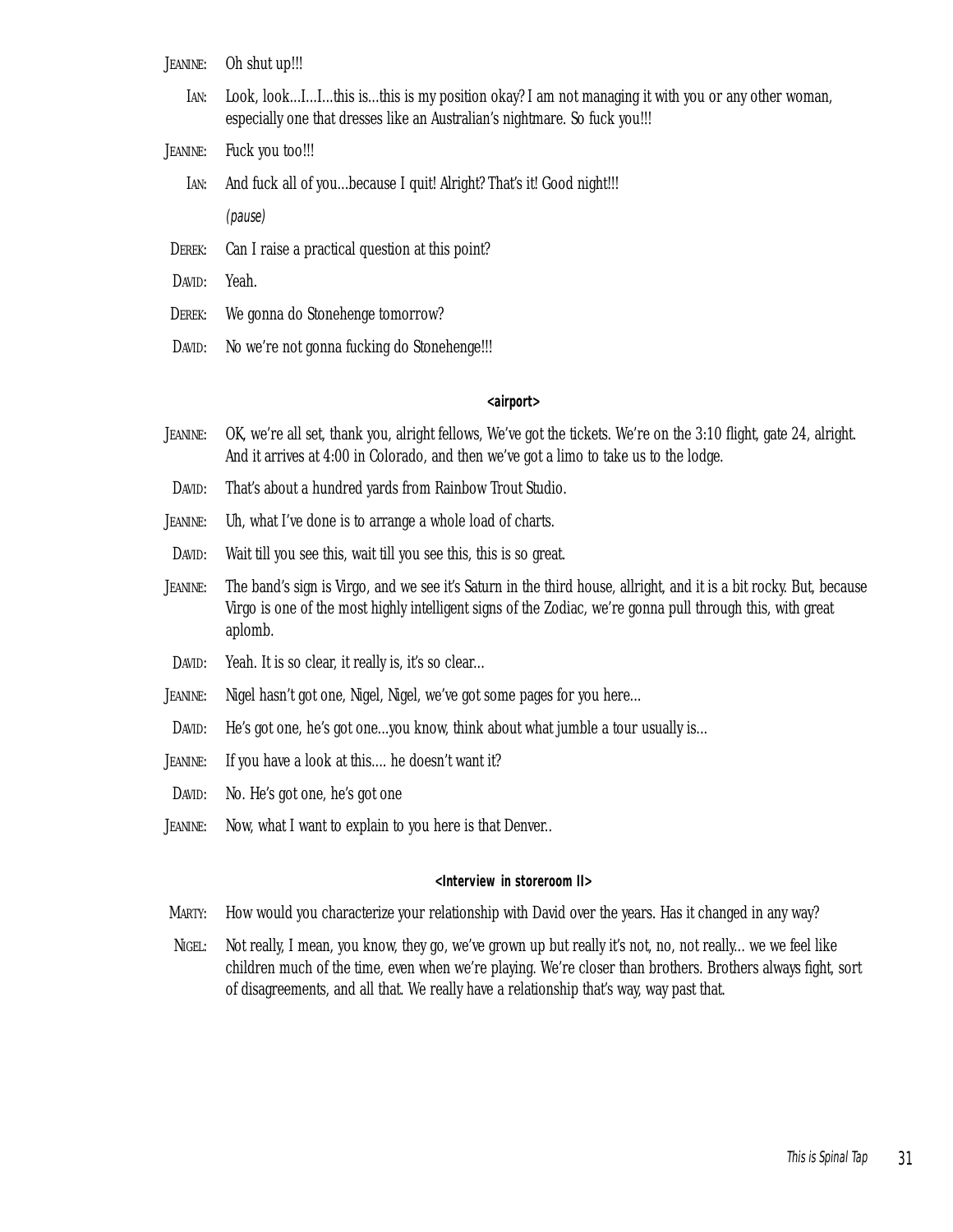- DAVID: Ahhhhhhh...
- NIGEL: He can't play the fucking guitar anymore.
- DEREK: You know the part, you did it this morning.
- NIGEL: No, he doesn't know the fucking...if he knew the fucking part he'd play it, wouldn't he?... Are you walking out? Are you walking out?
- DEREK: Fuck!
- NIGEL: Great, just tell me what I'm supposed to do, alright?
- DAVID: We're supposed do play the fucking thing, aren't we. We've no choice, we've spent an hour and a half...
- NIGEL: I'm doing my part...do you know what would make this a lot simpler, I mean I hate to cut right through it here, why don't you play this alone, without some fucking angel hanging over your head, you know what I mean?
- DEREK: Jesus Christ, this is fucking all we need!
- NIGEL: You can't fucking concentrate, because of your fucking wife, simple as that, alright? It's your fucking wife!
- DAVID: She's not my wife!
- NIGEL: Whatever the fuck she is, alright, you can't concentrate, we can't fucking do the track.
- DAVID: This is unbelievable! This is unbelievable!
- NIGEL: No, it's not unbelievable at all...it all leads up to this...it all leads up to this.
- DAVID: This is unbelieveable. Will you check me on this, am I losing my fucking mind? Could you check me on this, am I losing my mind? I-I-I-I don't understand what this has to do with anything.

# **<Derek's office>**

- DEREK: We're very lucky in the sense that we've got two visionaries in the band.
- MARTY: Right.
- DEREK: David and Nigel are both like, uh, like poets you know like Shelley or Byron, or people like that. The two totally distinct types of visionaries, it's like fire and ice, basically, you see, and I feel my role in the band, is to be kind of in the middle of that, kind of like lukewarm water, in a sense.

# **<Limo>**

- JEANINE: Listen, I don't think we've got time to go to the hotel, I think we better go straight to the base.
- NIGEL: To the what?
- VIV: Base?
- DAVID: The gig.
- DEREK: To the Civic Arena, right?
- DAVID: No, it fell through.
- JEANINE: No.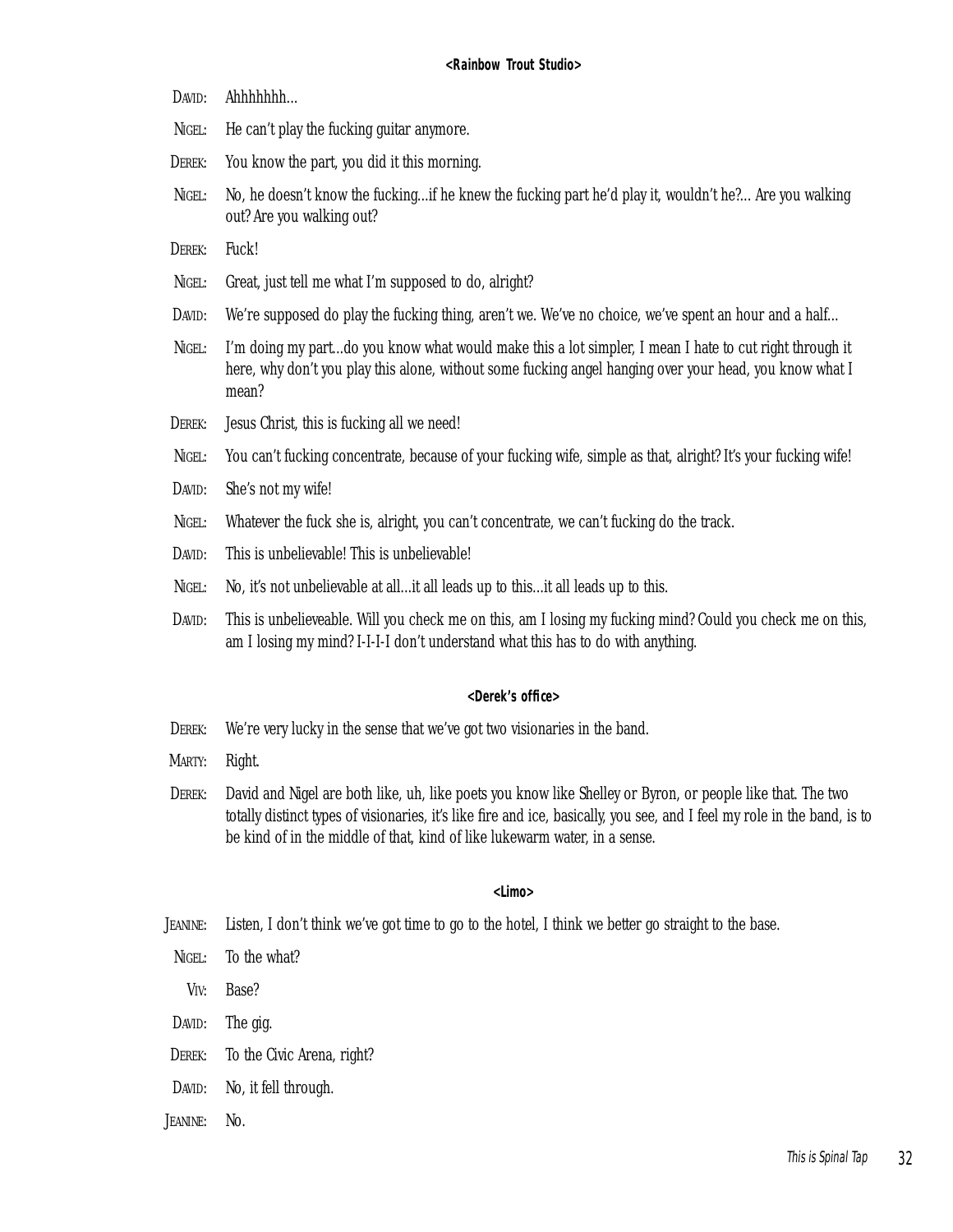- NIGEL: Wait a sec, wait a sec, hold it, hold it! Do you know about this, and we don't know about this? What are you talking about?
- JEANINE: We are going to the Air Force base.
- NIGEL: Why are we going to an Air Force base?
- JEANINE: Cause the original gig fell through....

**<Lindberg Air Force Base, Seattle, Washington>** 

| <b>JEANINE:</b>                   | Lieutenant Hookstrat                                                                                                                                                                                                                                                                                                                                                                                                                                                                                                                                                                                                                                                                                                                                                                                                                                                                                                   |  |  |  |
|-----------------------------------|------------------------------------------------------------------------------------------------------------------------------------------------------------------------------------------------------------------------------------------------------------------------------------------------------------------------------------------------------------------------------------------------------------------------------------------------------------------------------------------------------------------------------------------------------------------------------------------------------------------------------------------------------------------------------------------------------------------------------------------------------------------------------------------------------------------------------------------------------------------------------------------------------------------------|--|--|--|
| HOOKSTRATTEN:                     | AhhHookstrattenand you are Spinal Tarp?                                                                                                                                                                                                                                                                                                                                                                                                                                                                                                                                                                                                                                                                                                                                                                                                                                                                                |  |  |  |
| <b>JEANINE:</b>                   | I'm Jeanine Pettibone, and this is Spinal TAP.                                                                                                                                                                                                                                                                                                                                                                                                                                                                                                                                                                                                                                                                                                                                                                                                                                                                         |  |  |  |
| HOOKSTRATTEN:                     | Spinal TAP, my mistake, I'm Lieutenant Bob Hookstratten. Welcome to the Lindberg Air Force base. This is<br>your gentlemen's first visit to a military facility?                                                                                                                                                                                                                                                                                                                                                                                                                                                                                                                                                                                                                                                                                                                                                       |  |  |  |
| DEREK:                            | Yeah                                                                                                                                                                                                                                                                                                                                                                                                                                                                                                                                                                                                                                                                                                                                                                                                                                                                                                                   |  |  |  |
| HOOKSTRATTEN:                     | Fine, may I start by saying how thrilled we are to have you here, we are such fans of your music, and all of<br>your records.                                                                                                                                                                                                                                                                                                                                                                                                                                                                                                                                                                                                                                                                                                                                                                                          |  |  |  |
| DEREK:                            | That's great                                                                                                                                                                                                                                                                                                                                                                                                                                                                                                                                                                                                                                                                                                                                                                                                                                                                                                           |  |  |  |
| HOOKSTRATTEN:                     | I am not speaking of yours personally, but the whole genre of the rock and roll                                                                                                                                                                                                                                                                                                                                                                                                                                                                                                                                                                                                                                                                                                                                                                                                                                        |  |  |  |
| DAVID:                            | I can understand that.                                                                                                                                                                                                                                                                                                                                                                                                                                                                                                                                                                                                                                                                                                                                                                                                                                                                                                 |  |  |  |
| DEREK:                            | It's a great genre.                                                                                                                                                                                                                                                                                                                                                                                                                                                                                                                                                                                                                                                                                                                                                                                                                                                                                                    |  |  |  |
| HOOKSTRATTEN:                     | of the exciting things that are happening in the music today. Let me explain a bit of what's going on. This is<br>our monthly "at-ease weekend", gives us the chance to kind of let down our hair, although I see you all have<br>a head start. These haircuts wouldn't pass military muster, believe me. Although I shouldn't talk I, my hair's<br>getting a little shaggy too, better not get too close to you, they'll think I'm part of the band, I am joking, of<br>course. Shall we go in and I'll show you around. Walk this way, please, right through here. Did you ever run<br>into a musical group works out of Kansas City call themselves "Four Jacks and a Jill"? They've been at a<br>Ramada Inn there for about 18 months. If you're ever in Kansas City and want to hear some good music, you<br>might want to drop by. I would like to get the playing on about 1900 hours, if that is satisfactory? |  |  |  |
| DEREK:                            | When will that be?                                                                                                                                                                                                                                                                                                                                                                                                                                                                                                                                                                                                                                                                                                                                                                                                                                                                                                     |  |  |  |
| HOOKSTRATTEN:                     | I make it now it is about 1830 hours.                                                                                                                                                                                                                                                                                                                                                                                                                                                                                                                                                                                                                                                                                                                                                                                                                                                                                  |  |  |  |
| DEREK:                            | So that's what? about 50 hours?                                                                                                                                                                                                                                                                                                                                                                                                                                                                                                                                                                                                                                                                                                                                                                                                                                                                                        |  |  |  |
| DAVID:                            | 120 hours?                                                                                                                                                                                                                                                                                                                                                                                                                                                                                                                                                                                                                                                                                                                                                                                                                                                                                                             |  |  |  |
| HOOKSTRATTEN:                     | That's actually about 30 minutes, about a half hour, give or take just a few minutes. I don't want to rush you.<br>The idea is that we get it on and we get it over with and I have just one request, would you play a couple of<br>slow numbers so I can dance?                                                                                                                                                                                                                                                                                                                                                                                                                                                                                                                                                                                                                                                       |  |  |  |
| --- Spinal Tap performs Sex Farm- |                                                                                                                                                                                                                                                                                                                                                                                                                                                                                                                                                                                                                                                                                                                                                                                                                                                                                                                        |  |  |  |

JEANINE: He totally ruined the gig, there. He walks off and then you know, he can't be expected to sit home and get money, so we've got to get someone else in there.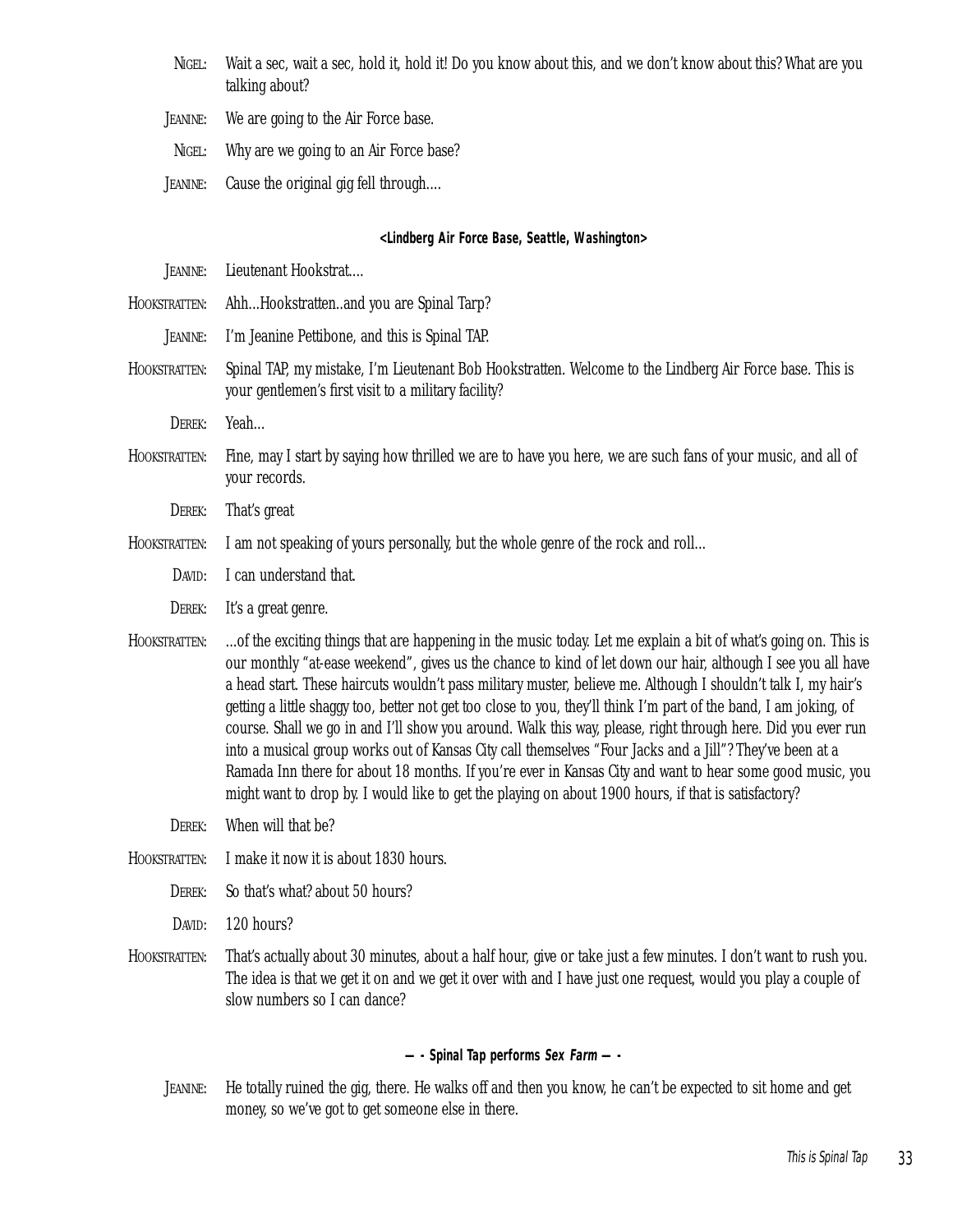MARTY: Has he ever done this before? Has he ever....

DAVID: Well, no.

MARTY: ...quit the band before?

DAVID: No, but it's....you've got to understand that like in the world of rock and roll there are certain changes that sometimes occur, and you've just got to, sort of, roll with them, you know. I mean you read... you read... you saw exactly how many people who's been in this band over the years, 37 people's been in this band over the years. I mean it's like, you know, six months from now, I can't see myself missing Nigel more than I might miss Ross McLochness, or Ronnie Pudding, or Danny Upham, or Little Danny Schindler, or any of those, you know, it's...

- MARTY: I can't...I can't believe it. I can't believe that, you know, that, you're lumping Nigel in with uh you know these people you've played with for a short period of time...
- DAVID: Well, I'm sure I'd feel much worse if I weren't under such heavy sedation, but still in all, I mean you've got to be realistic about this sort of thing, you know....
- MARTY: So, what happens to the band now?
- DAVID: What do you mean?
- MARTY: He's not coming back, or...?
- DAVID: No, we, we shan't work together again.

## **<Themeland Amusement Park, Stockton, California>**

- JEANINE: Oh, no! If I told them once, I told them a hundred times: put "Spinal Tap" first and "Puppet show" last.
- DEREK: It's a morale builder, isn't it?
- JEANINE: We've got a big dressing room, though.
- DAVID: What?
- JEANINE: Got a big dressing room here...
- DAVID: Oh, we've got a bigger dressing room than the puppets? Oh, that's refreshing..
- VIV: I've got some of this Mendocino Rocket Fuel, that's supposed to be really.....
- DAVID: Can you play...excuse me, Viv, can you play a bassline, uh, like Nigel used to do on "Big Bottom", can you double that? You recall the lines in fifths?
	- VIV: Oh, yeah. I've got two hands here, yeah I can do it.
- DAVID: So, that's good, you can play that one.
- DEREK: "Hole" is out, "Heavy" is out....
- DAVID: "Heavy-Hole" ....
- DEREK: Right, right, right, right...."America" is out.....
- DAVID: "America" we can't do, that's Nigel's tune, not my tune.
- DEREK: We know, we know, we know, we know...That's a nice little set, isn't it, that's a cozy ten minutes.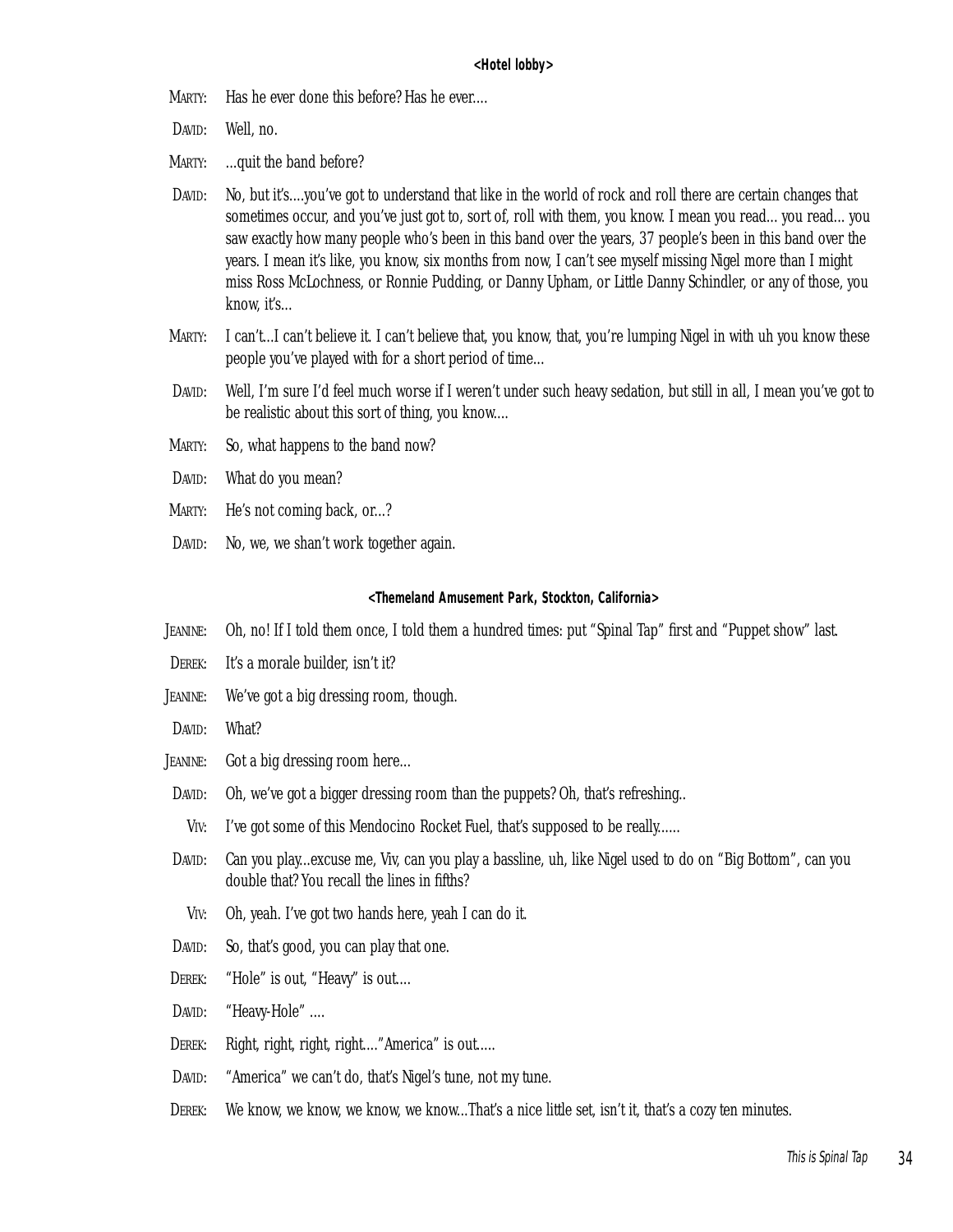- DAVID: What are we going to do, we've got nothing to play here...
- DEREK: I'll tell you what we're gonna have to do...
- DAVID: What?
- DEREK: Jazz odyssey!
- DAVID: We're not going about to do a free-form jazz, uh, exploration in front of a festival crowd!

**—- Spinal Tap Mark II performs Jazz Odyssey —-**

DAVID: You are witnesess at the new birth of Spinal Tap Mark II, hope you enjoy our new direction... ...on the bass: Derek Smalls, he wrote this.....

## **<End of Tour Party, Los Angeles>**

- REPORTER: So tonight's the last show of the tour. How's that feel? You know, is like this your last waltz, are we talkin' the end of Spinal Tap, or are you gonna try to milk it for a few more years in Europe, I mean....
	- DAVID: Well, I don't, I don't really think that the end can be assessed...uh as of itself as being the end because what does the end feel like, it's like saying when you try to extrapolate the end of the universe you say the...if the universe is indeed infinite then how what does that mean? How far is is t...is all the way and then if it stops what's stoppin' it and what's behind what's stoppin' it, so what's the end, you know, is my...question to you....
		- GUY: 'Sa good crowd. Good crowd.
	- JEANINE: It is, isn't it?
		- GUY: Yeah, it really is. I mean, you know, some of these things just, you know, don't mean much.
	- JEANINE: It was hard to get at the last minute, you know, you can't arrange it all overnight.
	- DEREK: David, we had a fifteen-year ride, mate. 'Mean, who wants to be a fuck'n forty-five year old rock'n'roller farting around in front of people less than half their age?....
	- DAVID: So true, so true, yeah....
	- DEREK: ...cranking out some kind of mediocre head-banging bullshit, you know, that we've forgotten...
	- DAVID: It would b...it's beneath us...who wants to see that... not me.
	- DEREK: That's right...absolutely right. I mean, we could take those projects that we thought, you know, we didn't have time for....
	- DAVID: Oh, there's dozens, there's so many dozens of projects.
	- DEREK: You know, we didn't have time for 'em because of Tap and bring 'em back to life maybe.
	- DAVID: Do you remember what we were...do you remember the time?
	- DEREK: At the Luton...at the Luton Palace...
	- DAVID: Yes.
	- DEREK: We were talking about a rock musical based on the life of Jack the Ripper...
	- DAVID: Yeah,'Saucy Jack.'
	- DEREK: Right.'Saucy Jack.' Now's the time to do that.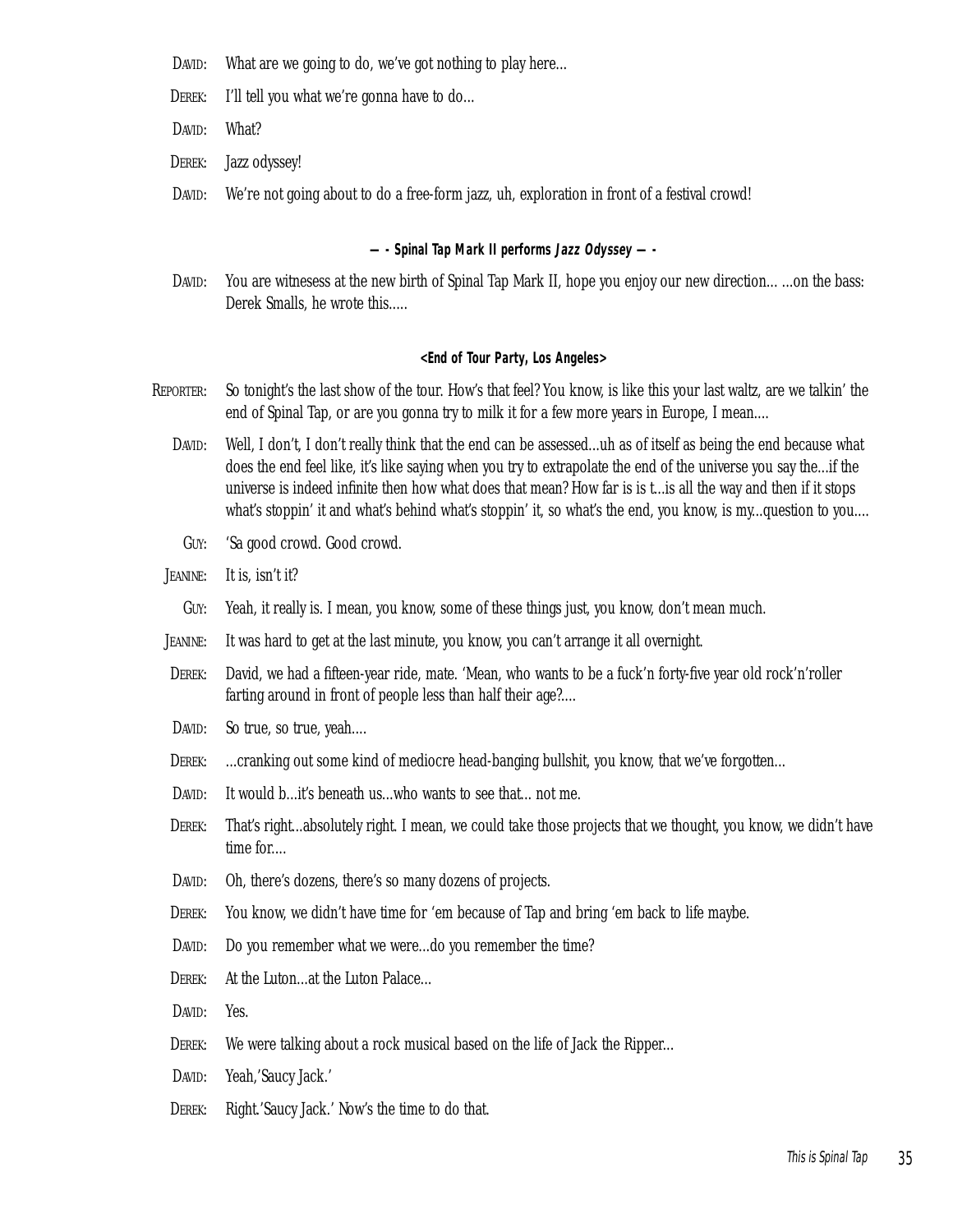DAVID: "Saucy Jack, you're a naughty one, Saucy Jack, you're a haughty one, Saucy Jack."

DEREK: Right...

- DAVID: It's a freein' up, innit?
- DEREK: Yeah.
- DAVID: It's all this free time. It's suddenly time is so elastic..
- DEREK: It's a gift, it's a gift of freedom. You know.
- DAVID: I've always, I've always wanted to do a collection of my acoustic numbers with the London Philharmonic as you know.
- DEREK: We're lucky.
- DAVID: Yeah.
- DEREK: I mean people...people should be envying us. You know.
- DAVID: I envy us.
- DEREK: Yeah.
- DAVID: I do.
- DEREK: Me too.

**<Dressing Room, last gig of the tour>** 

- DEREK: We'll make 'em miss us.
	- VIV: Last stop.
- DAVID: I'm in, I'm in tune...the last tuning
- DEREK: Last tuning...
- JEANINE: ...time to go...shall we go...I think it's time to go.
- DEREK: Yeah, we're gonna do a good show, we'll do a dynamite show (Enter Nigel)
- DAVID: Come to see the show?
- NIGEL: Yeah, hi, Mick!
- MICK: Nige.
- DAVID: So d'you just come here to hang around backstage like a real rock and roller? Is that what you're doing?
- NIGEL: I'm really a messenger...
- DAVID: A messenger...
- NIGEL: Yeah, I bumped into Ian, and....
- DAVID: Ian...Ian?...oh, the other dead man, yeah.
- NIGEL: Seems that "Sex Farm" is on the charts in Japan...
- DEREK: Spinal Tap's recording of "Sex Farm".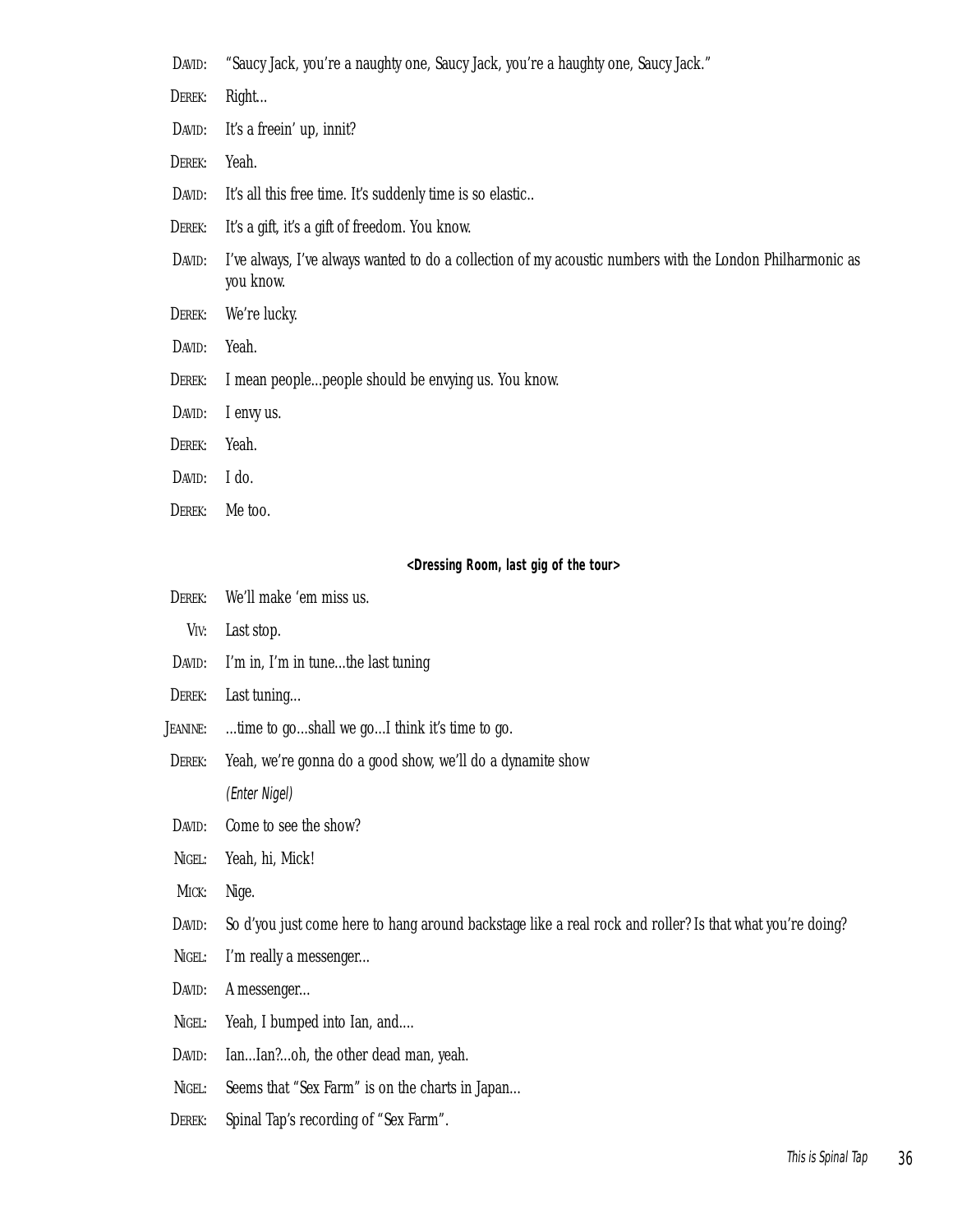- NIGEL: It's number five, last week, actually. So, he, he, he, um he asked me, to ask you, Tap, if you would be interested in reforming and, uh, doing a tour. Japan.
- DAVID: So you've come back to replug our life-support systems in? Is that it? By the grace of your, of your, uh by the stroke of your hand...you...is that what you're gonna do? ...you are going to bring us back to life? Is that what you've come here for?
- NIGEL: No I've come...
- DAVID: I mean it's...I don't...you've a fucking... nerve that you display in com...
- NIGEL: No that's it's I'm just passing on information, really...
- JEANINE: Yeah, I think it's time to go in, we don't have time to discuss this now...
- NIGEL: David; do a good show, alright
- DAVID: Yeah, OK.

**—- Spinal Tap performs Tonight I'm Going to Rock You Tonight—**

DAVID: Nigel Tufnel, Lead guitar!

## **<Spinal Tap tours Japan>**

## **<Closing credits>**

- MARTY: Do you feel that playing rock'n'roll...music keeps you a child? That is, keeps you in a state of arrested development?
- DEREK: No...no...no, I feel, it's like, it's more like going, going to a national park, or something, and there's, you know, they preserve the moose...and that's, that's my childhood up there on stage is that moose, you know, and.. and...
- MARTY: So, when you're playing you feel like a preserved moose on stage?
- DEREK: Yeah.
- DAVID: I've been listening to the classics, I belong to a...great series um..It's called the 'Namesake Series' of cassettes.
- MARTY: Uh huh..
- DAVID: And they send you the works of famous authors, done by actors with the same last name. So I've got Denholm Elliot reading T.S. Elliot on this one...
- MARTY: Yeah...well, that's interesting...
- DAVID: I've go... Yes, I've got Danny Thomas doing "A Child's Christmas in Wales" by Dylan Thomas, and...next month it's Mclean Stephenson reads Robert Louis Stevenson. Ah, "Treasure Island" I believe.
- MARTY: That's interesting...It's fascinating.
- DAVID: Yeah.. and there's also something...there's uh shorter works of Washington Irving, read by someone called Dr. J.
- MARTY: Oh, that's Julius Irving...Julius Irving...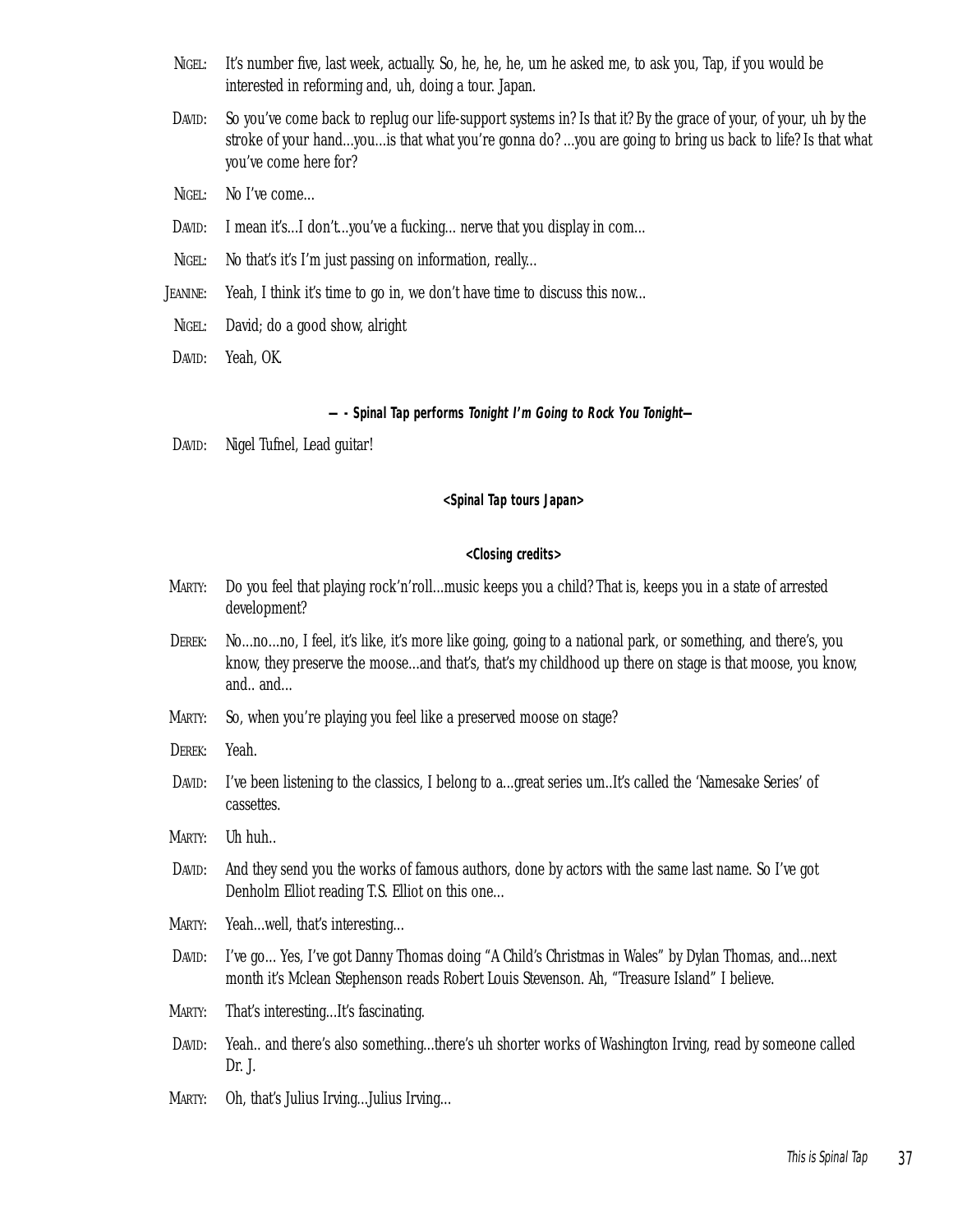- MARTY: The basketball player.
- DAVID: There you go, in keeping with the series, yes. I didn't know that, yeah.
- NIGEL: You like this?
- MARTY: It's very nice ...it looks like Halloween...
- NIGEL: This is exact... my exact inner structure, done in a T-shirt. Exactly, medically accurate, see.
- MARTY: So, in other words, if we were to take all your flesh and blood and every....
- NIGEL: ..take them off...
- MARTY: ...and you'd see..exact...
- NIGEL: This is what you'd see...
- MARTY: It wouldn't be green, though?.
- NIGEL: It *is* green! You know, see, see how your blood looks blue?
- MARTY: Yeah, well, that's just the vein, I mean the color of the vein, the blood is actually red..
- NIGEL: Oh, mabye it's not green...anyway, this is what I sleep in sometimes.
- MARTY: Yeah.
- MARTY: Denis Eton-Hogg, the president of Polymer Records.
	- IAN: Yes.
- MARTY: ...was recently knighted, what were the circumstances surrounding his knighthood?
	- IAN: The specific reason why he was knighted was uh for the founding of Hoggwood, which is um, a summercamp for pale, young boys.
- MARTY: David St. Hubbins...I ne..I must admit I've never heard anybody with that name...
- DAVID: It's an unusual name, well, he was an unusual saint, he's not a very well known saint.
- MARTY: Oh, there actually is, uh...there was a Saint Hubbins?
- DAVID: That's right, yes.
- MARTY: What was he the saint of?
- DAVID: He was the patron saint of quality footwear.
- MARTY: You play to predominantly, uh predominantly a white audience, you feel your music is racist in any way?
- DAVID: No!
- NIGEL: No, no, of course not....
- DAVID: We pro...we say, we say "love your brother", we don't say it, really, but..
- NIGEL: We don't literally say it.
- DAVID: No, we don't say it ...at all.
- NIGEL: No, we don't literally mean it, but we're not racists.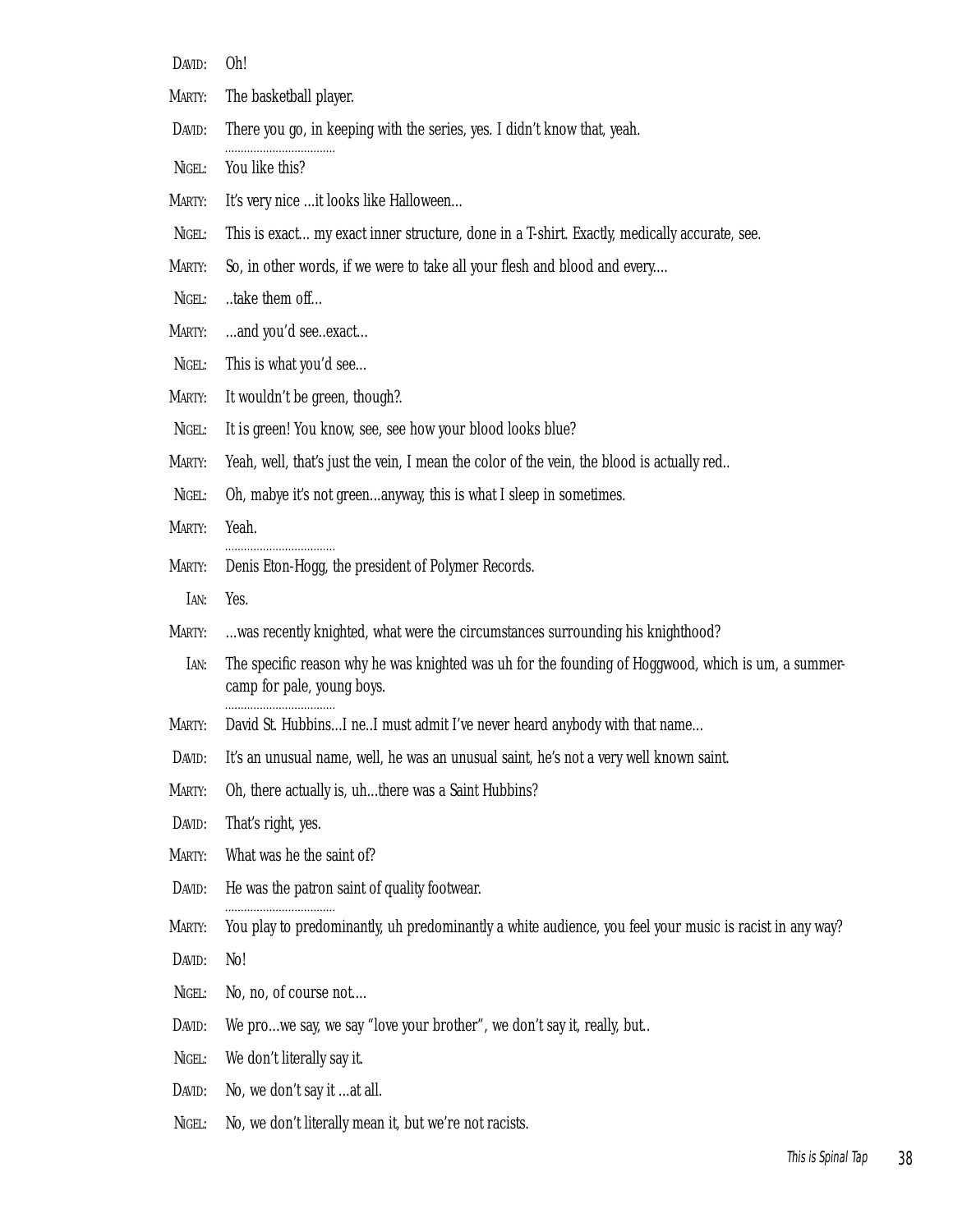- DAVID: No, we don't believe it either, but...that message should be clear anyway.
- NIGEL: We're anything but racists.
- DEREK: You know, we've grown musically... I mean, listen to some of the rubbish we did early on, it was stupid...
- MARTY: Yeah.
- DEREK: ...you know. Now, I mean a song like "Sex Farm", we're taking a sophisticated view of the idea of sex, you know, and music...
- MARTY: ...and put it on a farm?

- DEREK: Yeah.
- MARTY: If I were to ask you what your philosophy of life, or your creed... what would that be?
- VIV: "Have...a good...time...all the time." That's my philosophy, Marty!
- DAVID: I believe virtually everything I read, and I think that is what makes me more of a selective human, than someone who doesn't believe anything.
- MARTY: Do you have a philosohpy, or creed that you live by?
- MICK: Well...like, personally, I like to think about sex and drugs and rock'n'roll, you know, that's my life...
- MARTY: Yeah.
- DAVID: yeah...
- MARTY: If you were to have something written as your epitaph...
- DAVID: "Here lies David St. Hubbins...and why not?"
- MARTY: You feel that sums up your...your life?
- DAVID: No, 's the first thing I could think of.
- MARTY: Oh, I see...
- DAVID: It doesn't sum up anything, really.

...............................

- MARTY: Yeah.
- NIGEL: I'm a real fish nut. I really like fish...
- MARTY: What kind of fish?
- NIGEL: Well, in the United States, you have cod...I like cod. And I love tuna...those little cans you've got here... tuna fish.
- MARTY: Yeah.
- NIGEL: ...no bones!
- MARTY: Yeah.
- MARTY: If you could not play rock'n roll, what would you do?
- DAVID: Be a full time dreamer!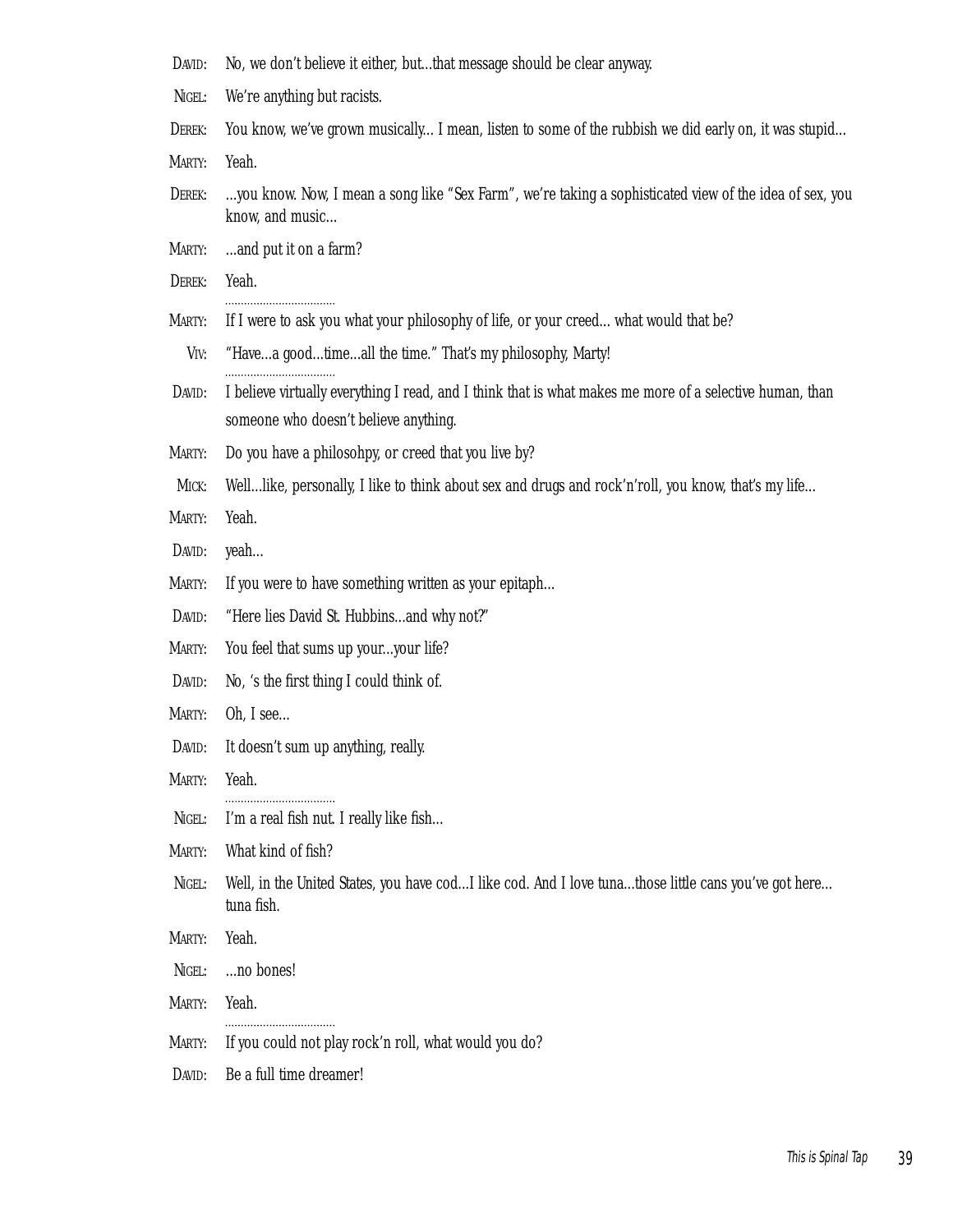- VIV: I'd probably get a bit stupid and start to make a fool of myself in public, 'cause there wouldn't be a stage to go on.
- DEREK: Probably work with children.
- MICK: As long as there is, you know, sex and drugs, I can do without the rock'n'roll.
- NIGEL: Well, I suppose I could, uh, work in a shop of some kind or... or do uh... freelance... selling of some sort of... uh... product, you know...
- MARTY: A salesman, you think you ....
- NIGEL: A salesman, like, maybe in a haberdasher, or maybe like a...uh a chapeau shop, or something...you know, like:"Would you...what size do you wear, sir?" and then you answer me.
- MARTY: Uh...seven and a quarter.
- NIGEL: "I think we have that...", you see, something like that I could do.
- MARTY: Yeah...you think you be happy doing something like
- NIGEL: "No! We're all out, do you wear black?", see, that sort of thing, I think I could probably muster up.
- MARTY: Yeah, do you think you'd be happy doing that?
- NIGEL: Well, I don't know, wh-wh-what are the hours?

**THE END**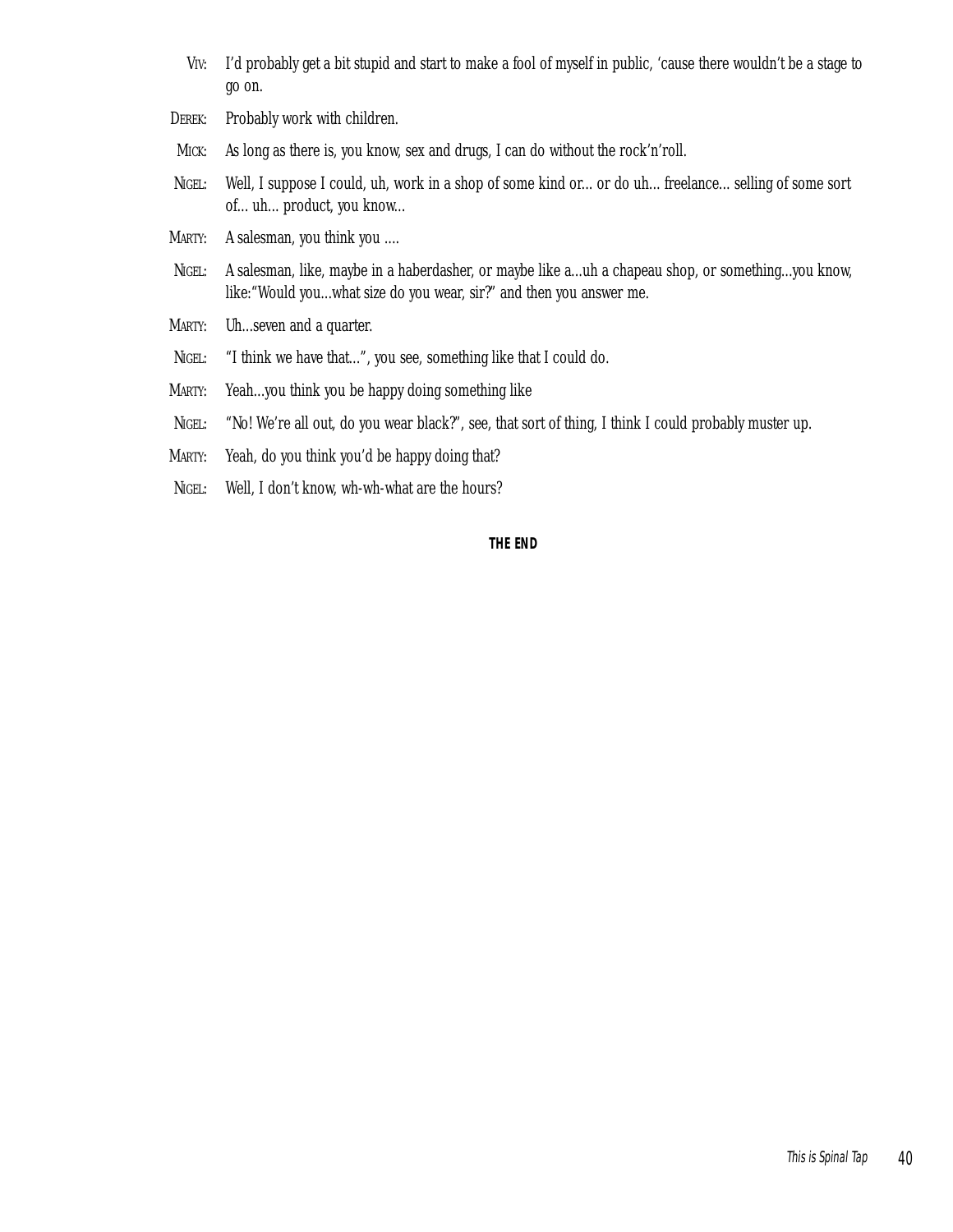| Cast (in order of appearance) |                                                           |  |
|-------------------------------|-----------------------------------------------------------|--|
| Marty DiBergi                 | <b>Rob Reiner</b>                                         |  |
| <b>Heavy Metal Fans</b>       | <b>Kimberly Stringer</b><br>Chazz Dominguez<br>Shari Hall |  |
| Mick Shrimpton                | R.J. Parnell                                              |  |
| Viv Savage                    | <b>David Kaff</b>                                         |  |
| Ian Faith                     | Tony Hendra                                               |  |
| David St. Hubbins             | Michael McKean                                            |  |
| Nigel Tufnel                  | <b>Christopher Guest</b>                                  |  |
| <b>Derek Smalls</b>           | <b>Harry Shearer</b>                                      |  |
| Tommy Pischedda               | <b>Bruno Kirby</b>                                        |  |
| <b>Ethereal Fan</b>           | Jean Cromie                                               |  |
| New York M.C.                 | <b>Patrick Maher</b>                                      |  |
| John "Stumpy" Pepys           | Ed Begley Jr.                                             |  |
| <b>Ronnie Pudding Danny</b>   | Kortchmar                                                 |  |
| <b>Bobbi Fleckman</b>         | <b>Fran Drescher</b>                                      |  |
| Sir Denis Eton-Hogg           | <b>Patrick MacNee</b>                                     |  |
| <b>Bartende</b>               | Memo Vera                                                 |  |
| <b>Mime Waitress</b>          | Julie Payne                                               |  |
| Mime Waiter                   | Dana Carvey                                               |  |
| Angelo DiMentibello           | <b>Sandy Helberg</b>                                      |  |
| Angelo's Associate            | <b>Robin Mendken</b>                                      |  |
| <b>Rolling Stone Reporter</b> | <b>Zane Buzby</b>                                         |  |
| Morty The Mime                | <b>Billy Crystal</b>                                      |  |
| Limo Groupie                  | Jennifer Child                                            |  |
| Rack Jobber                   | J.J. Barry                                                |  |
| <b>Southern Rock Promoter</b> | <b>George McDaniel</b>                                    |  |
| <b>Tucker "Smitty" Brown</b>  | <b>Paul Benedict</b>                                      |  |
| Reba                          | Anne Churchill                                            |  |
| Terry Ladd                    | <b>Howard Hessman</b>                                     |  |
| <b>Duke Fame</b>              | <b>Paul Shortino</b>                                      |  |
| <b>Fame Groupies</b>          | Cherie Darr<br>Lara Cody                                  |  |